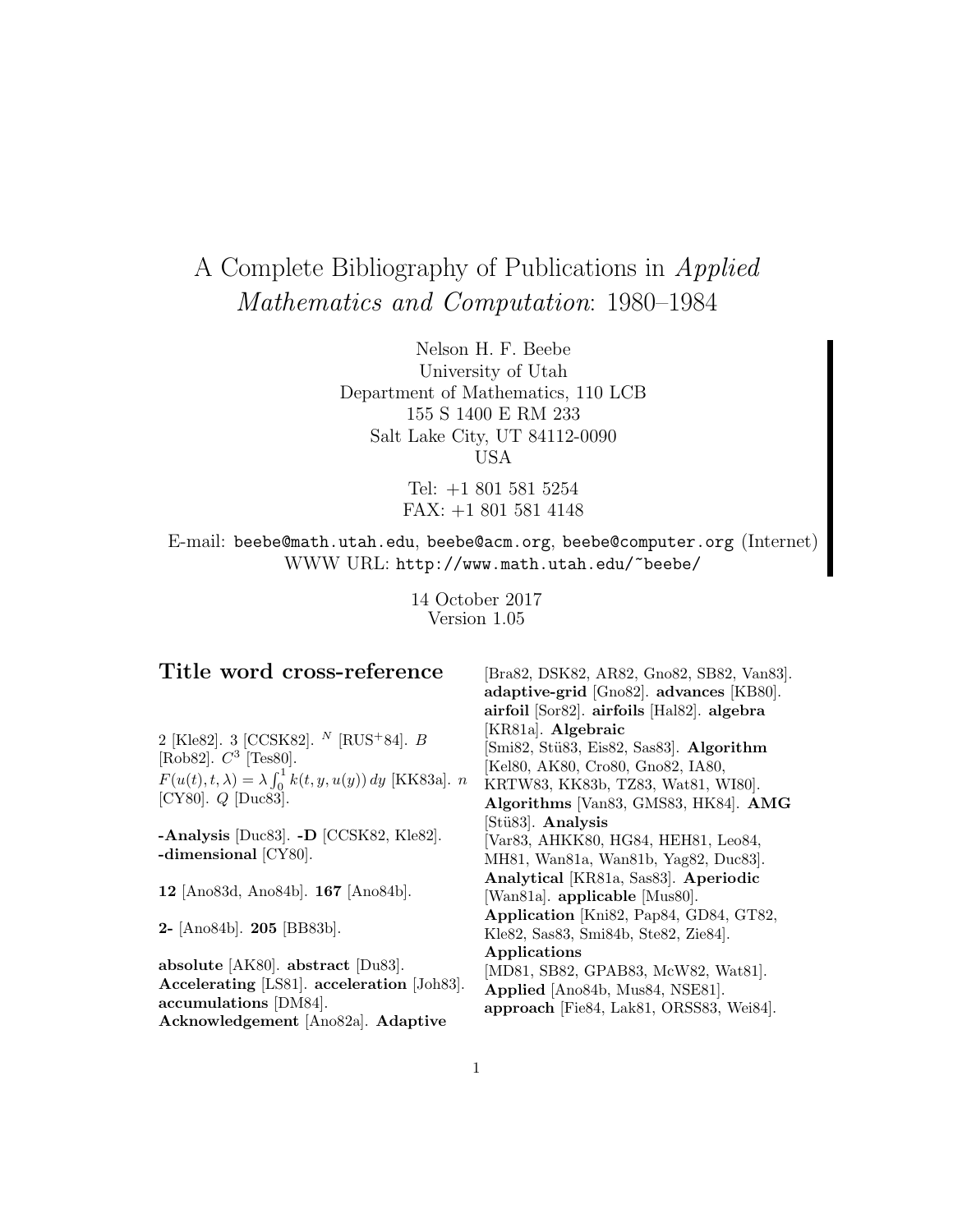**Approximate** [Kha81]. **Approximation** [GZ84]. **approximations** [AM81]. **arbitrary** [WZ82]. **area** [Wan80]. **arising** [LP81]. **arithmetics** [Mus80]. **array** [CCSK82]. **aspects** [KR81a, YR84]. **Assessing** [KK82]. **atmospheric** [Uen80]. **Augmentor** [Sor82]. **Augmentor-Wing** [Sor82]. **Author** [Ano83a]. **Automated** [MB82]. **Automatic** [Eis82, KS84a, KS84b, Rob82, KRT83]. **autonomous** [Sau83]. **average** [Kha81].

**Banach** [PV81]. **based** [MH80]. **Basic** [War82]. **Bayes** [HT80]. **Bayesian** [HW80]. **behavior** [dPL84]. **between** [WZ82]. **Beyond** [Ste84]. **bifurcating** [KK83b]. **Bifurcation**

[dPL84, HEH81, HK84, KK83b, Sau83]. **biharmonics** [SSB82]. **bilateral** [KNS81]. **Black** [Den83]. **block** [Hil80]. **board** [Ano80, Ano82b, Ano83c, Ano81a, Ano81b, Ano83b, Ano84a]. **bodies** [WZ82]. **body** [Ste82]. **boundaries** [Lan81]. **Boundary** [Zam84, BKS84a, BKS84b, CCSK82, Col82, Dul82, Har82, Hau82, Joh82, LP81, LRV84, McW82, NSE81, Pen84, SV83, Tha82]. **boundary-conforming** [Dul82]. **boundary-fitted**

[CCSK82, Col82, Hau82, Joh82, Tha82]. **boundary-value** [NSE81, Pen84]. **bounded** [Wan81b]. **bounds** [AK80, JTT80]. **box** [Den83]. **branches** [KK83b]. **Brown** [BK80].

**C** [Dul82]. **C-type** [Dul82]. **C.** [Ano83d, Ano84b]. **Calculation** [Lan81, Cau83, Jou82]. **calculations** [Abl82, Gno82]. **calculus** [KS84a]. **capital** [DM84, Puu84]. **case** [Wan81a]. **cases** [Wan81b]. **catastrophe** [Ste84]. **Cauchy** [AHKK80, Ioa83]. **CDC** [BB83b]. **cell** [MH81]. **characterization** [Smi84a]. **chemical** [HEH81]. **chemotherapy** [NHG83, OTA83]. **choice**

[ABES84, Leo84, Smi84a]. **Chow** [Wat81]. **Christoffel** [ADHE82]. **circular** [CCSK82]. **Classes** [LS81]. **Classic** [Kel81, Kel80]. **close** [HKK<sup>+</sup>80]. **close-support** [HKK<sup>+</sup>80]. **closed** [WH84]. **closed-form** [WH84]. **code** [Jes83]. **coefficients** [BF83, TT84]. **Collocation** [Zam84, Ioa83]. **communications** [HKK<sup>+</sup>80]. **company** [KPJ83]. **Comparative** [MH81, HK84]. **Comparison** [SV83, SV84, AM81, VV80]. **comparisons** [St¨u83]. **complementarity** [Smi84b]. **complex** [HK84, WSL83, dPL84]. **complex-valued** [WSL83]. **composite** [Tho82a]. **compressible** [Yag82]. **compromise** [GPAB83]. **Computation** [Ano84b, Any82, Kni82]. **Computational** [YR84, Col82, Dul82, KR81a, KB80]. **computations** [WI80]. **computer** [GMS83, Har82, KT83, WI80, KT83]. **condition** [Smi84b]. **conditions** [BKS84a, BKS84b]. **cones** [Du83]. **Confidence** [JT83]. **Conformal** [Hal82, Har82, Ive82]. **conforming** [Dul82, Ste82]. **conjugate** [GMS83]. **connected** [Har82]. **consistency** [Var80]. **constraints** [KS81]. **construction** [Sas83]. **Constructive** [Pen84]. **continuation** [KK83b]. **Continued** [MB80]. **Continued-fraction** [MB80]. **Continuous** [RC81]. **control** [Bra82, KS84a, KS84b, ORSS83, YR84]. **Convergence** [Kel81, LS81, Joh83]. **convexity** [Kha81]. **Coordinate** [Bra82, CCSK82, Chr82, Col82, Eis82, Hau82, Joh82, KK82, Kni82, Mas82, McW82, RL82, Tha82, Tho82d, War82, Yag82]. **coordinates** [WZ82]. **Cosine** [Kel81, Kel80]. **Courant** [Pap84]. **covariance** [Sug83, Uen83]. **criteria** [SL83]. **current** [Mus84]. **curve** [MH81]. **curves** [KR81b, MH80]. **curvilinear** [ADHE82, KK82, Kni82, Ste82, Tha82, Tho82d]. **Cyber** [BB83b].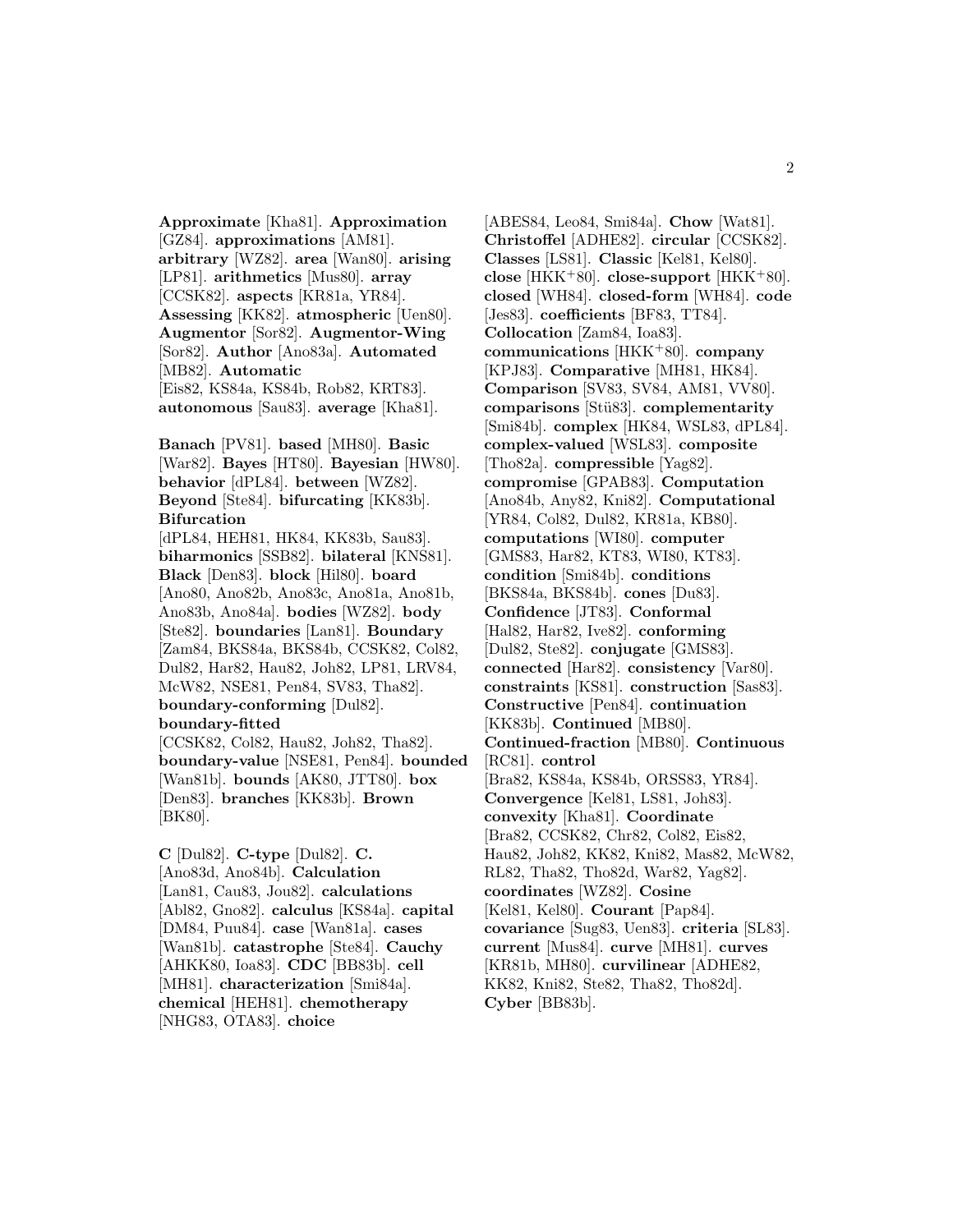**D** [CCSK82, Kle82]. **damped** [HG84]. **data** [HK81, JT83, Van83]. **Decell** [KRTW83]. **decentralized** [Lak81]. **decomposing** [KK82]. **degenerate** [Uen83]. **Degraded** [HKK<sup>+</sup>80]. **delay** [Du83, Sau83]. **delivery** [NHG83]. **density** [Kap80]. **dependence** [Kap80]. **derivative** [KRT83]. **derivatives** [KT83]. **derived** [OL80]. **describing** [PV81]. **Design** [Jes83, KS81, BB83a, Sug83]. **Determination** [KK83b]. **Determining** [Kru81]. **deterministic** [AM81, AS81]. **development** [HKWdZ83]. **difference** [DSK82, Ste82]. **Differential** [GZ84, AM81, AS81, Ado81, AR82, Cro80, Du83, HEH81, HK81, HK84, IM80, KST80, Nak82, Nie84, SL83, Sau83, SV84, Sor82, VV80, Vau80, War82, WSL83]. **differentiation** [HL82]. **diffusion** [GMS83]. **digits** [IRU83, RUS<sup>+</sup>84]. **dilemmas** [Mus84]. **dimensional** [APYV83, BF83, Cau83, CY80, Dul82, Jam83, Jou82, MB82, MS83, OL80, Shi82, SSB82, Tha82, Tho82a, WZ82]. **Dirac** [APYV83]. **Direction** [KK83b]. **Dirichlet** [BKS84a]. **discontinuous** [BF83]. **Discrete** [CG83, AT80, HL82, YR84]. **discrete-time** [YR84]. **discretized** [BKS83]. **discussion** [Har82]. **disease** [MH81]. **distribution** [Duc83]. **drug** [NHG83]. **drug-delivery** [NHG83]. **Dual** [Kel81, Kel80]. **dynamic** [Abl82, Any82, VL83]. **dynamical** [KPJ83]. **dynamics** [Den84].

**ecology** [JTT80, JT80]. **Editorial** [Ano80, Ano82b, Ano83c, Ano81a, Ano81b, Ano83b, Ano84a]. **effect** [HT80]. **efficient** [WI80]. **eigenvalue** [Var80]. **Element** [Zam84, Sor82]. **elementary** [Ste84]. **Elliptic** [Tho82b, KB84, Kle82, Roa82, Sor82, Tha82, Tho82a, Van83]. **Embedded** [MS83]. **embedding** [Lor80]. **energy** [KS81]. **Engineering** [Wat81]. **entrainment** [OS80]. **entropy** [Fie84].

**environmental** [BB83a]. **Equation** [Kel81, APYV83, BKS83, BKS84a, BKS84b, KK83a, KST80, Kel80, OL80, Zie84]. **Equations** [GZ84, Zam84, AM81, AS81, Ado81, AHKK80, AR82, Cro80, Du83, HK84, Ioa83, Jam83, Jes83, KB84, Lor80, Nak82, Nie84, PV81, Pap84, SL83, Sas83, Sau83, SV84, Shi82, Sor82, TT84, VV80, Vau80, WH84]. **Equidistant** [Abl82]. **equilibrium** [Smi84b, Wei84]. **equivalence** [AHKK80, BK80]. **Errata** [Ano84b]. **Error** [HG84, Let80, Mas82]. **estimates** [HT80, JT83, KS80, Let80]. **estimating** [MH80]. **estimation** [BB83a, Uen83]. **estimators** [HW80, Sug83]. **estuarine** [Joh82]. **Euler** [Jam83, Jes83]. **evaluated** [KT83]. **Evaluation** [Duc83, HK84, KRT83]. **evolving** [ABES84]. **exact** [KT83]. **Existence** [Moo81, Nie84, VV80, Pen84]. **expansions** [MB80]. **experience** [Jou82]. **experiences** [Stü83]. **experiments** [OL80]. **extension** [BK80]. **external** [Ste82]. **extreme** [Smi84a].

**failure** [HT80]. **family** [KR81b]. **Fast** [Dul82, HKWdZ83]. **field** [Mus80]. **finding** [KST80]. **Finite** [Zam84, DSK82, Gno82, KRTW83, Ste82]. **finite-volume** [Gno82]. **first** [NSE81, Nie84, SV83]. **fitted** [CCSK82, Col82, Hau82, Joh82, McW82, Tha82]. **Fitting** [HK81]. **flow** [CCSK82, Jam83, Jou82, Ste82, Tro80, Wei84, Yag82]. **flows** [ADHE82, Cau83, Kle82, Kni82, MS83, Puu84]. **Fokker** [Zie84]. **Forest** [Cas83]. **Foreword** [Tho82c]. **form** [WH84]. **fraction** [MB80]. **Fredholm** [Lor80]. **frequency** [Wan81a, Wan81b]. **frictions** [Wei84]. **function** [HT80, KT83, Wan81a, Wan81b]. **functions** [HL82, IM80].

**Galerkin** [GZ84]. **gas** [Abl82]. **Gaussian**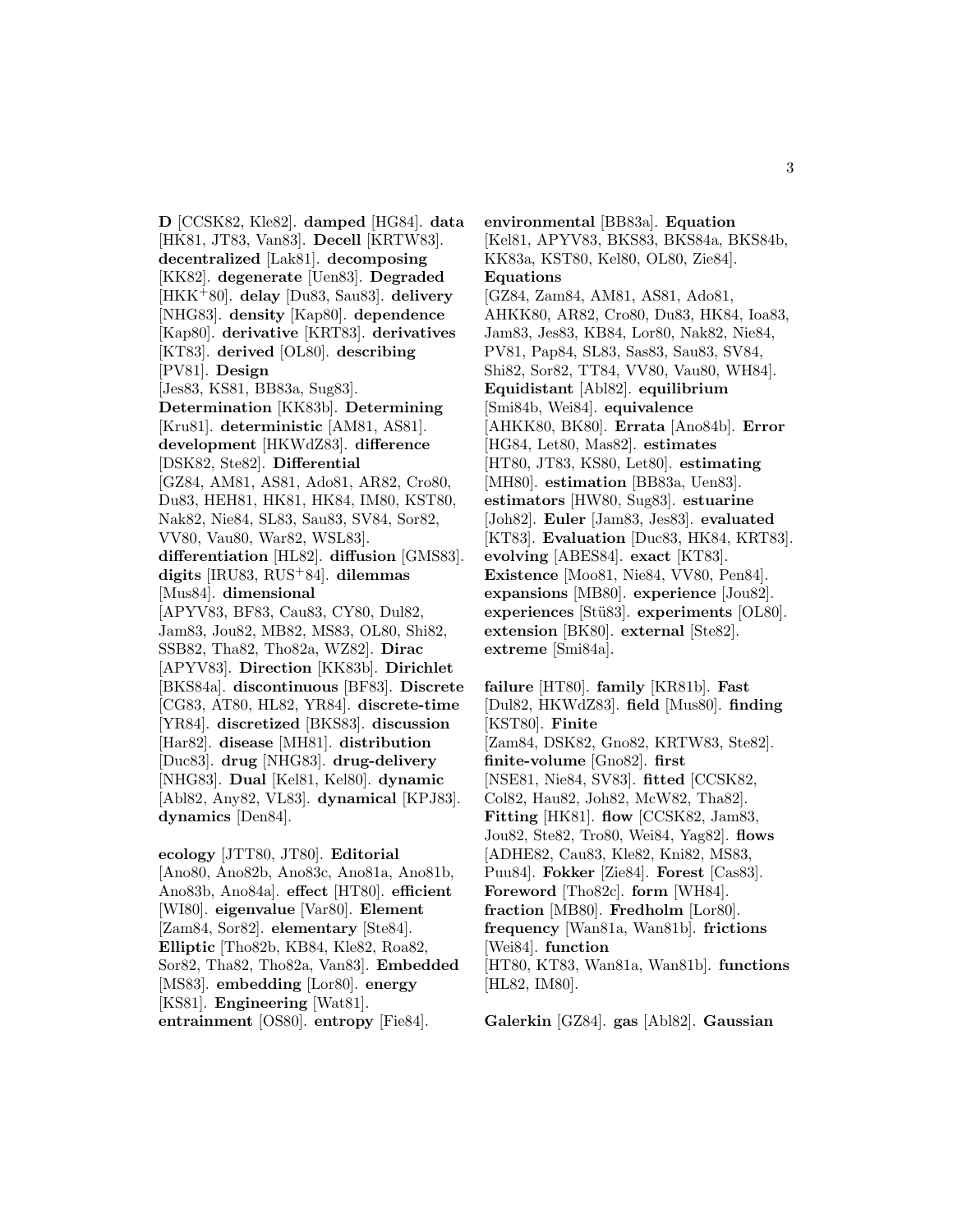[Let80]. **General** [SL83, Tho82d, Kap80, Wei84]. **generalised** [Rob82]. **generalizations** [SB82]. **Generalized** [HW80, KRTW83, MB80, MD81, Smi84a]. **generated** [ADHE82, RUS<sup>+</sup>84, WH84]. **generating** [SB82]. **Generation** [Col82, Tha82, Dul82, Eis82, GT82, Hal82, Ive82, Jou82, Kle82, Kni82, Nak82, Roa82, Rob82, Shi82, SSB82, Smi82, Sor82, Tho82a, Tho82b, War82, WZ82]. **geometric** [HK81]. **geometric-mean** [HK81]. **geometries** [Mus80, Tha82]. **given** [Sug83]. **Global** [Sau83]. **gradient** [Pen84, KS84b]. **gradients** [GMS83]. **Grid** [Sor82, Any82, BF83, Cau83, Gno82, GT82, Hal82, Ive82, Kle82, MB82, Nak82, Roa82, Shi82, SSB82, Smi82, Tho82b]. **gridding** [DSK82]. **grids** [ADHE82, AR82, Dul82, Ste82, Tho82a]. **growth** [Kap80, KPJ83, Puu84].

**Haar** [RJY80]. **Hadamard** [RJY80]. **Harmonic** [Wan81a, Wan81b]. **harvesting** [Cas83]. **heat** [DSK82, Lan81]. **Helmholtz** [OL80]. **higher** [KT83]. **higher-order** [KT83]. **Hill** [Kru81]. **homogeneous** [NSE81]. **Hopf** [HEH81]. **housing** [Leo84]. **hydrodynamic** [Pap84]. **hydrodynamics** [Joh82]. **hypernumber** [Mus80]. **Hypernumbers** [Ano83d, Ano84b, Mus80, Mus83].

**Idealized** [Any82]. **identification** [KS80]. **II** [BKS84b, Wan81b]. **III** [HKK<sup>+</sup>80]. **imbedding** [Hil80, NSE81, Sug83]. **implementation** [Har82, Jes83]. **implicit** [AT82]. **incomplete** [Lak81]. **Index** [Ano82c, Ano83a, Var80]. **induced** [Mas82]. **inequalities** [AT80]. **Infinite** [LS81, CCSK82]. **information** [GRZ84, HW80, Lak81]. **Initial** [GZ84, KK83a, Uen83]. **Initial-Value** [GZ84, Uen83]. **inputs** [KS80]. **integral**

[AHKK80, Ioa83, KK83a, Lor80]. **Integrals** [LS81]. **Integration** [Zam84, Wan80]. **integrodifferential** [TT84]. **intelligence** [HKK<sup>+</sup>80]. **intensity** [HT80]. **interference** [Kle82]. **internal** [ADHE82, Kni82]. **interpolation** [HL82]. **Interurban** [DM84]. **interval** [HG83]. **intervals** [JT83]. **Introduction** [Den84, Leo84]. **Invariant** [Hil80, NSE81, Lor80]. **inverses** [KRTW83]. **Inversion** [Uen80]. **inviscid** [Joh83]. **Isaacson** [Pap84]. **iterative** [AM81, Du83, Moo81]. **IV** [KS84b].

**Jacobian** [Chr82, KK82].

**kind** [NSE81]. **kinetic** [OTA83].

**labor** [Puu84]. **Laguerre** [KNS81, Sum84]. **land** [Leo84]. **latent** [Lan81]. **Layer** [Zam84]. **leading** [IRU83, RUS<sup>+</sup>84]. **learning** [Lak81]. **least** [AK80, HW80, KRT83, Sug83, Uen83]. **least-squares** [Sug83, Uen83]. **limit** [AS81]. **Limiting** [Vis80, Tro80]. **line** [Sug83]. **Linear** [GZ84, KR81a, KS81, Kha81, Pen84, Sug83, TZ83, Vau80]. **loss** [HT80].

#### **MACSYMA** [WH84].

**MACSYMA-generated** [WH84]. **manageable** [Chr82]. **management** [CW84, GRZ84]. **Many** [RC81, KT83]. **Map** [RC81]. **mapping** [Rob82, Wan80]. **mappings** [GT82, Har82]. **Marching** [Nak82, BKS83, BKS84a, BKS84b, KB84, Roa82]. **Marquardt** [GPAB83]. **mass** [DSK82]. **Mathematics** [Ano84b, Mus84]. **matrices** [Var83]. **matrix** [KST80, KK82, MD81, Sum84, WH84]. **max** [ORSS83, TZ83]. **maximum** [Fie84]. **maximum-entropy** [Fie84]. **May** [Ano84b]. **mean** [HK81]. **mechanics** [McW82]. **mesh** [Abl82, Jou82, MS83]. **meshes** [Bra82, Chr82, KK82, SB82]. **Method** [Zam84, AM81, HG83, Ioa83, Jam83, KK83a,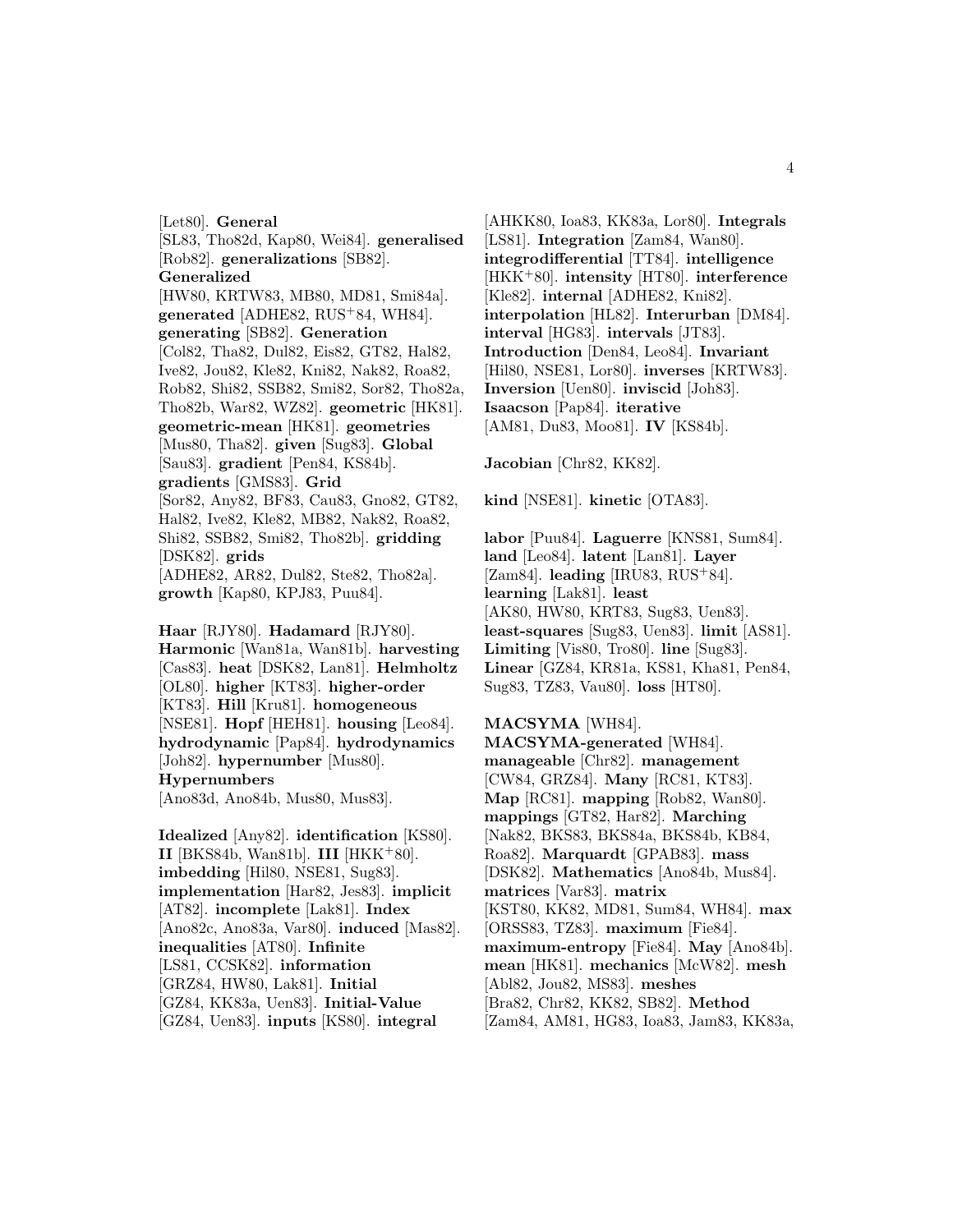KST80, KS84b, Kle82, LP81, LRV84, Lor80, MH80, PV81, Pap84, Sug83, Tha82]. **methods** [HG84, HKWdZ83, HL82, SB82]. **methotrexate** [NHG83]. **min** [ORSS83, TZ83]. **min-max** [ORSS83, TZ83]. **mineral** [GD84, LMS84]. **minicomputer** [MB82]. **minimal** [CG83]. **minimize** [KT83]. **mixed** [Moo81, BKS84b]. **modal** [HG84]. **model** [HK81, JTT80, JT80, Kap80, KPJ83, LMS84, Puu84]. **Modeling** [ABES84, CG83, Den84, Joh82, Tes80]. **models** [Leo84, Smi84a, TZ83, War82]. **modification** [GPAB83]. **moment** [JTT80]. **monitoring** [Cas83]. **Monotone** [Du83, LP81, LRV84, PV81, Moo81]. **most** [KR81b]. **moving** [Lan81]. **MTBF** [HT80]. **Multi** [BF83, Cau83]. **Multi-grid** [BF83, Cau83]. **multielement** [Hal82]. **Multigrid** [HKWdZ83, BB83b, Den83, GMS83, Jam83, Jes83, MS83, Stü83, Van83. **multiobjective** [GD84]. **multiple** [Moo81]. multiply [Har82]. Musés [Ano83d, Ano84b].

**natural** [CW84]. **natural-resource** [CW84]. **Navier** [Gno82]. **negative** [Sas83]. **Network** [BB83a]. **Neuromuscular** [OS80]. **Newton** [HG83]. **non** [TZ83]. **non-linear** [TZ83]. **Nonautonomous** [IM80]. **Nonlinear**

[KRT83, LS81, APYV83, Den84, HEH81, Hau82, HK81, JTT80, JT80, KK83a, LP81]. **nonlinearities** [Ado81]. **Nonmonotonic** [Kru81]. **nonseparable** [KB84]. **nonsteady** [Yag82]. **nonsymmetric** [Den83]. **normed** [Kha81]. **note** [Ulw81, Var80]. **Numerical** [AS81, HEH81, Joh82, OL80, Tho82a, WZ82, APYV83, Cro80, HK84, HL82, Ioa83, KB84, TT84].

**observations** [KS80]. **on-line** [Sug83]. **one** [APYV83]. **one-dimensional** [APYV83]. **onto** [Har82]. **operations** [HKK<sup>+</sup>80]. **operators**

[Ano83d, Ano84b, Moo81, Mus83]. **optical** [Uen80]. **Optimal** [HKK<sup>+</sup>80, KS80, KS84a, KS84b, NHG83, YR84]. **optimal-control** [KS84a, KS84b]. **optimization** [KB80, VL83]. **Order** [GZ84, KT83, LRV84, Nie84, SV83]. **ordinary** [Cro80, HEH81, HK84, SL83]. **Orthogonal** [Chr82]. **overrelaxation** [GMS83].

**Pages** [Ano84b]. **parabolic** [Nak82, SV84]. **Parameter** [JTT80, KS80]. **parameters** [AK80]. **Parametric** [VL83]. **partial** [AR82, HEH81, Nak82, Sor82]. **Patched** [RL82]. **patterns** [ABES84, IRU83]. **PEC** [Cro80]. **performance** [Duc83]. **Periodic** [RC81, Wan81b, Dul82, LRV84, Nie84, Sau83]. **Perron** [KST80]. **person** [Lak81]. **phase** [Lan81]. **phenomena** [PV81]. **physical** [Any82, Mus84]. **physically** [Mus80]. **Picard** [AM81]. **Planar** [RC81]. **Planck** [Zie84]. **point** [KK83b, NSE81, Pen84]. **Points** [RC81, HK84, KK83b, Moo81]. **Poisson** [BB83b, BKS83, BKS84a, BKS84b, Shi82]. **policies** [Cas83]. **polynomial** [HL82]. **polynomials** [MB80]. **population** [DM84, HK81, Kap80]. **positive** [KST80]. **potential** [Cau83, Jou82]. **preconditioned** [GMS83]. **Preface** [MT83]. **preliminary** [Har82]. **price** [Smi84b]. **prior** [HW80]. **probability** [Smi84a]. **Problem** [GZ84, AHKK80, AK80, GMS83, IM80, KS84a, Lak81, Uen83, Vis80]. **problems** [AT82, BF83, Den83, DSK82, Hau82, KS84a, KS84b, LP81, LRV84, NSE81, ORSS83, Pen84, SV83, Smi84b, Yag82]. **procedure** [GD84]. **processes** [LP81, Vis80]. **product** [Ado81, WI80]. **Profile** [Kru81]. **profiles** [Uen80]. **program** [KT83]. **proof** [KRTW83]. **propeller** [Jou82]. **properties**  $[RUS^+84]$ .

**quadrature** [Let80]. **quality** [KK82].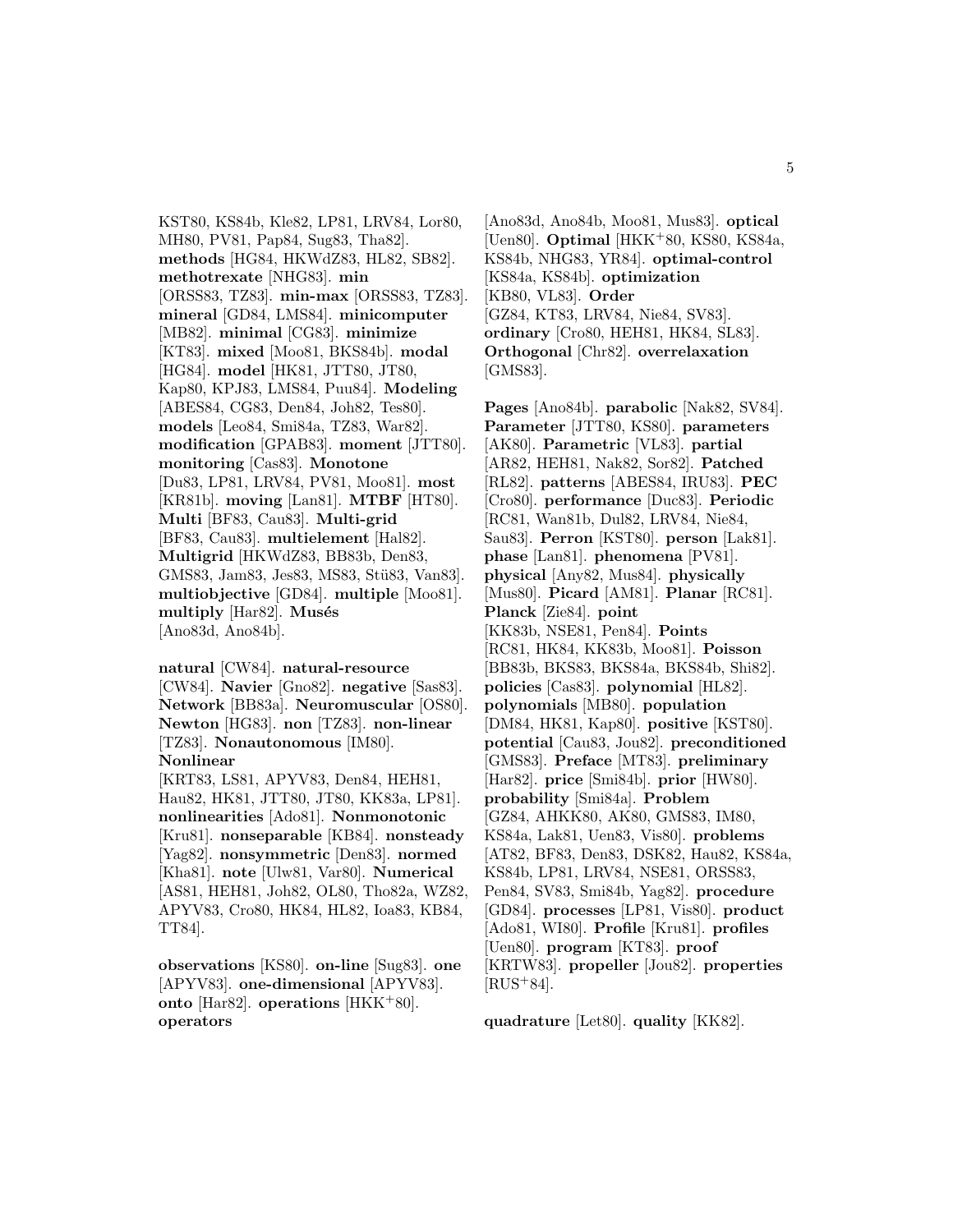**quantum** [Mus80]. **quasifixed** [Moo81]. **quasilinear** [Tho82a]. **questions** [CW84].

**radiance** [Uen80]. **radiation** [OL80]. **Rationale** [GPAB83]. **rationality** [Tes80]. **Rationalized** [RJY80]. **ratios** [MB80]. **reachability** [CW84]. **reactor** [HEH81]. **real** [Wan81a, Wan81b]. **reciprocal** [Var83]. **redundant** [Ulw81]. **Rees** [Pap84]. **refinement** [MB82]. **regimen** [NHG83]. **regional** [Den84]. **regions** [Col82, Har82]. **regression** [AK80, HW80, TZ83]. **regulators** [KS81]. **related** [Wan80]. **reliability** [HT80, Ulw81]. **representative** [KR81b]. **reservoir** [GRZ84, Zie84]. **resetting** [OS80]. **resonance** [SV83, SV84]. **resource** [CW84]. **resources** [GD84, LMS84]. **results** [SV83, SV84, VV80]. **Riccati** [Sas83, WH84]. **ridge** [HW80]. **Robinson** [BK80]. **root** [KST80]. **rotating** [Jou82].

**samples** [Fie84]. **sampling** [CY80]. **scheme** [AT82]. **Schwarz** [ADHE82]. **searching** [IA80]. **Seasonal** [JT83]. **Second** [GZ84, LRV84, SV83]. **Second-Order** [GZ84]. **segmented** [Col82]. **selection** [GD84]. **semidefinite** [Sas83]. **Semidirect** [Roa82]. **Semidirect/marching** [Roa82]. **Sensitivity** [KS80, AHKK80, Var83]. **Series** [LS81]. **sets** [Kha81]. **several** [IM80]. **sex** [HK81]. **shallow** [Pap84]. **shallow-water** [Pap84]. **shape** [KR81b]. **shapes** [Har82, WZ82]. **sickle** [MH81]. **similarity** [Tro80]. **Simplest** [KS84a]. **Simulation** [JT80]. **singular** [Ioa83, TT84]. **singularity** [Kle82, NSE81]. **Sobolev** [VV80, Vau80]. **solar** [OL80, Uen80]. **Solid** [McW82]. **Solution** [ADHE82, Hau82, Jam83, AS81, AR82, BF83, CCSK82, Cro80, Ioa83, KB84, KS84a, KS84b,

Sas83, Smi84b, Ste82, TT84, Tro80, Uen83]. **Solutions** [Kel81, Vau80, DSK82, Mus84, Nie84, Roa82, Sau83, WH84]. **solve** [Pap84].

**solver** [BB83b, Tha82]. **solvers** [HKWdZ83, Van83]. **Solving** [WSL83, AR82, GMS83]. **Some** [CW84, KB80, Mus84, AT80, Sau83, WH84]. **space** [OL80, PV81]. **spaced** [JT83]. **spaces** [Kha81]. **spatial** [ABES84, BB83a, Leo84, Puu84, Smi84b]. **specifications** [Sug83]. **specified** [Har82]. **spectral** [JT83]. **spline** [Rob82]. **square** [CCSK82]. **squares** [HW80, KRT83, Sug83, Uen83]. **stability** [DM84, IM80, Vis80]. **starting** [KK83b]. **stochastic** [AM81, AS81, Ado81, HW80, JTT80, JT80, Zie84]. **stock** [Wei84]. **stock-flow** [Wei84]. **stocks** [Puu84]. **Stokes** [Gno82]. **storage** [ORSS83]. **String** [IRU83, IA80]. **strings** [RUS<sup>+</sup>84]. **structural** [DM84, HG84, RUS<sup>+</sup>84]. **structures** [Van83]. **study** [APYV83, HT80, HK84, OTA83]. **subpopulations** [MH80]. **Successive** [GMS83, AM81]. **summary** [Mus80]. **sums** [Kha81]. **support** [HKK<sup>+</sup>80]. **surface** [Wan80]. **surfaces** [CG83]. **survival** [MH80, MH81]. **swirling** [Tro80]. **Sylvester** [MD81]. **Symmetric** [BKS83, BKS84a, BKS84b, KB84]. **symmetrical** [Tes80]. **system** [AHKK80, Bra82, CCSK82, Duc83, HK81, Joh82, KS80, LRV84, LMS84]. **systems** [Any82, Col82, HG84, HEH81, Hau82, Hil80, IM80, Mas82, McW82, RL82, Tha82, Tho82a, Tho82d, Ulw81, VL83, WSL83, dPL84].

**tactics** [HKK<sup>+</sup>80]. **team** [AHKK80, Lak81]. **technique** [BKS83, BKS84a, BKS84b, Du83, GD84, KB84, Yag82]. **techniques** [Kni82, Moo81]. **term** [Pen84]. **Test** [Yag82]. **their** [GT82, Mus80]. **theorem** [BK80]. **theorems** [CY80]. **theory** [AS81, HEH81, Mus80, Ste84, Zie84, AHKK80]. **thickness** [Uen80]. **Three** [Shi82, SSB82, BF83, Cau83, Dul82, Jou82, MB82, OL80, Tha82, Tho82a, WZ82].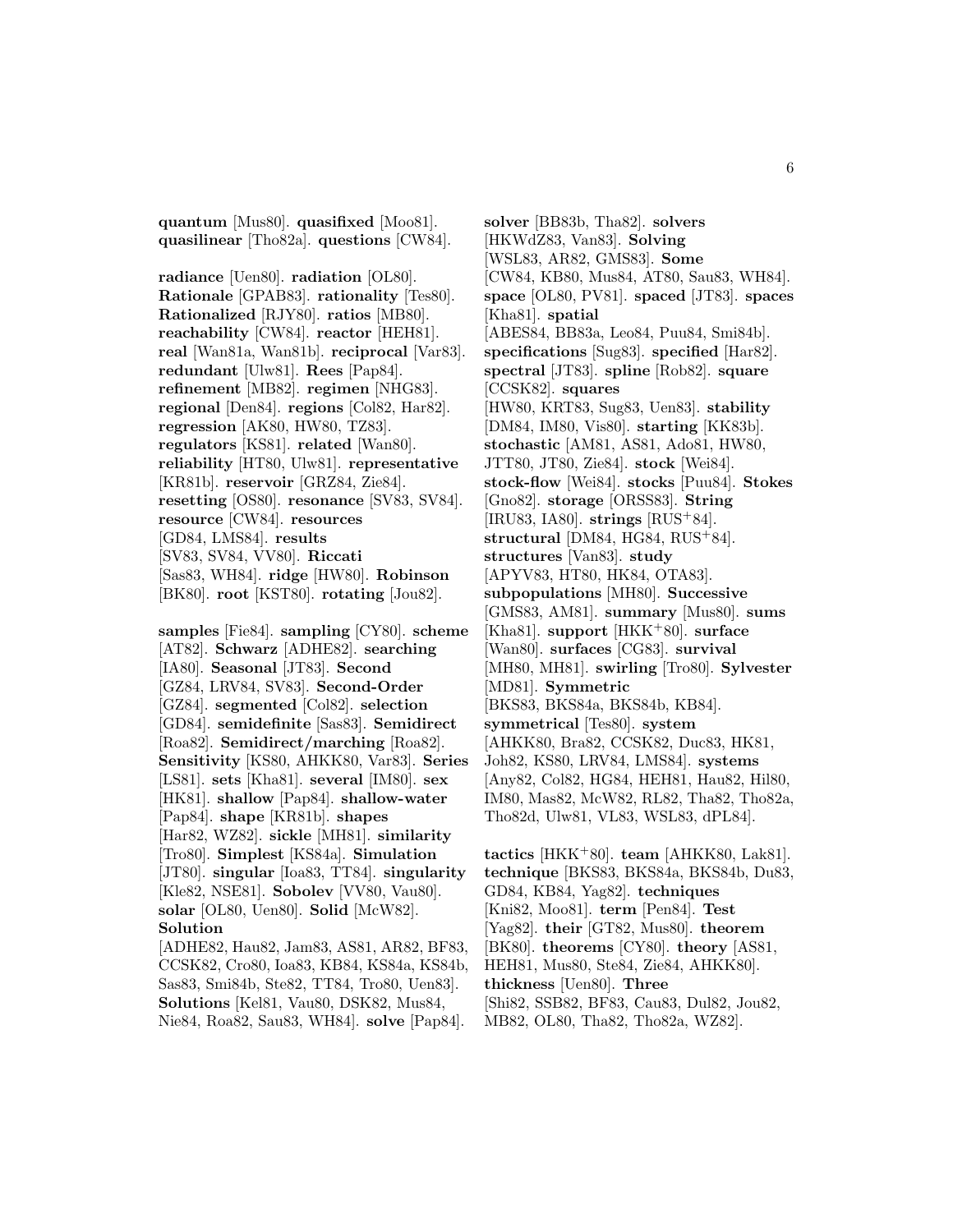#### *REFERENCES* 7

**Three-dimensional** [Shi82, BF83, Cau83, Dul82, Jou82, MB82, OL80, Tha82, WZ82]. **time** [Ano83d, Ano84b, Mus83, YR84]. **tip** [Tha82]. **topology** [Rob82]. **trade** [Wei84]. **transfer** [DSK82, OL80]. **Transfinite** [GT82]. **transform** [KNS81, RJY80, Sum84]. **transformation** [ADHE82]. **Transformations** [LS81, Yag82]. **transmitted** [Uen80]. **transonic** [Cau83, Jam83, Kle82, MS83]. **transport** [LP81, PV81]. **transportation** [Leo84]. **treatment** [MS83]. **trends** [JT83]. **tri** [Sor82]. **tri-element** [Sor82]. **tridiagonal** [Hil80]. **tubes** [CCSK82]. **Two** [LS81, HK81, Jam83, Lak81, MS83, NSE81, Pen84]. **two-dimensional** [MS83]. **two-point** [NSE81, Pen84]. **two-sex** [HK81]. **type** [Dul82, Ioa83, VV80].

**unconstrained** [KB80]. **undersized** [Fie84]. **unequally** [JT83]. **uniqueness** [Pen84, SL83]. **upon** [MH80]. **urban** [Den84]. **use** [AR82, Leo84]. **using** [CCSK82, Col82, Hau82, HL82, KT83, Kle82, Nak82, Shi82, SSB82, Tha82]. **utilization** [LMS84].

**Validation** [Lor80]. **Value** [GZ84, AK80, GRZ84, KK83a, LP81, LRV84, NSE81, Pen84, SV83, Smi84a, Uen83]. **valued** [WSL83]. **variable** [TT84]. **variables** [BB83a, KT83]. **variational** [AHKK80, SB82]. **variations** [KS84a]. **vector** [GMS83]. **Vectorized** [BB83b, Gno82]. **via** [KRT83, Sug83]. **viscous** [ADHE82, Joh83]. **viscously** [HG84]. **volume** [Gno82]. **volumes** [Ano83a]. **vortex** [Tro80].

**water** [AT82, GD84, Hau82, Pap84]. **wave** [AT82, Hau82]. **wing** [Tha82, Sor82]. **wing-tip** [Tha82]. **wing/wing** [Tha82]. **wing/wing-tip** [Tha82].

**Yorke** [Wat81].

## **References**

## **Allen:1984:MES**

[ABES84] P. M. Allen, F. Boon, G. Engelen, and M. Sanglier. Modeling evolving spatial choice patterns. Applied Mathematics and Computation,  $14(1):97-129$ , January 1984. CODEN AMHCBQ. ISSN 0096-3003 (print), 1873-5649 (electronic). URL http://www. sciencedirect.com/science/ article/pii/0096300384900481.

#### **Ablow:1982:EMG**

[Abl82] C. M. Ablow. Equidistant mesh for gas dynamic calculations.  $Ap$ plied Mathematics and Computation, 10–11:859–863, 1982. CO-DEN AMHCBQ. ISSN 0096- 3003 (print), 1873-5649 (electronic). URL http://www. sciencedirect.com/science/ article/pii/0096300382902260.

#### **Anderson:1982:SVI**

[ADHE82] O. L. Anderson, R. T. Davis, G. B. Hankins, and D. E. Edwards. Solution of viscous internal flows on curvilinear grids generated by the Schwarz— Christoffel transformation. Applied Mathematics and Computation, 10–11:507–524, 1982. CO-DEN AMHCBQ. ISSN 0096- 3003 (print), 1873-5649 (electronic). URL http://www. sciencedirect.com/science/ article/pii/0096300382902053.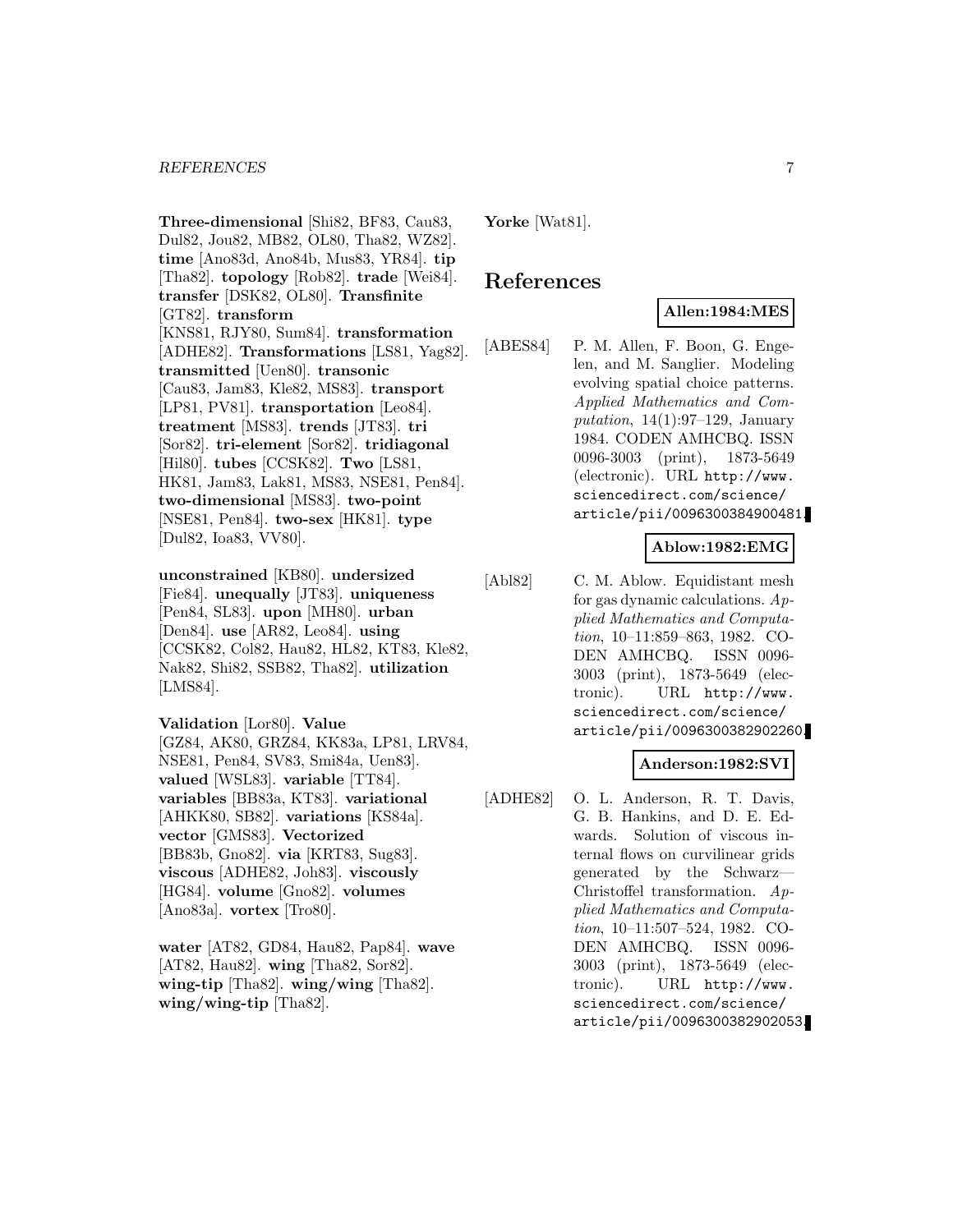#### **Adomian:1981:PNS**

[Ado81] G. Adomian. On product nonlinearities in stochastic differential equations. Applied Mathematics and Computation, 8 (1):35–49, January 1981. CO-DEN AMHCBQ. ISSN 0096- 3003 (print), 1873-5649 (electronic). URL http://www. sciencedirect.com/science/ article/pii/0096300381900333.

## **Akbari:1980:ETT**

[AHKK80] Alireza Akbari, James Hess, Harriet Kagiwada, and Robert Kalaba. The equivalence of team theory's integral equations and a Cauchy system: sensitivity analysis of a variational problem. Applied Mathematics and Computation, 6(1):21–36, January 1980. CODEN AMHCBQ. ISSN 0096- 3003 (print), 1873-5649 (electronic). URL http://www. sciencedirect.com/science/ article/pii/0096300380900132.

## **Armstrong:1980:ALA**

[AK80] Ronald D. Armstrong and Mabel Tam Kung. An algorithm for a least absolute value regression problem with bounds on the parameters. Applied Mathematics and Computation, 7(3): 267–279, October 1980. CO-DEN AMHCBQ. ISSN 0096- 3003 (print), 1873-5649 (electronic). URL http://www. sciencedirect.com/science/ article/pii/0096300380900491.

## **Adomian:1981:CIM**

[AM81] G. Adomian and K. Malakian. A comparison of the iterative method and Picard's successive approximations for deterministic and stochastic differential equations. Applied Mathematics and Computation, 8 (3):187–204, April 1981. CO-DEN AMHCBQ. ISSN 0096- 3003 (print), 1873-5649 (electronic). URL http://www. sciencedirect.com/science/ article/pii/0096300381900060.

#### **Anonymous:1980:EB**

[Ano80] Anonymous. Editorial board. Applied Mathematics and Computation, 7(1):??, July 1980. CO-DEN AMHCBQ. ISSN 0096- 3003 (print), 1873-5649 (electronic). URL http://www. sciencedirect.com/science/ article/pii/0096300380900296.

#### **Anonymous:1981:EBa**

Anonymous. Editorial Board. Applied Mathematics and Computation, 8(1):??, January 1981. CODEN AMHCBQ. ISSN 0096- 3003 (print), 1873-5649 (electronic). URL http://www. sciencedirect.com/science/ article/pii/0096300381900308.

#### **Anonymous:1981:EBb**

[Ano81b] Anonymous. Editorial Board. Applied Mathematics and Computation, 9(1):??, July 1981. CO-DEN AMHCBQ. ISSN 0096- 3003 (print), 1873-5649 (electronic). URL http://www.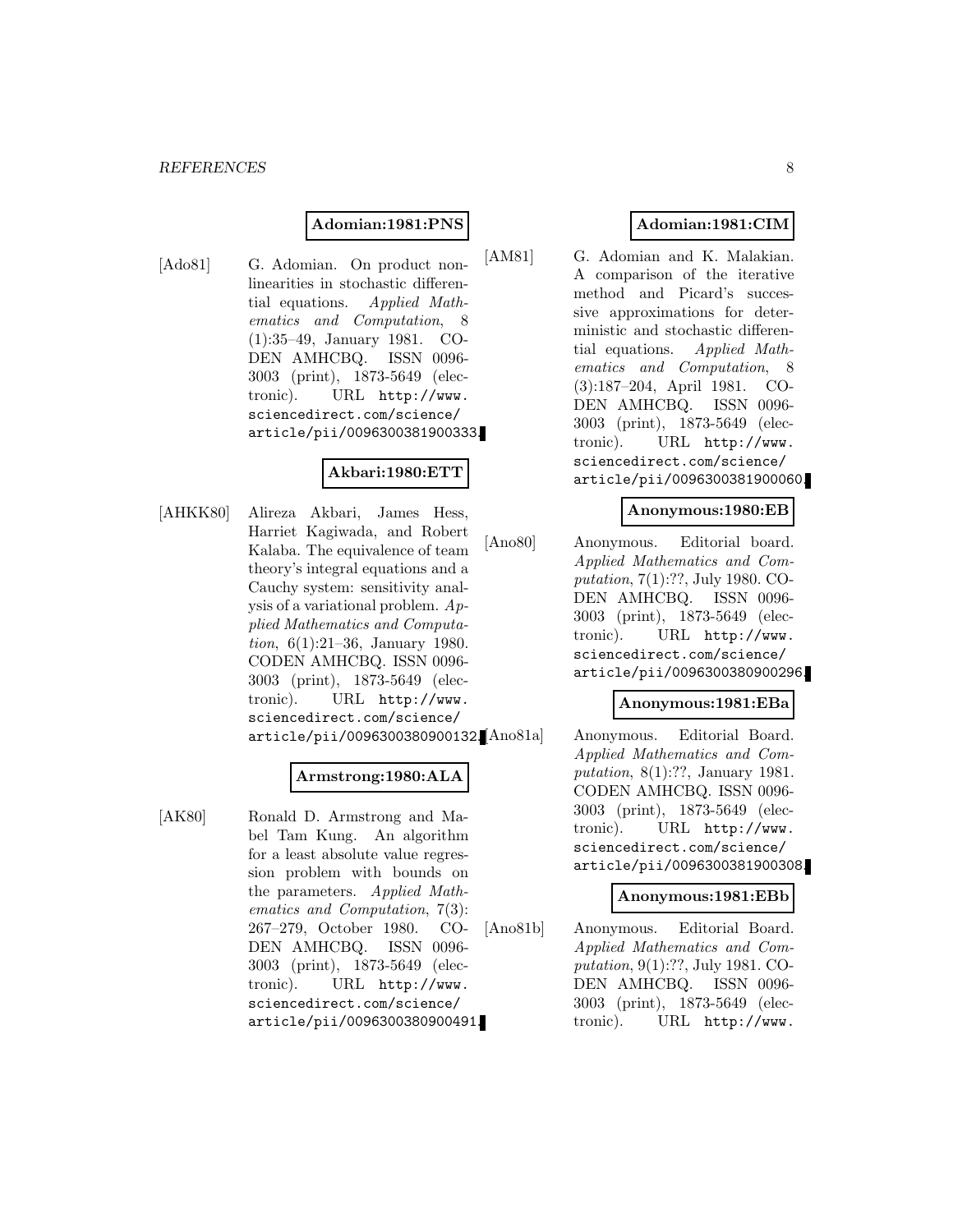sciencedirect.com/science/ article/pii/009630038190120X.

## **Anonymous:1982:A**

[Ano82a] Anonymous. Acknowledgement. Applied Mathematics and Computation, 10–11:xvii, 1982. CO-DEN AMHCBQ. ISSN 0096- 3003 (print), 1873-5649 (electronic). URL http://www. sciencedirect.com/science/ article/pii/0096300382901837.

#### **Anonymous:1982:EB**

[Ano82b] Anonymous. Editorial board. Applied Mathematics and Computation, 10–11:iii–iv, 1982. CO-DEN AMHCBQ. ISSN 0096- 3003 (print), 1873-5649 (electronic). URL http://www. sciencedirect.com/science/ article/pii/0096300382901825.

#### **Anonymous:1982:I**

[Ano82c] Anonymous. Index. Applied Mathematics and Computation, 10–11:895–909, 1982. CO-DEN AMHCBQ. ISSN 0096- 3003 (print), 1873-5649 (electronic). URL http://www. sciencedirect.com/science/ article/pii/0096300382902296.

## **Anonymous:1983:AIV**

[Ano83a] Anonymous. Author index to volumes 12 and 13, 1983. Applied Mathematics and Computation, 13(3–4):471–473, ???? 1983. CODEN AMHCBQ. ISSN 0096- 3003 (print), 1873-5649 (electronic). URL http://www. sciencedirect.com/science/ article/pii/0096300383900255.

## **Anonymous:1983:EBa**

[Ano83b] Anonymous. Editorial Board. Applied Mathematics and Computation,  $12(1)$ :i-ii, February 1983. CODEN AMHCBQ. ISSN 0096-3003 (print), 1873-5649 (electronic). URL http://www. sciencedirect.com/science/ article/pii/0096300383900383.

## **Anonymous:1983:EBb**

[Ano83c] Anonymous. Editorial board. Applied Mathematics and Computation,  $13(1-2)$ :iii–iv, August 1983. CODEN AMHCBQ. ISSN 0096-3003 (print), 1873-5649 (electronic). URL http://www. sciencedirect.com/science/ article/pii/0096300383900267.

## **Anonymous:1983:HTO**

[Ano83d] Anonymous. Hypernumbers and time operators: C. Musés, **12**:139–168 (1983). Applied Mathematics and Computation, 12(4):395, July 1983. CO-DEN AMHCBQ. ISSN 0096- 3003 (print), 1873-5649 (electronic). URL http://www. sciencedirect.com/science/ article/pii/0096300383900498.

## **Anonymous:1984:EB**

[Ano84a] Anonymous. Editorial Board. Applied Mathematics and Computation,  $15(1)$ :ii–iii, July 1984. CODEN AMHCBQ. ISSN 0096- 3003 (print), 1873-5649 (electronic). URL http://www. sciencedirect.com/science/ article/pii/0096300384900493.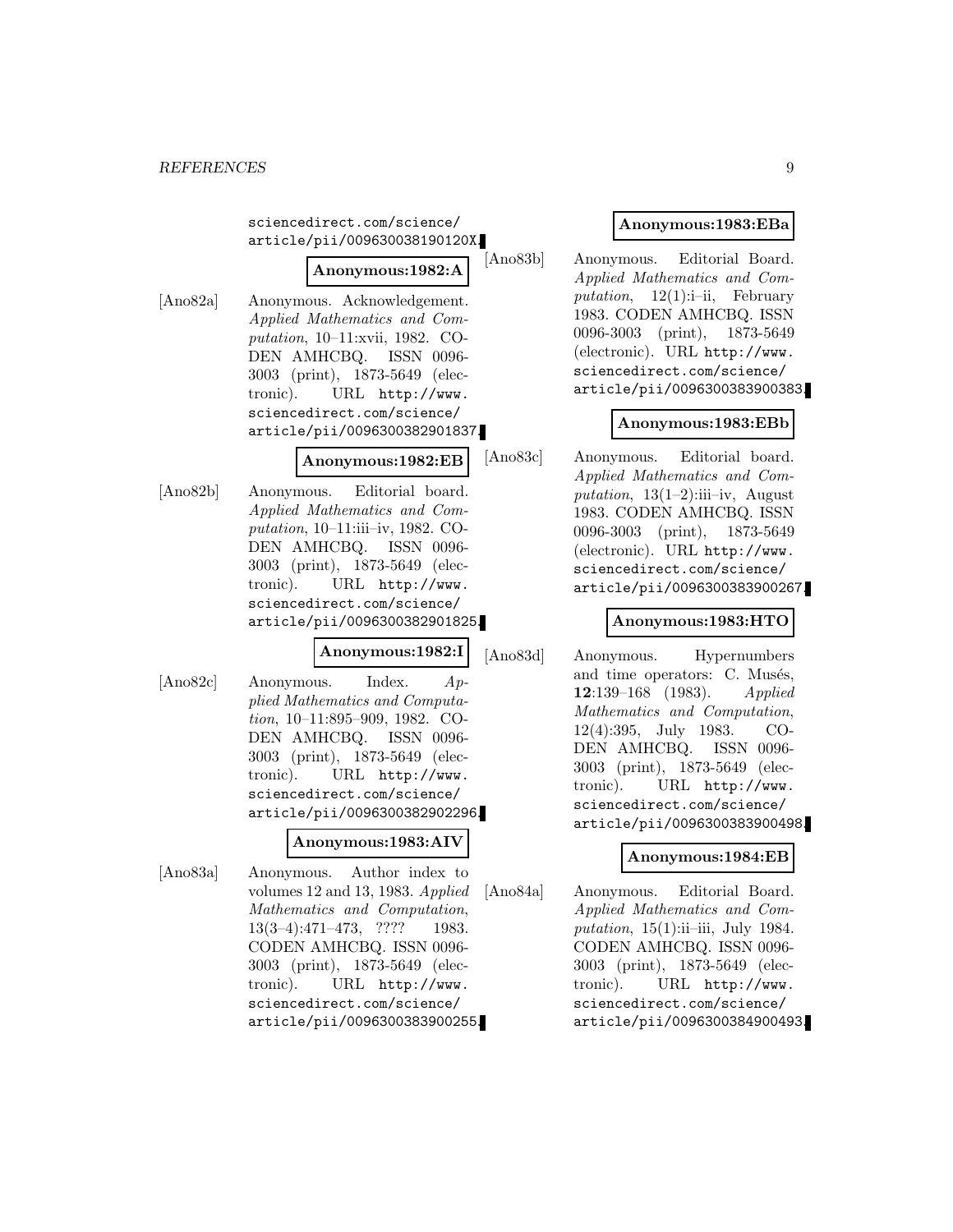#### **Anonymous:1984:ECM**

[Ano84b] Anonymous. Errata: C. Musès, "Hypernumbers and time operators", Applied Mathematics and Computation,  $12(2-?3)$ , May 1983, Pages 139–167. Applied Mathematics and Computation, 14(2):219, February 1984. CO-DEN AMHCBQ. ISSN 0096- 3003 (print), 1873-5649 (electronic). URL http://www. sciencedirect.com/science/ article/pii/0096300384900390. See [Mus83].

#### **Anyiwo:1982:IDG**

[Any82] Joshua C. Anyiwo. Idealized dynamic grid computation of physical systems. Applied Mathematics and Computation, 10–11:837–858, 1982. CO-DEN AMHCBQ. ISSN 0096- 3003 (print), 1873-5649 (electronic). URL http://www. sciencedirect.com/science/ article/pii/0096300382902259.

#### **Alvarez:1983:NSN**

[APYV83] A. Alvarez, Kuo Pen-Yu, and Luis Vasquez. The numerical study of a nonlinear onedimensional Dirac equation. Applied Mathematics and Computation,  $13(1-2):1-15$ , August 1983. CODEN AMHCBQ. ISSN 0096- 3003 (print), 1873-5649 (electronic). URL http://www. sciencedirect.com/science/ article/pii/0096300383900279.

#### **Anderson:1982:USA**

- 
- [AR82] Dale A. Anderson and M. M. Rai. The use of solution

adaptive grids in solving partial differential equations.  $Ap$ plied Mathematics and Computation, 10–11:317–338, 1982. CO-DEN AMHCBQ. ISSN 0096- 3003 (print), 1873-5649 (electronic). URL http://www. sciencedirect.com/science/ article/pii/0096300382901965.

#### **Adomian:1981:NSD**

[AS81] G. Adomian and D. Sarafyan. Numerical solution of differential equations in the deterministic limit of stochastic theory. Applied Mathematics and Computation, 8(2):111–119, March 1981. CODEN AMHCBQ. ISSN 0096- 3003 (print), 1873-5649 (electronic). URL http://www. sciencedirect.com/science/ article/pii/0096300381900023.

#### **Agarwal:1980:SND**

[AT80] Ravi P. Agarwal and E. Thandapani. On some new discrete inequalities. Applied Mathematics and Computation, 7(3): 205–224, October 1980. CO-DEN AMHCBQ. ISSN 0096- 3003 (print), 1873-5649 (electronic). URL http://www. sciencedirect.com/science/ article/pii/0096300380900442.

#### **Aston:1982:ISW**

[AT82] Martha B. Aston and J. W. Thomas. An implicit scheme for water wave problems. Applied Mathematics and Computation, 10–11:809–818, 1982. CO-DEN AMHCBQ. ISSN 0096- 3003 (print), 1873-5649 (elec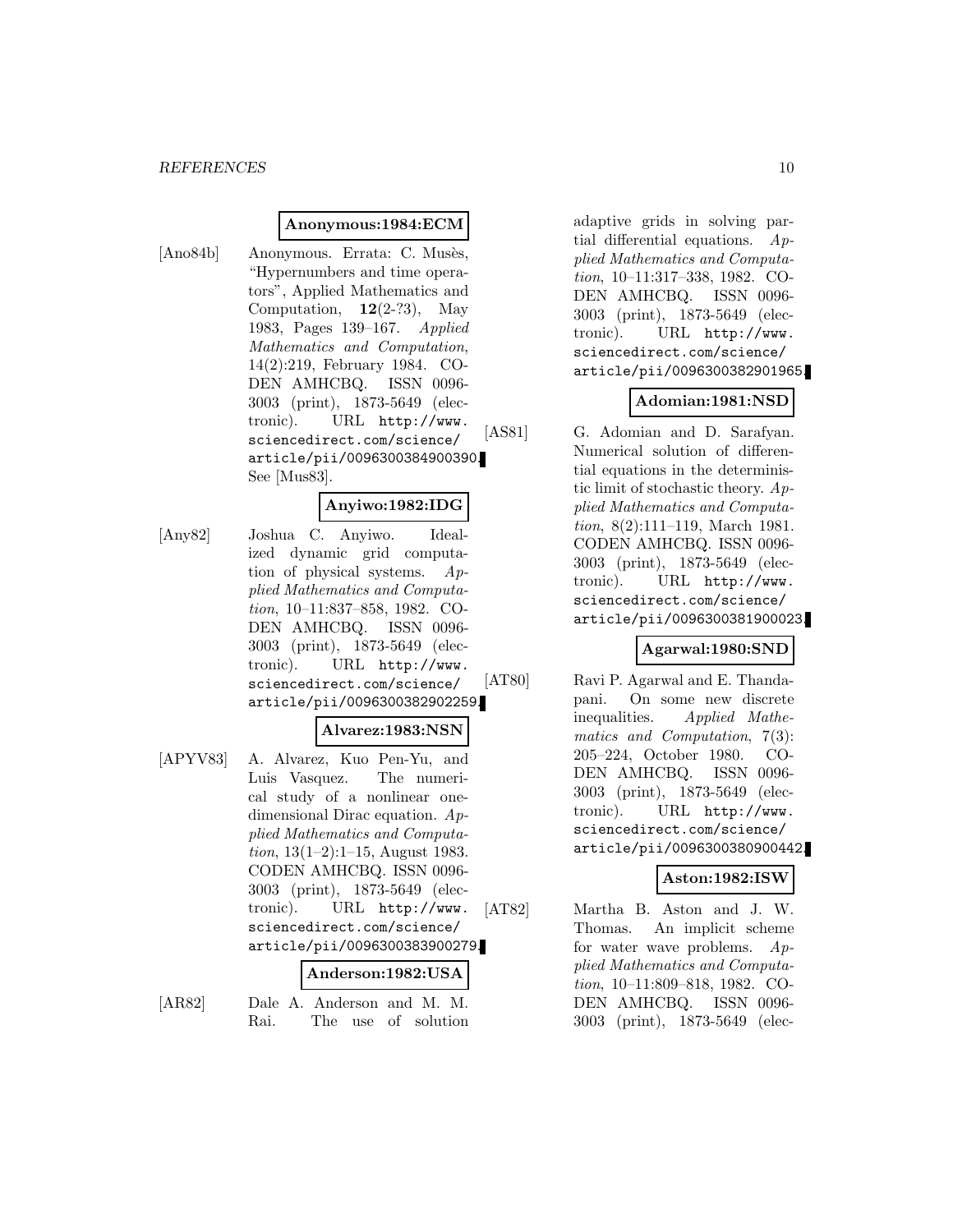tronic). URL http://www. sciencedirect.com/science/  $\ar{ticle/pii/0096300382902235.}$  $\sqrt{\text{BK80}}$ 

#### **Bardossy:1983:NDS**

[BB83a] A. Bárdossy and I. Bogárdi. Network design for the spatial estimation of environmental variables. Applied Mathematics and Computation, 12 (4):339–365, July 1983. CO-DEN AMHCBQ. ISSN 0096- 3003 (print), 1873-5649 (electronic). URL http://www. sciencedirect.com/science/ article/pii/0096300383900462.

#### **Barkai:1983:VMP**

[BB83b] D. Barkai and A. Brandt. Vectorized multigrid Poisson solver for the CDC Cyber 205. Applied Mathematics and Computation, 13(3–4):215–227, ???? 1983. CODEN AMHCBQ. ISSN 0096- 3003 (print), 1873-5649 (electronic). URL http://www. sciencedirect.com/science/ article/pii/0096300383900139.

#### **Behie:1983:MGS**

[BF83] A. Behie and P. A. Forsyth, Jr. Multi-grid solution of threedimensional problems with discontinuous coefficients. Applied Mathematics and Computation, 13(3–4):229–240, ???? 1983. CODEN AMHCBQ. ISSN 0096- 3003 (print), 1873-5649 (electronic). URL http://www. sciencedirect.com/science/ article/pii/0096300383900140.

## **Brown:1980:EBR**

Donald J. Brown and M. Ali Khan. An extension of the Brown–Robinson equivalence theorem. Applied Mathematics and Computation, 6(2): 167–175, March 1980. CO-DEN AMHCBQ. ISSN 0096- 3003 (print), 1873-5649 (electronic). URL http://www. sciencedirect.com/science/ article/pii/0096300380900405.

#### **Bharadwaj:1983:SMT**

[BKS83] K. K. Bharadwaj, M. K. Kadalbajoo, and R. Sankar. Symmetric marching technique for the discretized Poisson equation. Applied Mathematics and Computation, 12(2–3):187–198, May 1983. CODEN AMHCBQ. ISSN 0096-3003 (print), 1873-5649 (electronic). URL http://www. sciencedirect.com/science/ article/pii/0096300383900061.

## **Bharadwaj:1984:SMTa**

[BKS84a] Kamal K. Bharadwaj, Mohan K. Kadalbajoo, and R. Sankar. Symmetric marching technique for the Poisson equation. I. Dirichlet boundary conditions. Applied Mathematics and Computation,  $15(2):137-149$ , August 1984. CODEN AMHCBQ. ISSN 0096-3003 (print), 1873-5649 (electronic). URL http://www. sciencedirect.com/science/ article/pii/0096300384900134.

#### **Bharadwaj:1984:SMTb**

[BKS84b] Kamal K. Bharadwaj, Mohan K. Kadalbajoo, and R. Sankar.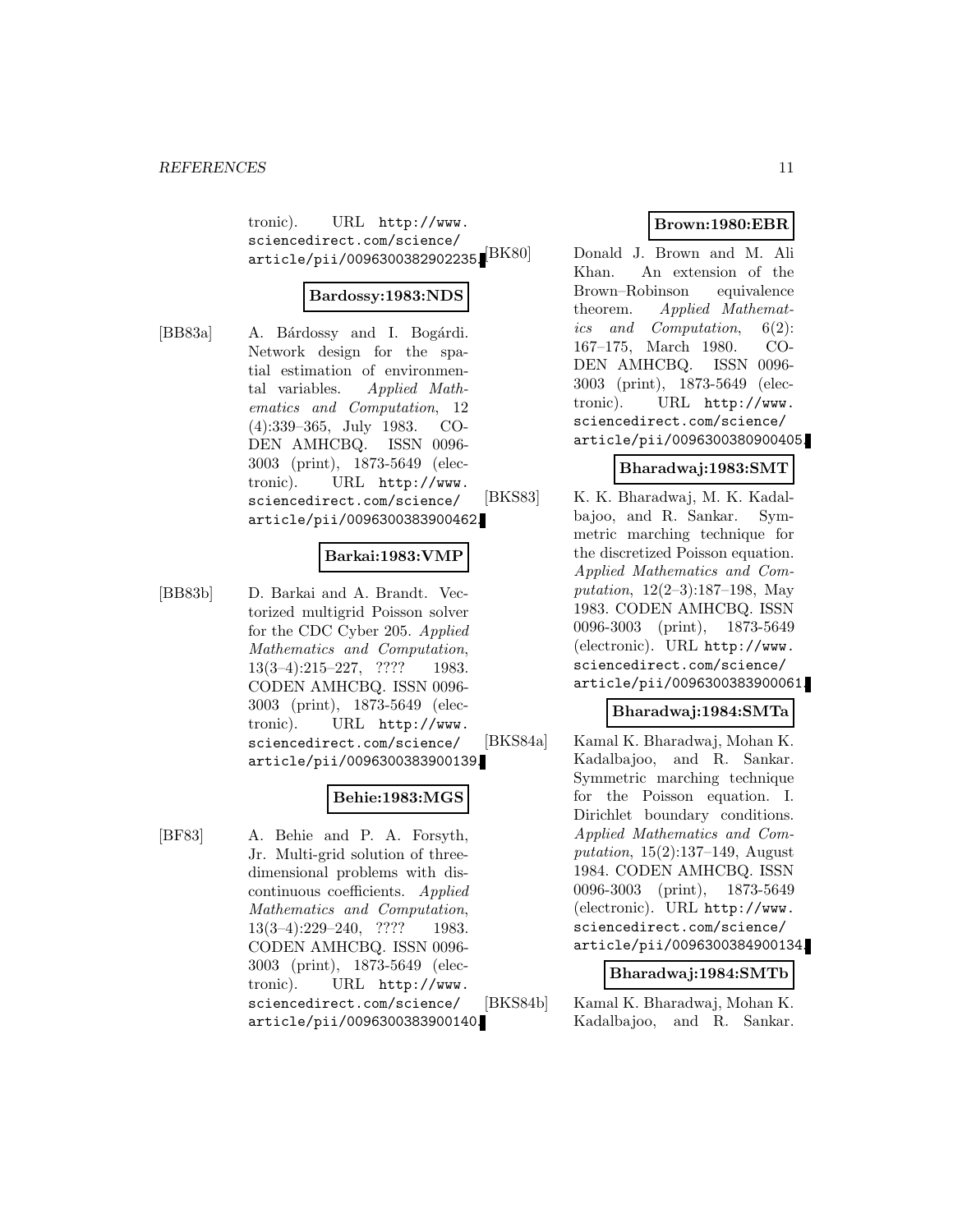Symmetric marching technique for the Poisson equation. II. Mixed boundary conditions.  $Ap$ plied Mathematics and Computation, 15(2):151–163, August 1984. CODEN AMHCBQ. ISSN 0096-3003 (print), 1873-5649 (electronic). URL http://www. sciencedirect.com/science/ article/pii/0096300384900146.

## **Brackbill:1982:CSC**

[Bra82] J. U. Brackbill. Coordinate system control: Adaptive meshes. Applied Mathematics and Computation, 10–11:277–294, 1982. CODEN AMHCBQ. ISSN 0096- 3003 (print), 1873-5649 (electronic). URL http://www. sciencedirect.com/science/ article/pii/0096300382901941.CG83

#### **Casti:1983:FMH**

[Cas83] J. Casti. Forest monitoring and harvesting policies. Applied Mathematics and Computation, 12(1):19–48, February 1983. CO-DEN AMHCBQ. ISSN 0096- 3003 (print), 1873-5649 (electronic). URL http://www. sciencedirect.com/science/ article/pii/0096300383900401.

## **Caughey:1983:MGC**

[Cau83] D. A. Caughey. Multi-grid calculation of three-dimensional transonic potential flows. Applied Mathematics and Computation, 13(3–4):241–260, ???? 1983. CODEN AMHCBQ. ISSN 0096- 3003 (print), 1873-5649 (electronic). URL http://www.

sciencedirect.com/science/ article/pii/0096300383900152.

## **Chen:1982:DSF**

[CCSK82] B. C-J. Chen, T. H. Chien, W. T. Sha, and J. H. Kim. 3-D solution of flow in an infinite square array of circular tubes by using boundaryfitted coordinate system. Applied Mathematics and Computation, 10–11:619–632, 1982. CO-DEN AMHCBQ. ISSN 0096- 3003 (print), 1873-5649 (electronic). URL http://www. sciencedirect.com/science/ article/pii/0096300382902119.

## **Coppin:1983:DMM**

C. Coppin and D. Greenspan. Discrete modeling of minimal surfaces. Applied Mathematics and Computation, 13(1– 2):17–35, August 1983. CO-DEN AMHCBQ. ISSN 0096- 3003 (print), 1873-5649 (electronic). URL http://www. sciencedirect.com/science/ article/pii/0096300383900280.

## **Christov:1982:OCM**

[Chr82] C. I. Christov. Orthogonal coordinate meshes with manageable Jacobian. Applied Mathematics and Computation, 10–11:885–894, 1982. CO-DEN AMHCBQ. ISSN 0096- 3003 (print), 1873-5649 (electronic). URL http://www. sciencedirect.com/science/ article/pii/0096300382902284.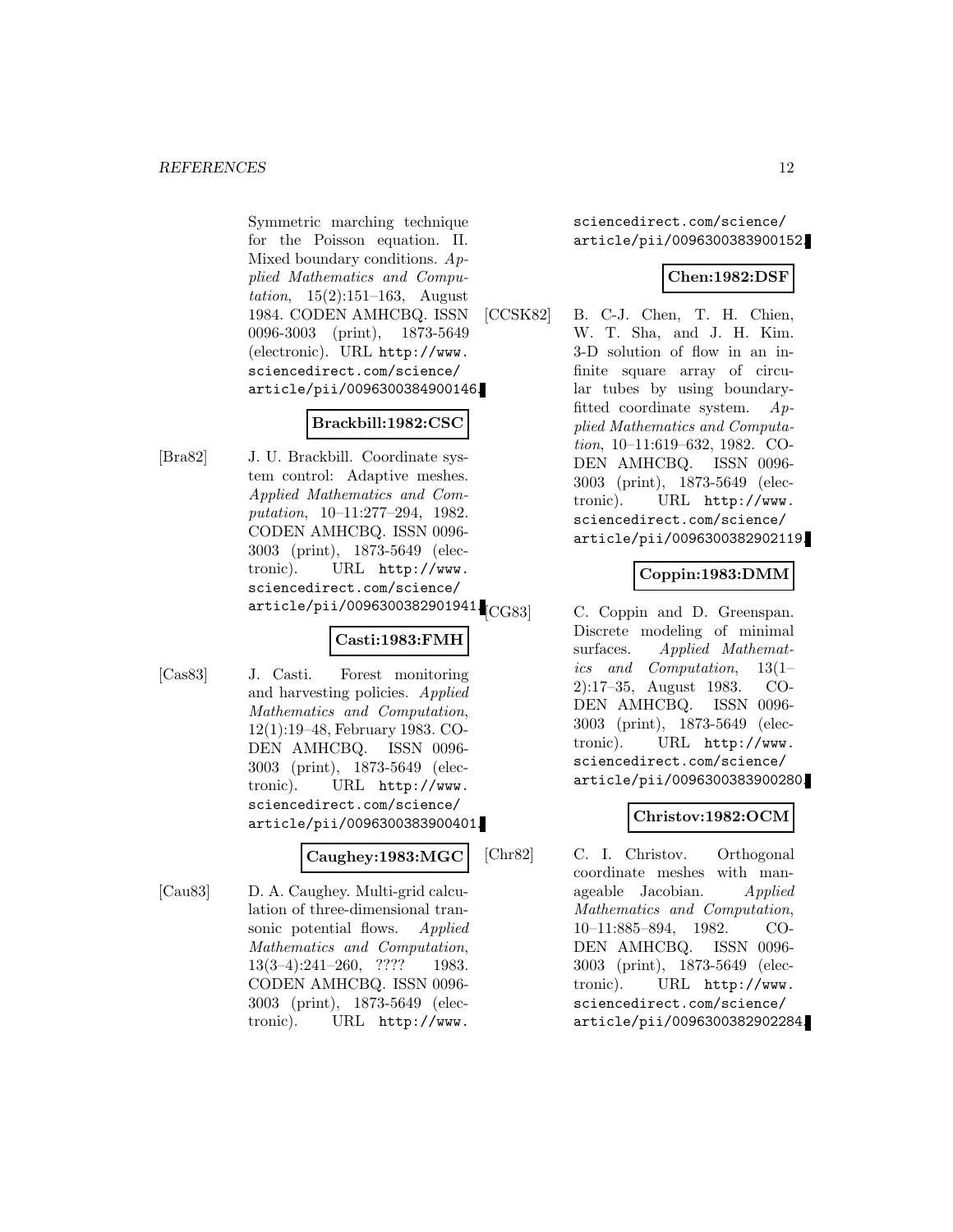## **Coleman:1982:GBF**

[Col82] Roderick M. Coleman. Generation of boundary-fitted coordinate systems using segmented computational regions. Applied Mathematics and Computation, 10–11:633–651, 1982. CO-DEN AMHCBQ. ISSN 0096- 3003 (print), 1873-5649 (electronic). URL http://www. sciencedirect.com/science/ article/pii/0096300382902120.

## **Crown:1980:NPA**

[Cro80] J. C. Crown. A new PEC algorithm for the numerical solution of ordinary differential equations. Applied Mathematics and Computation, 6(3):189–209, ???? 1980. CODEN AMHCBQ. ISSN 0096-3003 (print), 1873-5649 (electronic). URL http://www. sciencedirect.com/science/ article/pii/0096300380900508.

#### **Casti:1984:SQR**

[CW84] J. Casti and E. F. Wood. Some questions of reachability in natural-resource management. Applied Mathematics and Computation, 15(3): 185–207, October 1984. CO-DEN AMHCBQ. ISSN 0096- 3003 (print), 1873-5649 (electronic). URL http://www. sciencedirect.com/science/ article/pii/0096300384900018.

#### **Chen:1980:DST**

[CY80] K. H. Chen and C. C. Yang. On n-dimensional sampling theorems. Applied Mathematics and Computation, 7(3):

247–257, October 1980. CO-DEN AMHCBQ. ISSN 0096- 3003 (print), 1873-5649 (electronic). URL http://www. sciencedirect.com/science/ article/pii/0096300380900478.

## **Dendy:1983:BBM**

[Den83] J. E. Dendy, Jr. Black box multigrid for nonsymmetric problems. Applied Mathematics and Computation, 13(3–4):261–283, ???? 1983. CODEN AMHCBQ. ISSN 0096-3003 (print), 1873-5649 (electronic). URL http://www. sciencedirect.com/science/ article/pii/0096300383900164.

## **Dendrinos:1984:IND**

[Den84] D. S. Dendrinos. Introduction — nonlinear dynamics in urban and regional modeling. Applied Mathematics and Computation, 14(1):1–2, January 1984. CO-DEN AMHCBQ. ISSN 0096- 3003 (print), 1873-5649 (electronic). URL http://www. sciencedirect.com/science/ article/pii/0096300384900407.

## **Dendrinos:1984:IPC**

[DM84] Dimitrios S. Dendrinos and Henry Mullally. Interurban population and capital accumulations and structural stability. Applied Mathematics and Computation,  $14(1):11-24$ , January 1984. CODEN AMHCBQ. ISSN 0096-3003 (print), 1873-5649 (electronic). URL http://www. sciencedirect.com/science/ article/pii/0096300384900420.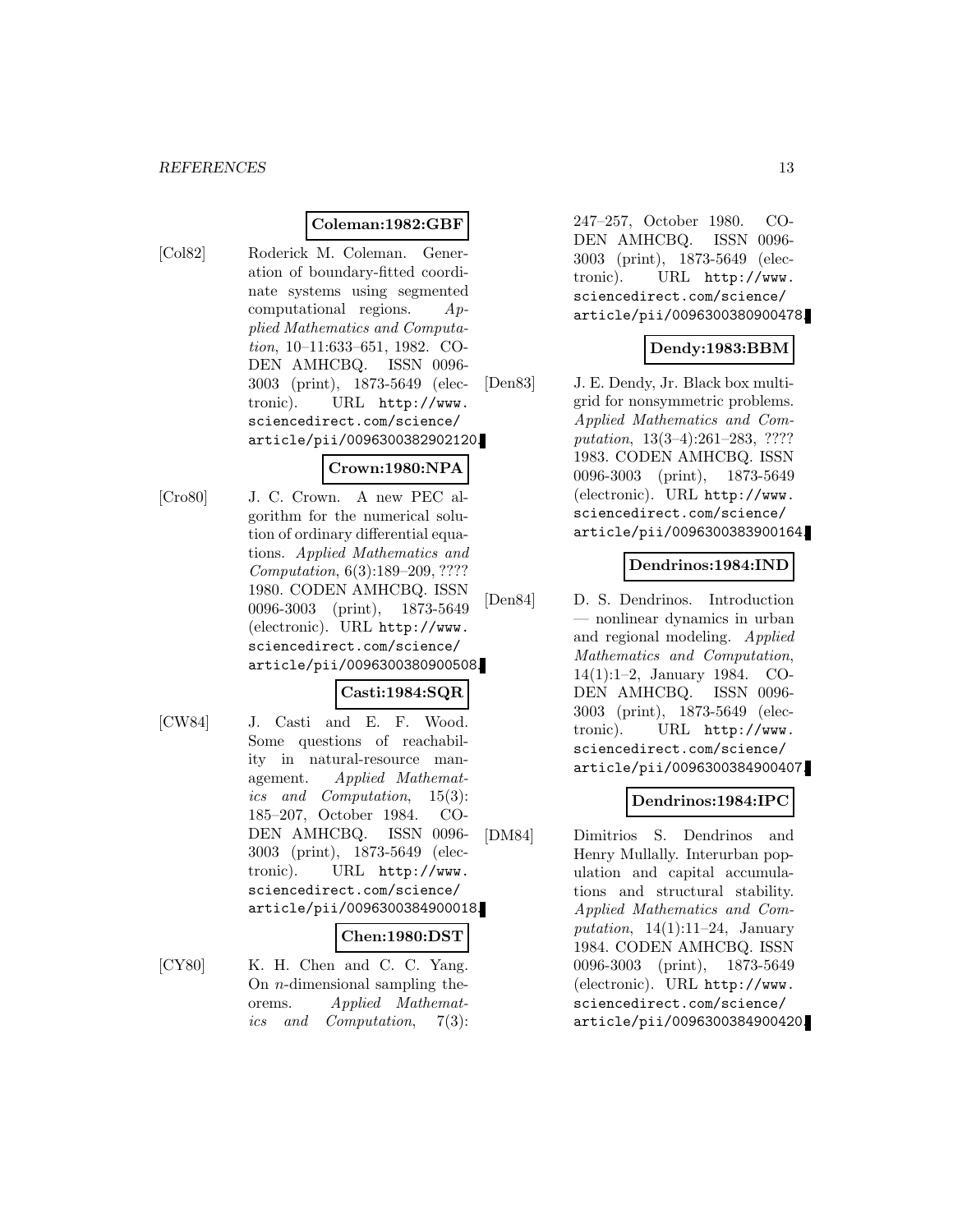#### **dePalma:1984:BBC**

[dPL84] André de Palma and Claude Lefèvre. Bifurcation and behavior of complex systems. Applied Mathematics and Computation, 14(1):77–95, January 1984. CO-DEN AMHCBQ. ISSN 0096- 3003 (print), 1873-5649 (electronic). URL http://www. sciencedirect.com/science/ article/pii/009630038490047X.

## **Dwyer:1982:AGF**

[DSK82] Harry A. Dwyer, Mitchell D. Smooke, and Robert J. Kee. Adaptive gridding for finite difference solutions to heat and mass transfer problems. Applied Mathematics and Computation, 10–11:339–356, 1982. CO-DEN AMHCBQ. ISSN 0096- 3003 (print), 1873-5649 (electronic). URL http://www. sciencedirect.com/science/ article/pii/0096300382901977.

## **Du:1983:MIT**

[Du83] S. W. Du. Monotone iterative technique for delay differential equations in abstract cones. Applied Mathematics and Computation, 12(2–3):213–219, May 1983. CODEN AMHCBQ. ISSN 0096-3003 (print), 1873-5649 (electronic). URL http://www. sciencedirect.com/science/ article/pii/0096300383900085.

#### **Duckstein:1983:EPD**

[Duc83] Lucien Duckstein. Evaluation of the performance of a distribution system by Q-Analysis. Applied

Mathematics and Computation, 13(1–2):173–184, August 1983. CODEN AMHCBQ. ISSN 0096- 3003 (print), 1873-5649 (electronic). URL http://www. sciencedirect.com/science/ article/pii/009630038390036X.

## **Dulikravich:1982:FGT**

[Dul82] Djordje S. Dulikravich. Fast generation of three-dimensional computational boundary-conforming periodic grids of C-type. Applied Mathematics and Computation, 10–11:563–584, 1982. CO-DEN AMHCBQ. ISSN 0096- 3003 (print), 1873-5649 (electronic). URL http://www. sciencedirect.com/science/ article/pii/0096300382902089.

#### **Eiseman:1982:AAC**

[Eis82] Peter R. Eiseman. Automatic algebraic coordinate generation. Applied Mathematics and Computation, 10–11:447–463, 1982. CODEN AMHCBQ. ISSN 0096- 3003 (print), 1873-5649 (electronic). URL http://www. sciencedirect.com/science/ article/pii/0096300382902028.

## **Fiebig:1984:MEA**

[Fie84] Denzil G. Fiebig. On the maximum-entropy approach to undersized samples. Applied Mathematics and Computation, 14(3):301–312, April 1984. CO-DEN AMHCBQ. ISSN 0096- 3003 (print), 1873-5649 (electronic). URL http://www. sciencedirect.com/science/ article/pii/0096300384900274.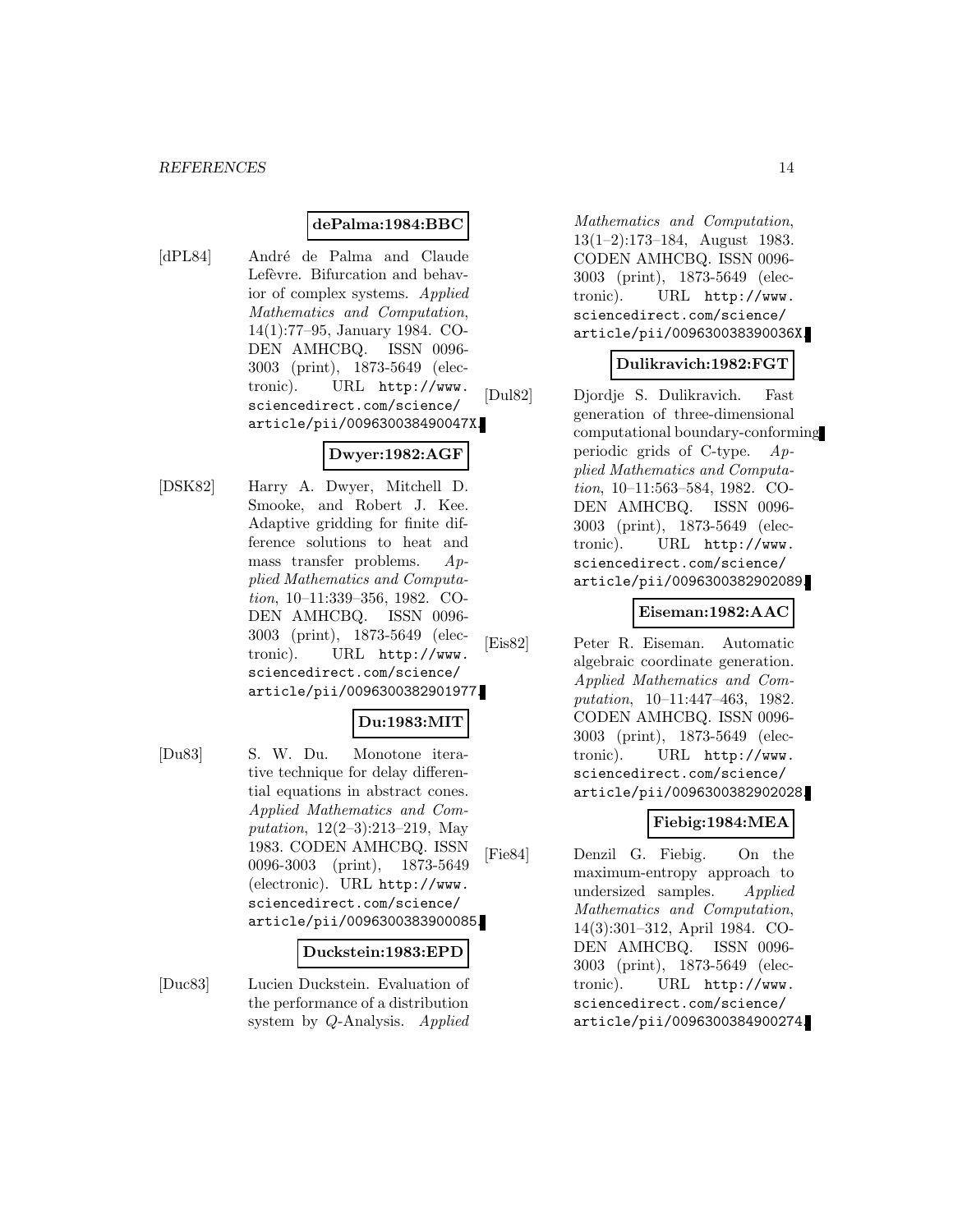## **Gershon:1984:PSM**

[GD84] Mark Gershon and Lucien Duckstein. A procedure for selection of a multiobjective technique with application to water and mineral resources. Applied Mathematics and Computation, 14(3):245–271, April 1984. CO-DEN AMHCBQ. ISSN 0096- 3003 (print), 1873-5649 (electronic). URL http://www. sciencedirect.com/science/ article/pii/0096300384900249.

## **Gary:1983:SOM**

[GMS83] John Gary, Steve McCormick, and Roland Sweet. Successive overrelaxation, multigrid, and preconditioned conjugate gradients algorithms for solving a diffusion problem on a vector computer. Applied Mathematics and Computation, 13(3–4): 285–309, ???? 1983. CO-DEN AMHCBQ. ISSN 0096- 3003 (print), 1873-5649 (electronic). URL http://www. sciencedirect.com/science/ article/pii/0096300383900176.

#### **Gnoffo:1982:VFV**

[Gno82] Peter A. Gnoffo. A vectorized, finite-volume, adaptivegrid algorithm for Navier– Stokes calculations. Applied Mathematics and Computation, 10–11:819–835, 1982. CO-DEN AMHCBQ. ISSN 0096- 3003 (print), 1873-5649 (electronic). URL http://www. sciencedirect.com/science/ article/pii/0096300382902247.

#### **Garcia-Pena:1983:MMC**

[GPAB83] J. Garcia-Peña, S. P. Azen, and R. N. Bergman. On a modification of Marquardt's compromise: Rationale and applications. Applied Mathematics and Computation, 12(1):1–17, February 1983. CODEN AMHCBQ. ISSN 0096- 3003 (print), 1873-5649 (electronic). URL http://www. sciencedirect.com/science/ article/pii/0096300383900395.

#### **Guariso:1984:VIR**

[GRZ84] G. Guariso, S. Rinaldi, and P. Zielinski. The value of information in reservoir management. Applied Mathematics and Computation,  $15(2):165-184$ , August 1984. CODEN AMHCBQ. ISSN 0096-3003 (print), 1873-5649 (electronic). URL http://www. sciencedirect.com/science/ article/pii/0096300384900158.

#### **Gordon:1982:TMT**

[GT82] William J. Gordon and Linda C. Thiel. Transfinite mappings and their application to grid generation. Applied Mathematics and Computation, 10–11:171–233, 1982. CODEN AMHCBQ. ISSN 0096-3003 (print), 1873-5649 (electronic). URL http://www. sciencedirect.com/science/ article/pii/0096300382901916.

#### **Gregory:1984:GAI**

[GZ84] John Gregory and Marvin Zeman. A Galerkin approximation for the initial-value problem for linear second-order differen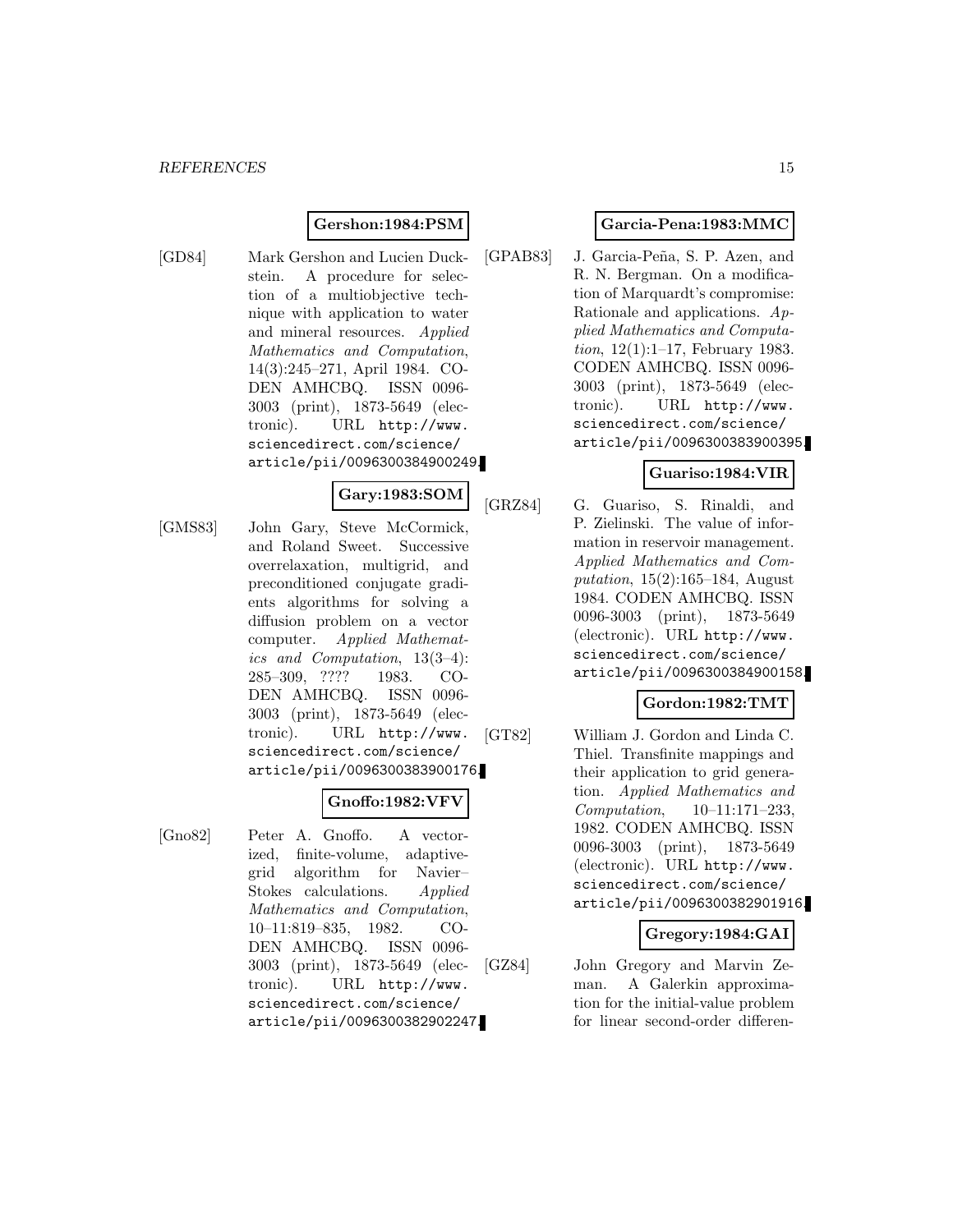tial equations. Applied Mathematics and Computation, 15 (2):93–108, August 1984. CO-DEN AMHCBQ. ISSN 0096- 3003 (print), 1873-5649 (electronic). URL http://www. sciencedirect.com/science/ article/pii/0096300384900109.

## **Halsey:1982:CGG**

[Hal82] Douglas Halsey. Conformal grid generation for multielement airfoils. Applied Mathematics and Computation, 10–11:585–600, 1982. CODEN AMHCBQ. ISSN 0096-3003 (print), 1873-5649 (electronic). URL http://www. sciencedirect.com/science/ article/pii/0096300382902090.

#### **Harrington:1982:CMM**

[Har82] Andrew Harrington. Conformal mappings onto multiply connected regions with specified boundary shapes: a preliminary discussion of computer implementation. Applied Mathematics and Computation, 10–11:601–618, 1982. CO-DEN AMHCBQ. ISSN 0096- 3003 (print), 1873-5649 (electronic). URL http://www. sciencedirect.com/science/ article/pii/0096300382902107.

## **Haussling:1982:SNW**

[Hau82] Henry J. Haussling. Solution of nonlinear water wave problems using boundary-fitted coordinate systems. Applied Mathematics and Computation, 10–11:385–407, 1982. CO-DEN AMHCBQ. ISSN 0096-

3003 (print), 1873-5649 (electronic). URL http://www. sciencedirect.com/science/ article/pii/0096300382901990.

#### **Hassard:1981:NHB**

[HEH81] B. Hassard and I. M. El-Henawy. Numerical Hopf bifurcation analysis in nonlinear ordinary and partial differential systems from chemical reactor theory. Applied Mathematics and Computation, 9(2):75–92, September 1981. CODEN AMHCBQ. ISSN 0096-3003 (print), 1873-5649 (electronic). URL http://www. sciencedirect.com/science/ article/pii/0096300381900084.

## **Hansen:1983:INM**

[HG83] E. R. Hansen and R. I. Greenberg. An interval Newton method. Applied Mathematics and Computation, 12(2– 3):89–98, May 1983. CO-DEN AMHCBQ. ISSN 0096- 3003 (print), 1873-5649 (electronic). URL http://www. sciencedirect.com/science/ article/pii/0096300383900012.

## **Hanson:1984:EAM**

[HG84] P. M. Hanson and I. Gladwell. Error analysis of modal methods for viscously damped structural systems. Applied Mathematics and Computation, 14(2): 167–195, February 1984. CO-DEN AMHCBQ. ISSN 0096- 3003 (print), 1873-5649 (electronic). URL http://www. sciencedirect.com/science/ article/pii/0096300384900365.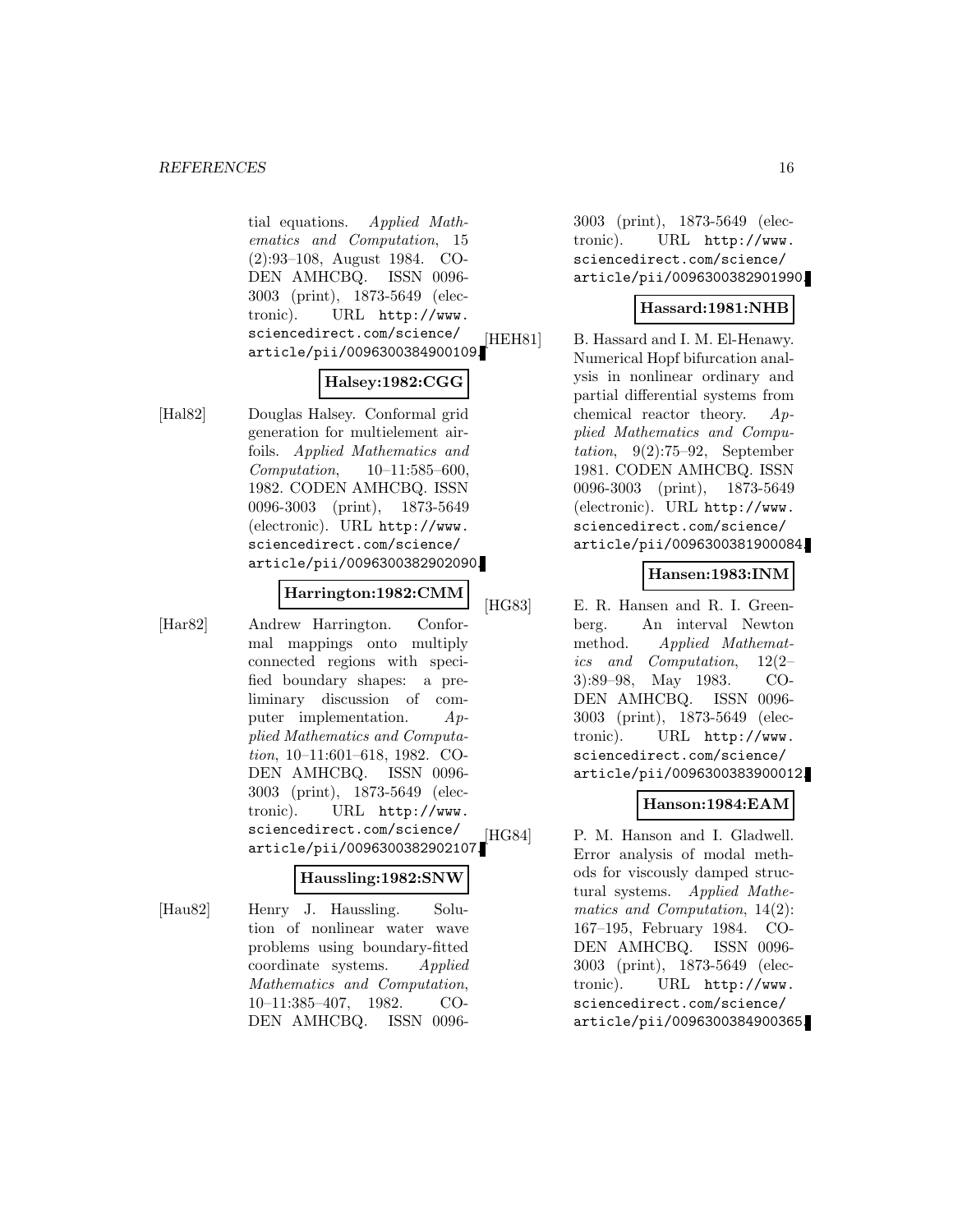#### **Hillion:1980:IIB**

[Hil80] P. Hillion. Invariant imbedding for block tridiagonal systems. Applied Mathematics and Computation,  $6(2):95-122$ , March 1980. CODEN AMHCBQ. ISSN 0096-3003 (print), 1873-5649 (electronic). URL http://www. sciencedirect.com/science/ article/pii/0096300380900363.

**Haynie:1981:FND** [HK81] Susan P. Haynie and Robert E. Kalaba. Fitting a nonlinear differential system to population data: the two-sex geometricmean model. Applied Mathematics and Computation, 9 (1):1–26, July 1981. CO-DEN AMHCBQ. ISSN 0096- 3003 (print), 1873-5649 (electronic). URL http://www. sciencedirect.com/science/ article/pii/0096300381901211.

#### **Holodniok:1984:NAE**

[HK84] M. Holodniok and M. Kubiček. New algorithms for the evaluation of complex bifurcation points in ordinary differential equations. A comparative numerical study. Applied Mathematics and Computation, 15(3): 261–274, October 1984. CO-DEN AMHCBQ. ISSN 0096- 3003 (print), 1873-5649 (electronic). URL http://www. sciencedirect.com/science/ article/pii/0096300384900055.

**Hess:1980:OTC**

[HKK<sup>+</sup>80] J. Hess, Harriet Kagiwada, R. Kalaba, K. Spingarn, and

C. Tsokos. Optimal tactics for close-support operations — III. Degraded intelligence and communications. Applied Mathematics and Computation, 6(3): 217–228, ???? 1980. CO-DEN AMHCBQ. ISSN 0096- 3003 (print), 1873-5649 (electronic). URL http://www. sciencedirect.com/science/ article/pii/0096300380900521.

#### **Hemker:1983:MMD**

[HKWdZ83] P. W. Hemker, R. Kettler, P. Wesseling, and P. M. de Zeeuw. Multigrid methods: development of fast solvers. Applied Mathematics and Computation, 13(3–4):311–326, ???? 1983. CODEN AMHCBQ. ISSN 0096-3003 (print), 1873-5649 (electronic). URL http://www. sciencedirect.com/science/ article/pii/0096300383900188.

## **Hyman:1982:NDD**

[HL82] James M. Hyman and Bernard Larrouturou. The numerical differentiation of discrete functions using polynomial interpolation methods. Applied Mathematics and Computation, 10–11:487–506, 1982. CO-DEN AMHCBQ. ISSN 0096- 3003 (print), 1873-5649 (electronic). URL http://www. sciencedirect.com/science/ article/pii/0096300382902041.

## **Higgins:1980:SEL**

[HT80] J. J. Higgins and C. P. Tsokos. A study of the effect of the loss function on Bayes estimates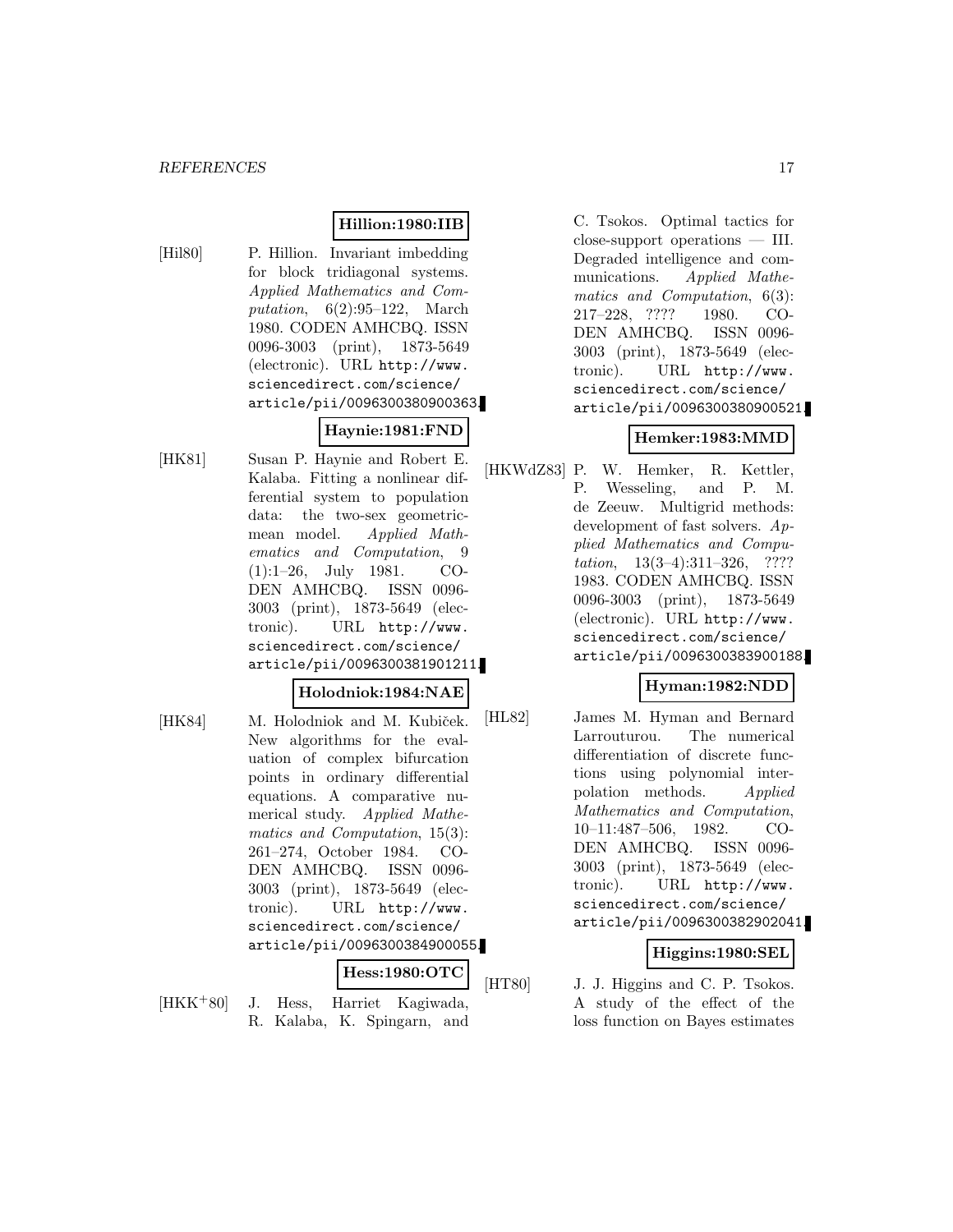of failure intensity, MTBF, and reliability. Applied Mathematics and Computation, 6(2): 145–166, March 1980. CO-DEN AMHCBQ. ISSN 0096- 3003 (print), 1873-5649 (electronic). URL http://www. sciencedirect.com/science/ article/pii/0096300380900399.

#### **Haitovsky:1980:GRR**

[HW80] Yoel Haitovsky and Yohanan Wax. Generalized ridge regression, least squares with stochastic prior information, and Bayesian estimators. Applied Mathematics and Computation, 7(2):125–154, September 1980. CODEN AMHCBQ. ISSN 0096- 3003 (print), 1873-5649 (electronic). URL http://www. sciencedirect.com/science/ article/pii/0096300380900028.<sup>[IRU83]</sup>

## **Iyengar:1980:SSA**

[IA80] S. Sitharama Iyengar and Vincent Alia. A string searching algorithm. Applied Mathematics and Computation, 6(2): 123–131, March 1980. CO-DEN AMHCBQ. ISSN 0096- 3003 (print), 1873-5649 (electronic). URL http://www. sciencedirect.com/science/  $article/pii/0096300380900375.$ 

# **Ianiro:1980:NDS**

[IM80] N. Ianiro and C. Maffei. Nonautonomous differential systems: several functions in the stability problem. Applied Mathematics and Computation, 7 (1):71–80, July 1980. CO-

DEN AMHCBQ. ISSN 0096- 3003 (print), 1873-5649 (electronic). URL http://www. sciencedirect.com/science/ article/pii/009630038090034X.

## **Ioakimidis:1983:NSC**

N. I. Ioakimidis. On the numerical solution of Cauchy type singular integral equations by the collocation method. Applied Mathematics and Computation, 12(1):49–60, February 1983. CO-DEN AMHCBQ. ISSN 0096- 3003 (print), 1873-5649 (electronic). URL http://www. sciencedirect.com/science/ article/pii/0096300383900413.

## **Iyengar:1983:SPL**

S. Sitharama Iyengar, A. K. Rajagopal, and V. R. R. Uppuluri. String patterns of leading digits. Applied Mathematics and Computation, 12(4):321–337, July 1983. CODEN AMHCBQ. ISSN 0096-3003 (print), 1873-5649 (electronic). URL http://www. sciencedirect.com/science/ article/pii/0096300383900450.

## **Ives:1982:CGG**

David C. Ives. Conformal grid generation. Applied Mathematics and Computation, 10–11:107–135, 1982. CO-DEN AMHCBQ. ISSN 0096- 3003 (print), 1873-5649 (electronic). URL http://www. sciencedirect.com/science/ article/pii/0096300382901898.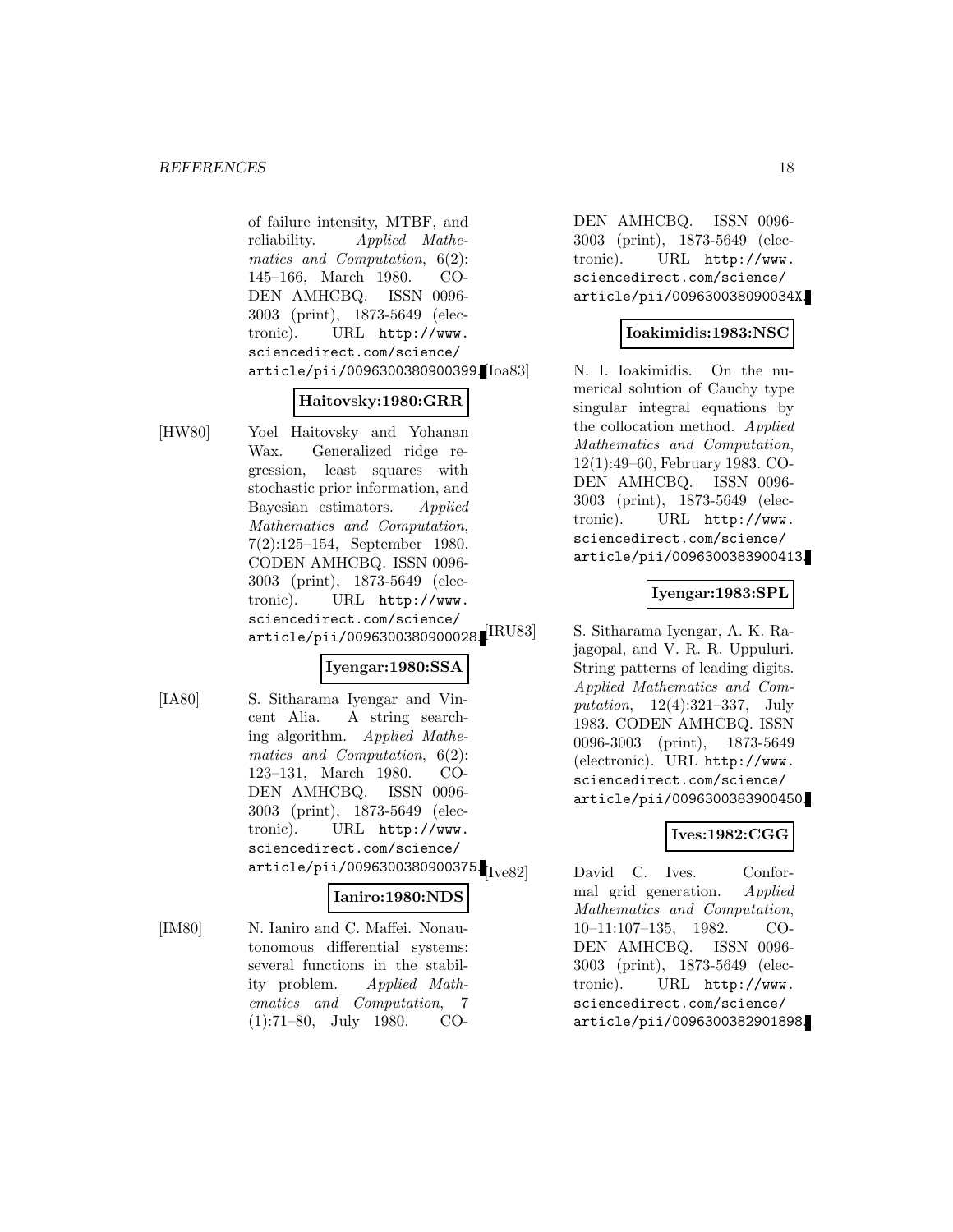#### **Jameson:1983:SEE**

[Jam83] Antony Jameson. Solution of the Euler equations for two dimensional transonic flow by a multigrid method. Applied Mathematics and Computation, 13(3– 4):327–355, ???? 1983. CO-DEN AMHCBQ. ISSN 0096- 3003 (print), 1873-5649 (electronic). URL http://www. sciencedirect.com/science/ article/pii/009630038390019X.

#### **Jespersen:1983:DIM**

[Jes83] Dennis C. Jespersen. Design and implementation of a multigrid code for the Euler equations. Applied Mathematics and Computation, 13(3–4):357–374, ???? 1983. CODEN AMHCBQ. ISSN 0096-3003 (print), 1873-5649 (electronic). URL http://www. sciencedirect.com/science/ article/pii/0096300383900206.

#### **Johnson:1982:NME**

[Joh82] Billy H. Johnson. Numerical modeling of estuarine hydrodynamics on a boundaryfitted coordinate system. Applied Mathematics and Computation, 10–11:409–436, 1982. CO-DEN AMHCBQ. ISSN 0096- 3003 (print), 1873-5649 (electronic). URL http://www. sciencedirect.com/science/ article/pii/0096300382902004.

#### **Johnson:1983:CAV**

[Joh83] Gary M. Johnson. convergence acceleration of viscous and inviscid. Applied Mathe-

matics and Computation, 13(3– 4):375–398, ???? 1983. CO-DEN AMHCBQ. ISSN 0096- 3003 (print), 1873-5649 (electronic). URL http://www. sciencedirect.com/science/ article/pii/0096300383900218.

## **Jou:1982:EMG**

[Jou82] Wen-Huei Jou. An experience in mesh generation for threedimensional calculation of potential flow around a rotating propeller. Applied Mathematics and Computation, 10–11:547–561, 1982. CODEN AMHCBQ. ISSN 0096-3003 (print), 1873-5649 (electronic). URL http://www. sciencedirect.com/science/ article/pii/0096300382902077.

## **Jernigan:1980:SNS**

[JT80] Robert W. Jernigan and Chris P. Tsokos. Simulation of a nonlinear stochastic ecology model. Applied Mathematics and Computation, 7(1):9–25, July 1980. CODEN AMHCBQ. ISSN 0096- 3003 (print), 1873-5649 (electronic). URL http://www. sciencedirect.com/science/ article/pii/0096300380900314.

## **Jernigan:1983:STU**

[JT83] Robert W. Jernigan and John C. Turner. Seasonal trends in unequally spaced data: Confidence intervals for spectral estimates. Applied Mathematics and Computation, 12(2–3):221–236, May 1983. CODEN AMHCBQ. ISSN 0096-3003 (print), 1873-5649 (electronic). URL http://www.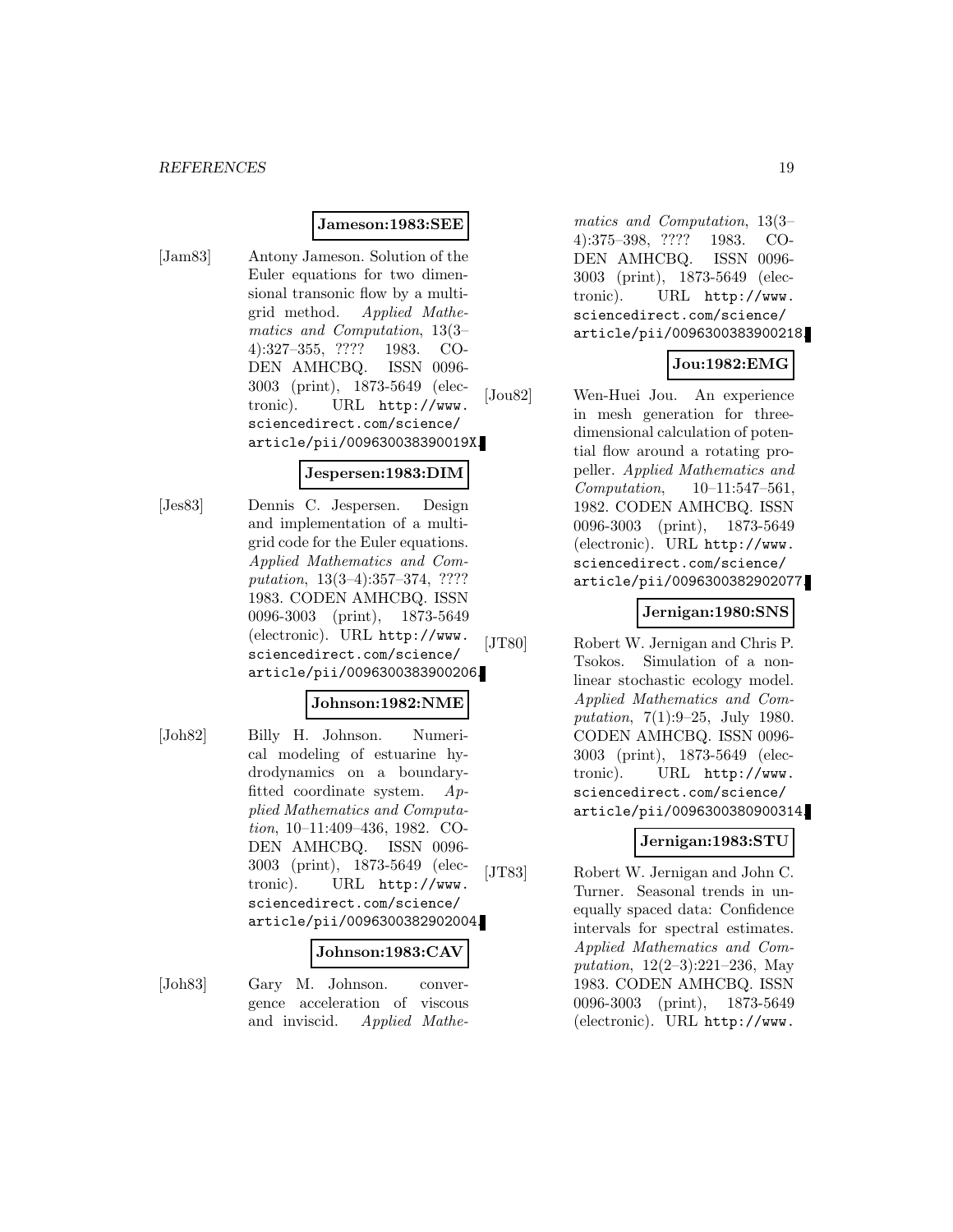sciencedirect.com/science/ article/pii/0096300383900097.

## **Jernigan:1980:PMB**

[JTT80] R. W. Jernigan, J. C. Turner, and C. P. Tsokos. Parameter and moment bounds for a nonlinear stochastic ecology model. Applied Mathematics and Computation, 7(1):27–53, July 1980. CODEN AMHCBQ. ISSN 0096- 3003 (print), 1873-5649 (electronic). URL http://www. sciencedirect.com/science/ article/pii/0096300380900326.

## **Kapur:1980:GPG**

[Kap80] J. N. Kapur. A general population growth model with density dependence. Applied Mathematics and Computation, 6 (1):37–50, January 1980. CO-DEN AMHCBQ. ISSN 0096- 3003 (print), 1873-5649 (electronic). URL http://www. sciencedirect.com/science/ article/pii/0096300380900144.

#### **Kowalik:1980:SCA**

[KB80] J. S. Kowalik and W. R. Boland. Some computational advances in unconstrained optimization. Applied Mathematics and Computation, 7(1):55–69, July 1980. CO-DEN AMHCBQ. ISSN 0096- 3003 (print), 1873-5649 (electronic). URL http://www. sciencedirect.com/science/ article/pii/0096300380900338.

#### **Kadalbajoo:1984:SMT**

[KB84] Mohan K. Kadalbajoo and K. K. Bharadwaj. Symmetric march-

ing technique for the numerical solution of nonseparable elliptic equations. Applied Mathematics and Computation, 14(2): 197–206, February 1984. CO-DEN AMHCBQ. ISSN 0096- 3003 (print), 1873-5649 (electronic). URL http://www. sciencedirect.com/science/ article/pii/0096300384900377.

## **Kelman:1980:ACD**

[Kel80] Robert B. Kelman. Algorithm for the classic dual cosine equation. Applied Mathematics and Computation, 6 (1):7–19, January 1980. CO-DEN AMHCBQ. ISSN 0096- 3003 (print), 1873-5649 (electronic). URL http://www. sciencedirect.com/science/ article/pii/0096300380900120.

## **Kelman:1981:CSC**

[Kel81] Robert B. Kelman. Convergence of solutions to the classic dual cosine equation. Applied Mathematics and Computation, 9(3): 217–225, October 1981. CO-DEN AMHCBQ. ISSN 0096- 3003 (print), 1873-5649 (electronic). URL http://www. sciencedirect.com/science/ article/pii/0096300381900291.

## **Khan:1981:ACA**

[Kha81] M. Ali Khan. Approximate convexity of average sums of sets in normed linear spaces. Applied Mathematics and Computation, 9(1):27–34, July 1981. CO-DEN AMHCBQ. ISSN 0096- 3003 (print), 1873-5649 (elec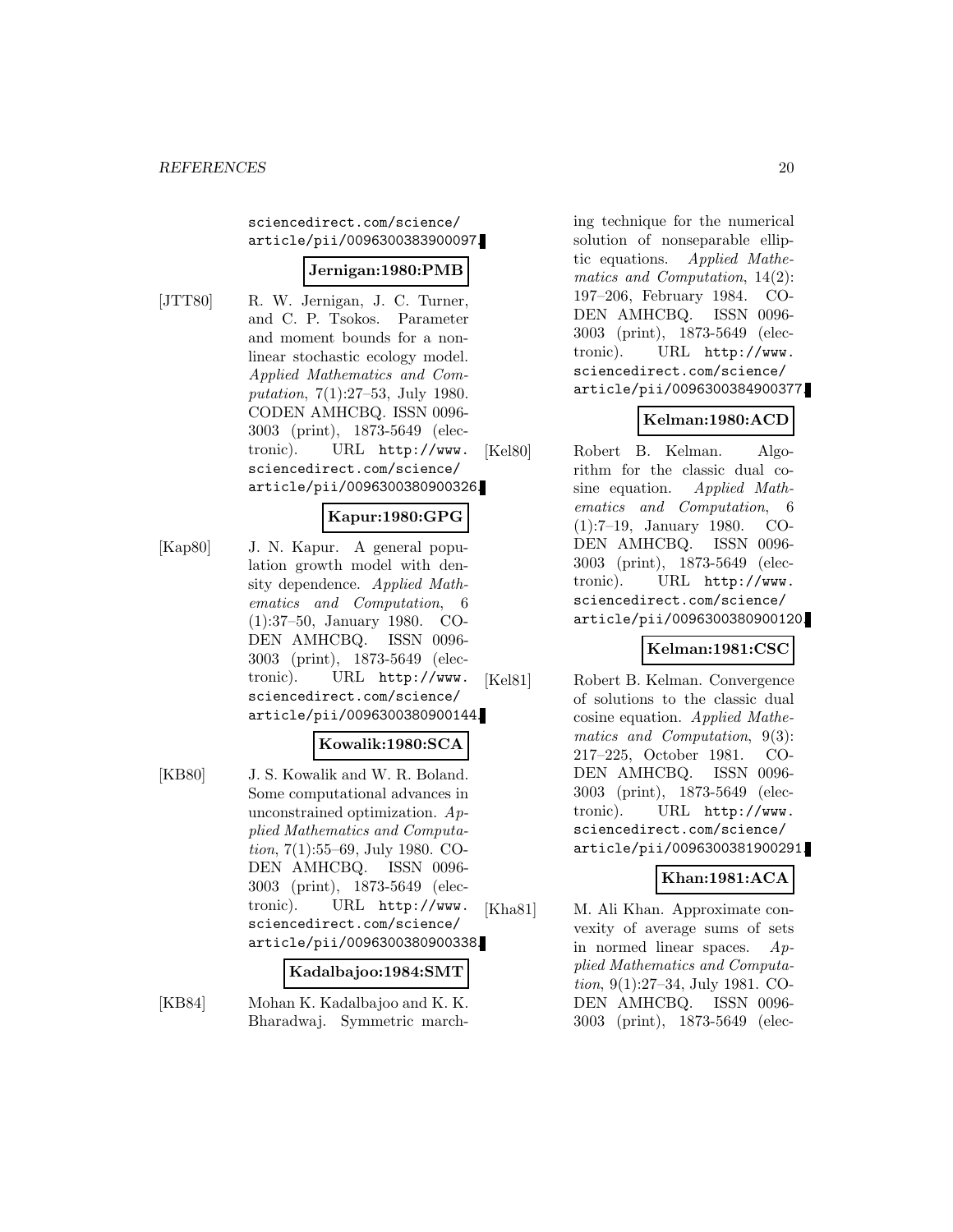tronic). URL http://www. sciencedirect.com/science/ article/pii/0096300381901223.

## **Kerlick:1982:AQC**

[KK82] G. David Kerlick and Goetz H. Klopfer. Assessing the quality of curvilinear coordinate meshes by decomposing the Jacobian matrix. Applied Mathematics and Computation, 10–11:787–807, 1982. CODEN AMHCBQ. ISSN 0096-3003 (print), 1873-5649 (electronic). URL http://www. sciencedirect.com/science/ article/pii/0096300382902223.

## **Kagiwada:1983:IVM**

[KK83a] Harriet H. Kagiwada and Robert E. Kalaba. An initial value method for the nonlinear integral equation  $F(u(t), t, \lambda)$  =  $\lambda \int_0^1 k(t, y, u(y)) dy$ . Applied Mathematics and Computation, 13(1–2):117–124, August 1983. CODEN AMHCBQ. ISSN 0096- 3003 (print), 1873-5649 (electronic). URL http://www. sciencedirect.com/science/ article/pii/0096300383900334.

## **Kubicek:1983:DBB**

[KK83b] Milan Kubíček and Alois Klíč. Direction of branches bifurcating at a bifurcation point. Determination of starting points for a continuation algorithm. Applied Mathematics and Computation, 13(1–2):125–142, August 1983. CODEN AMHCBQ. ISSN 0096- 3003 (print), 1873-5649 (electronic). URL http://www.

sciencedirect.com/science/ article/pii/0096300383900346.

#### **Klevenhusen:1982:DEG**

[Kle82] Karl D. Klevenhusen. 2-D elliptic grid generation using a singularity method and its application to transonic interference flows. Applied Mathematics and Computation, 10–11:739–760, 1982. CODEN AMHCBQ. ISSN 0096- 3003 (print), 1873-5649 (electronic). URL http://www. sciencedirect.com/science/ article/pii/0096300382902193.

## **Knight:1982:ACC**

Doyle D. Knight. Application of curvilinear coordinate generation techniques to the computation of internal flows. Applied Mathematics and Computation, 10–11:357–384, 1982. CO-DEN AMHCBQ. ISSN 0096- 3003 (print), 1873-5649 (electronic). URL http://www. sciencedirect.com/science/ article/pii/0096300382901989.

## **Keilson:1981:BLT**

[KNS81] J. Keilson, W. Nunn, and U. Sumita. The bilateral Laguerre transform. Applied Mathematics and Computation, 8(2): 137–174, March 1981. CO-DEN AMHCBQ. ISSN 0096- 3003 (print), 1873-5649 (electronic). URL http://www. sciencedirect.com/science/ article/pii/0096300381900047.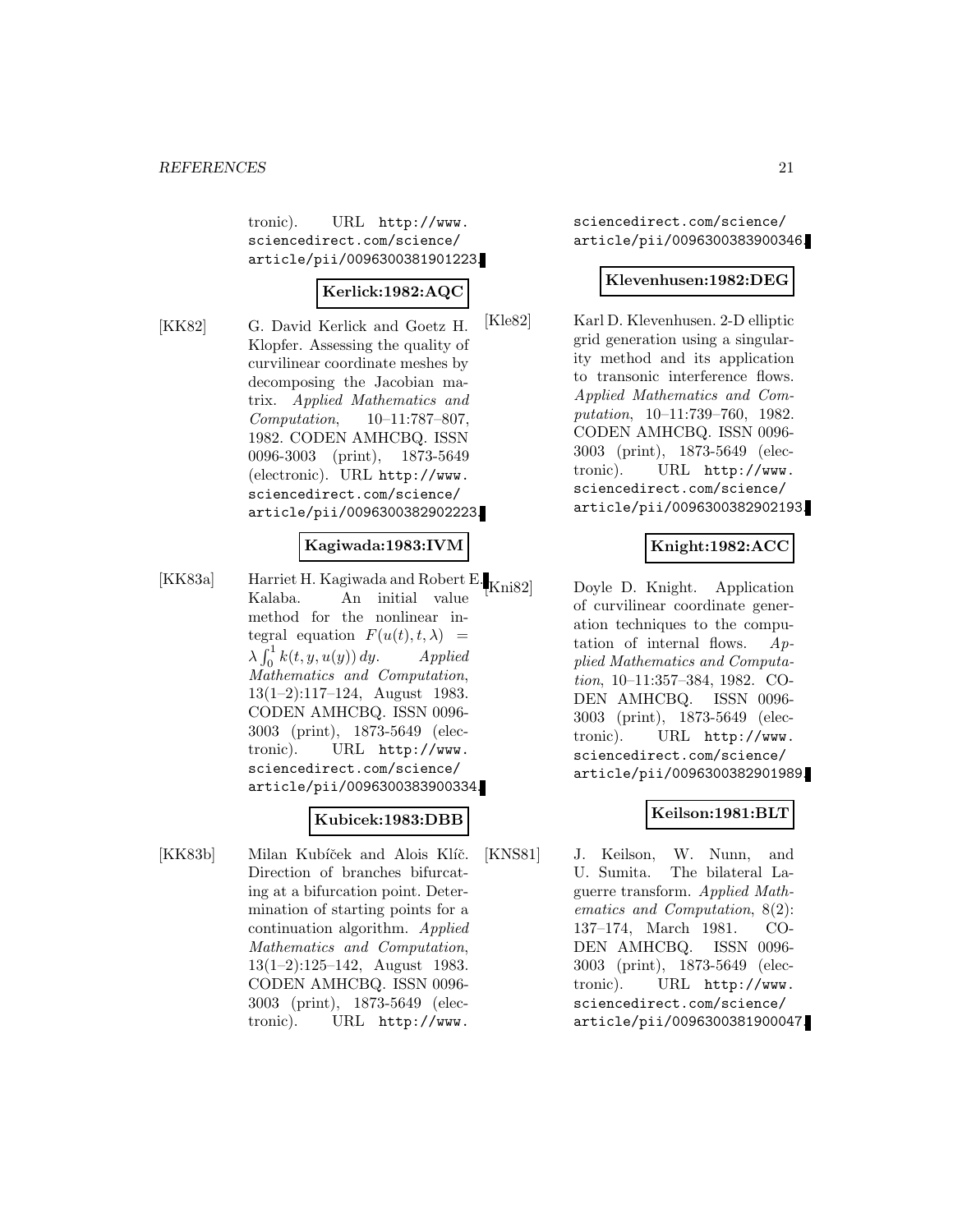#### **Karmeshu:1983:DMC**

[KPJ83] Karmeshu, R. K. Pathria, and V. P. Jain. A dynamical model of company growth. Applied Mathematics and Computation, 12(1):61–75, February 1983. CO-DEN AMHCBQ. ISSN 0096- 3003 (print), 1873-5649 (electronic). URL http://www. sciencedirect.com/science/ article/pii/0096300383900425.

## **Kalaba:1981:AAC**

[KR81a] Robert Kalaba and Nima Rasakhoo. Analytical aspects of computational linear algebra. Applied Mathematics and Computation, 8(2):83–109, March 1981. CODEN AMHCBQ. ISSN 0096-3003 (print), 1873-5649 (electronic). URL http://www. sciencedirect.com/science/ article/pii/0096300381900011.

## **Kalaba:1981:MRS**

[KR81b] Robert Kalaba and Nima Rasakhoo. The most representative shape of a family of curves. Applied Mathematics and Computation, 8(3):205–236, April 1981. CODEN AMHCBQ. ISSN 0096-3003 (print), 1873-5649 (electronic). URL http://www. sciencedirect.com/science/ article/pii/0096300381900072.

#### **Kalaba:1983:NLS**

[KRT83] Robert Kalaba, Nima Rasakhoo, and Asher Tishler. Nonlinear least squares via automatic derivative evaluation. Applied Mathematics and Computation,

12(2–3):119–137, May 1983. CO-DEN AMHCBQ. ISSN 0096- 3003 (print), 1873-5649 (electronic). URL http://www. sciencedirect.com/science/ article/pii/0096300383900036.

#### **Kalaba:1983:NPD**

[KRTW83] Robert Kalaba, Nima Rasakhoo, Asher Tishler, and Jia Song Wang. A new proof for Decell's finite algorithm for generalized inverses. Applied Mathematics and Computation, 12 (2–3):199–211, May 1983. CO-DEN AMHCBQ. ISSN 0096- 3003 (print), 1873-5649 (electronic). URL http://www. sciencedirect.com/science/ article/pii/0096300383900073.

## **Krueger:1981:DPN**

[Kru81] Robert J. Krueger. Determining the profile of a nonmonotonic hill. Applied Mathematics and Computation, 8 (1):1–16, January 1981. CO-DEN AMHCBQ. ISSN 0096- 3003 (print), 1873-5649 (electronic). URL http://www. sciencedirect.com/science/ article/pii/009630038190031X.

## **Kalaba:1980:SPE**

[KS80] R. E. Kalaba and K. Spingarn. Sensitivity of parameter estimates to observations, system identification, and optimal inputs. Applied Mathematics and Computation, 7(3): 225–235, October 1980. CO-DEN AMHCBQ. ISSN 0096- 3003 (print), 1873-5649 (elec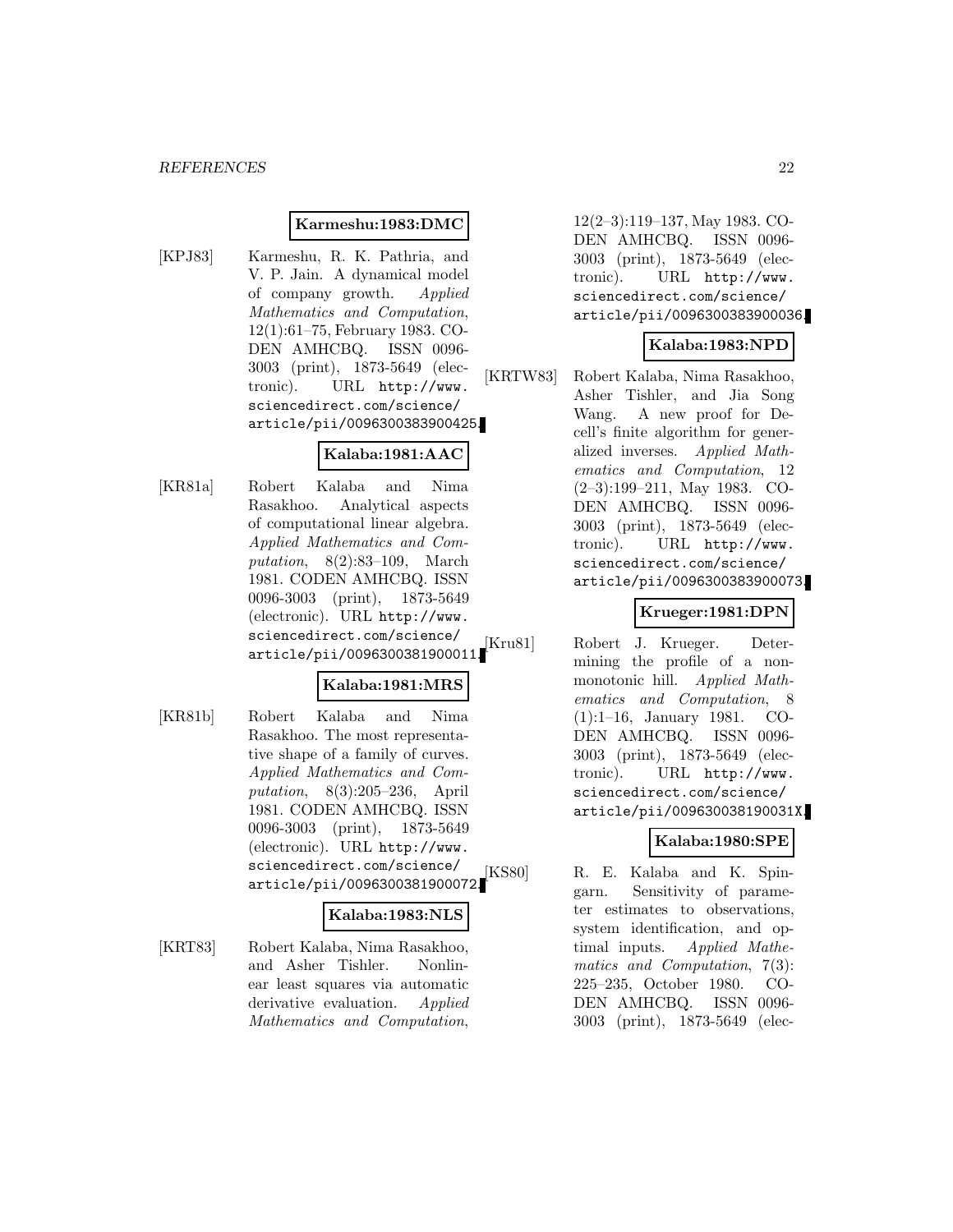tronic). URL http://www. sciencedirect.com/science/  $\texttt{article/pii/0096300380900454.}[\text{KST80}]$ 

## **Kalaba:1981:DLR**

[KS81] R. Kalaba and K. Spingarn. Design of linear regulators with energy constraints. Applied Mathematics and Computation, 8 (3):175–185, April 1981. CO-DEN AMHCBQ. ISSN 0096- 3003 (print), 1873-5649 (electronic). URL http://www. sciencedirect.com/science/ article/pii/0096300381900059.

#### **Kalaba:1984:ASOa**

[KS84a] R. Kalaba and K. Spingarn. Automatic solution of optimalcontrol problems. I. Simplest problem in the calculus of variations. Applied Mathematics and Computation, 14(2): 131–148, February 1984. CO-DEN AMHCBQ. ISSN 0096- 3003 (print), 1873-5649 (electronic). URL http://www. sciencedirect.com/science/ article/pii/0096300384900341.

## **Kalaba:1984:ASOb**

[KS84b] R. Kalaba and K. Spingarn. Automatic solution of optimalcontrol problems. IV. Gradient method. Applied Mathematics and Computation, 14 (3):289–300, April 1984. CO-DEN AMHCBQ. ISSN 0096- 3003 (print), 1873-5649 (electronic). URL http://www. sciencedirect.com/science/ article/pii/0096300384900262.

## **Kalaba:1980:NDE**

R. Kalaba, K. Spingarn, and L. Tesfatsion. A new differential equation method for finding the Perron root of a positive matrix. Applied Mathematics and Computation, 7(3):187–193, October 1980. CODEN AMHCBQ. ISSN 0096-3003 (print), 1873-5649 (electronic). URL http://www. sciencedirect.com/science/ article/pii/0096300380900429.

## **Kalaba:1983:CPM**

R. Kalaba and A. Tishler. A Computer program to minimize a function with many variables using computer evaluated exact higher-order derivatives. Applied Mathematics and Computation, 13(1–2):143–172, August 1983. CODEN AMHCBQ. ISSN 0096- 3003 (print), 1873-5649 (electronic). URL http://www. sciencedirect.com/science/ article/pii/0096300383900358.

## **Lakshmivarahan:1981:LAT**

[Lak81] S. Lakshmivarahan. A learning approach to the two person decentralized team problem with incomplete information. Applied Mathematics and Computation, 8(1):79–82, January 1981. CO-DEN AMHCBQ. ISSN 0096- 3003 (print), 1873-5649 (electronic). URL http://www. sciencedirect.com/science/ article/pii/0096300381900357.

#### **Langerholc:1981:CMP**

[Lan81] J. Langerholc. Calculation of moving phase boundaries with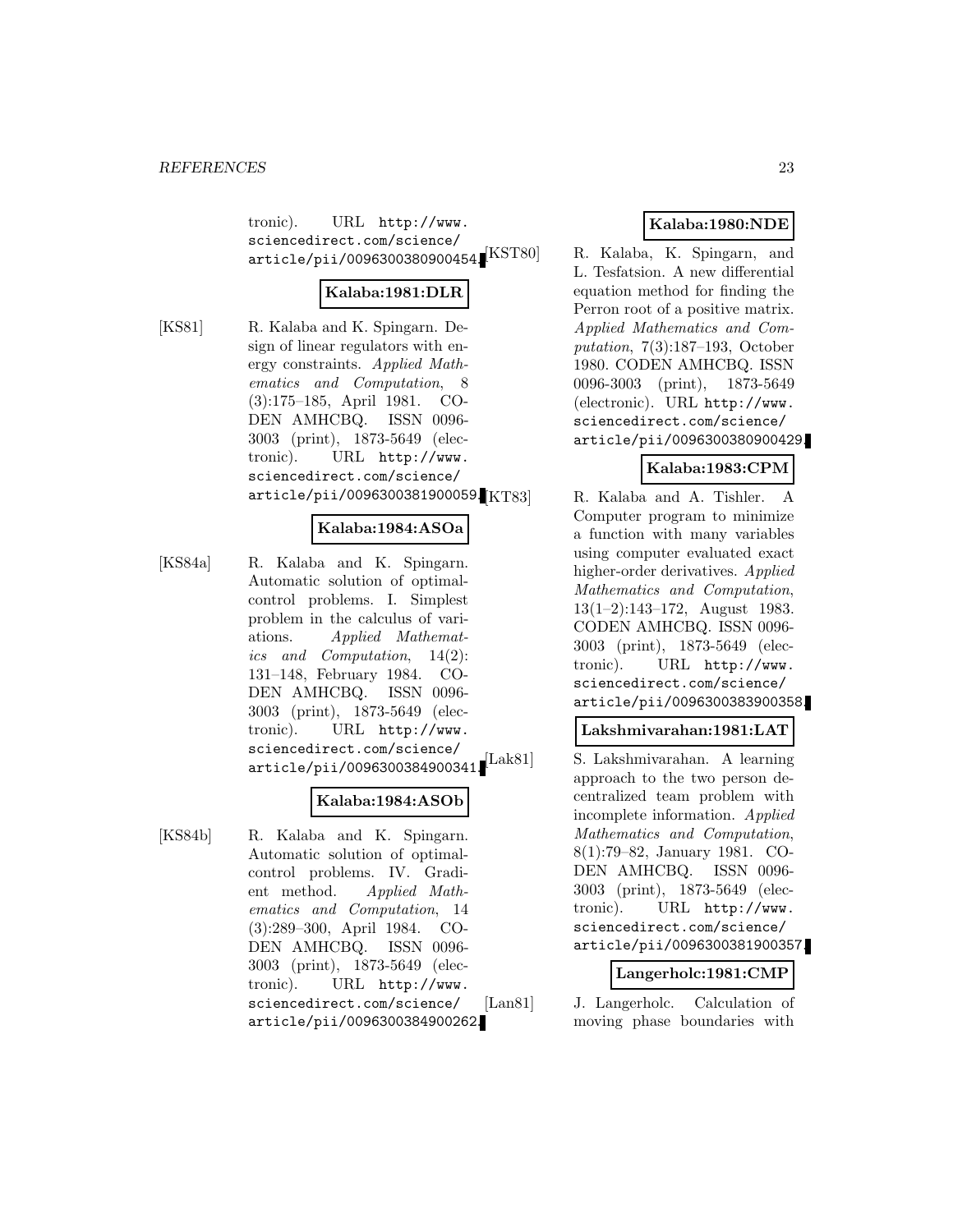latent heat. Applied Mathematics and Computation, 9 (1):43–51, July 1981. CO-DEN AMHCBQ. ISSN 0096- 3003 (print), 1873-5649 (electronic). URL http://www. sciencedirect.com/science/ article/pii/0096300381901247.

#### **Leonardi:1984:ISC**

[Leo84] Giorgio Leonardi. Introduction — spatial choice models in housing, transportation, and land use analysis. Applied Mathematics and Computation, 14 (1):33–34, January 1984. CO-DEN AMHCBQ. ISSN 0096- 3003 (print), 1873-5649 (electronic). URL http://www. sciencedirect.com/science/ article/pii/0096300384900444.

## **Lether:1980:EEG**

[Let80] Frank G. Lether. Error estimates for Gaussian quadrature. Applied Mathematics and Computation, 7(3):237–246, October 1980. CO-DEN AMHCBQ. ISSN 0096- 3003 (print), 1873-5649 (electronic). URL http://www. sciencedirect.com/science/  $\ar{ticle/pi1/0096300380900466}$ [LRV84]

## **Lengyel:1984:SMU**

[LMS84] Laszlo Lengyel, Sandor Molnar, and Ferenc Szidarovszky. A system model for the utilization of mineral resources. Applied Mathematics and Computation, 14(3):273–287, April 1984. CO-DEN AMHCBQ. ISSN 0096- 3003 (print), 1873-5649 (electronic). URL http://www.

sciencedirect.com/science/ article/pii/0096300384900250.

## **Lord:1980:VIE**

[Lor80] M. E. Lord. Validation of an invariant embedding method for Fredholm integral equations. Applied Mathematics and Computation, 7(1):1–7, July 1980. CO-DEN AMHCBQ. ISSN 0096- 3003 (print), 1873-5649 (electronic). URL http://www. sciencedirect.com/science/ article/pii/0096300380900302.

#### **Lakshmikantham:1981:MMN**

[LP81] V. Lakshmikantham and B. G. Pachpatte. Monotone method for nonlinear boundary value problems arising in transport processes. Applied Mathematics and Computation, 9 (1):35–41, July 1981. CO-DEN AMHCBQ. ISSN 0096- 3003 (print), 1873-5649 (electronic). URL http://www. sciencedirect.com/science/ article/pii/0096300381901235.

## **Lakshmikantham:1984:MMS**

V. Lakshmikantham, V. Sree Hari Rao, and A. S. Vatsala. Monotone method for a system of second order periodic boundary value problems. Applied Mathematics and Computation, 15(1):71–83, July 1984. CO-DEN AMHCBQ. ISSN 0096- 3003 (print), 1873-5649 (electronic). URL http://www. sciencedirect.com/science/ article/pii/0096300384900547.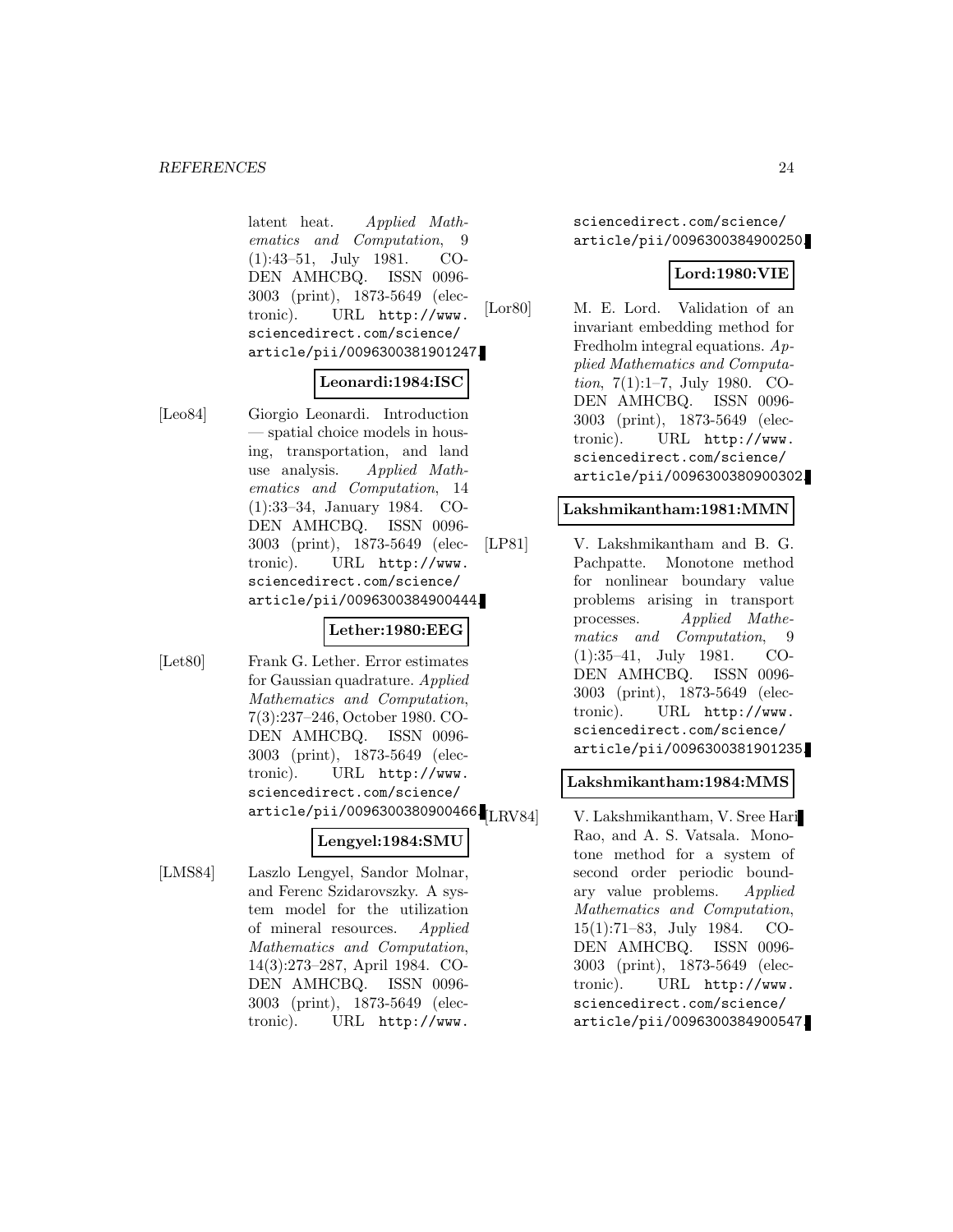## **Levin:1981:TNC**

[LS81] David Levin and Avram Sidi. Two new classes of nonlinear transformations for accelerating the convergence of infinite integrals and series. Applied Mathematics and Computation, 9(3): 175–215, October 1981. CO-DEN AMHCBQ. ISSN 0096- 3003 (print), 1873-5649 (electronic). URL http://www. sciencedirect.com/science/ article/pii/009630038190028X.

#### **Mastin:1982:EIC**

[Mas82] C. Wayne Mastin. Error induced by coordinate systems.  $Ap$ plied Mathematics and Computation, 10–11:31–40, 1982. CO-DEN AMHCBQ. ISSN 0096- 3003 (print), 1873-5649 (electronic). URL http://www. sciencedirect.com/science/ article/pii/0096300382901862.

#### **Maroulas:1980:CFE**

[MB80] John Maroulas and Stephen Barnett. Continued-fraction expansions for ratios of generalized polynomials. Applied Mathematics and Computation, 6(3): 229–249, ???? 1980. CO-DEN AMHCBQ. ISSN 0096- 3003 (print), 1873-5649 (electronic). URL http://www. sciencedirect.com/science/ article/pii/0096300380900533.

#### **Manhardt:1982:ATD**

[MB82] P. D. Manhardt and A. J. Baker. Automated three-dimensional grid refinement on a minicomputer. Applied Mathematics and

Computation, 10–11:437–446, 1982. CODEN AMHCBQ. ISSN 0096-3003 (print), 1873-5649 (electronic). URL http://www. sciencedirect.com/science/ article/pii/0096300382902016.

#### **McWhorter:1982:SMA**

[McW82] John C. McWhorter. Solid mechanics applications of boundary fitted coordinate systems. Applied Mathematics and Computation, 10–11:253–276, 1982. CO-DEN AMHCBQ. ISSN 0096- 3003 (print), 1873-5649 (electronic). URL http://www. sciencedirect.com/science/ article/pii/009630038290193X.

#### **Maroulas:1981:AGS**

[MD81] J. Maroulas and D. Dascalopoulos. Applications of the generalized Sylvester matrix. Applied Mathematics and Computation, 8(2):121–135, March 1981. CO-DEN AMHCBQ. ISSN 0096- 3003 (print), 1873-5649 (electronic). URL http://www. sciencedirect.com/science/ article/pii/0096300381900035.

## **Murthy:1980:NME**

[MH80] Vrudhula K. Murthy and L. Julian Haywood. New method for estimating survival curves based upon subpopulations. Applied Mathematics and Computation, 7(3):259–266, October 1980. CO-DEN AMHCBQ. ISSN 0096- 3003 (print), 1873-5649 (electronic). URL http://www. sciencedirect.com/science/ article/pii/009630038090048X.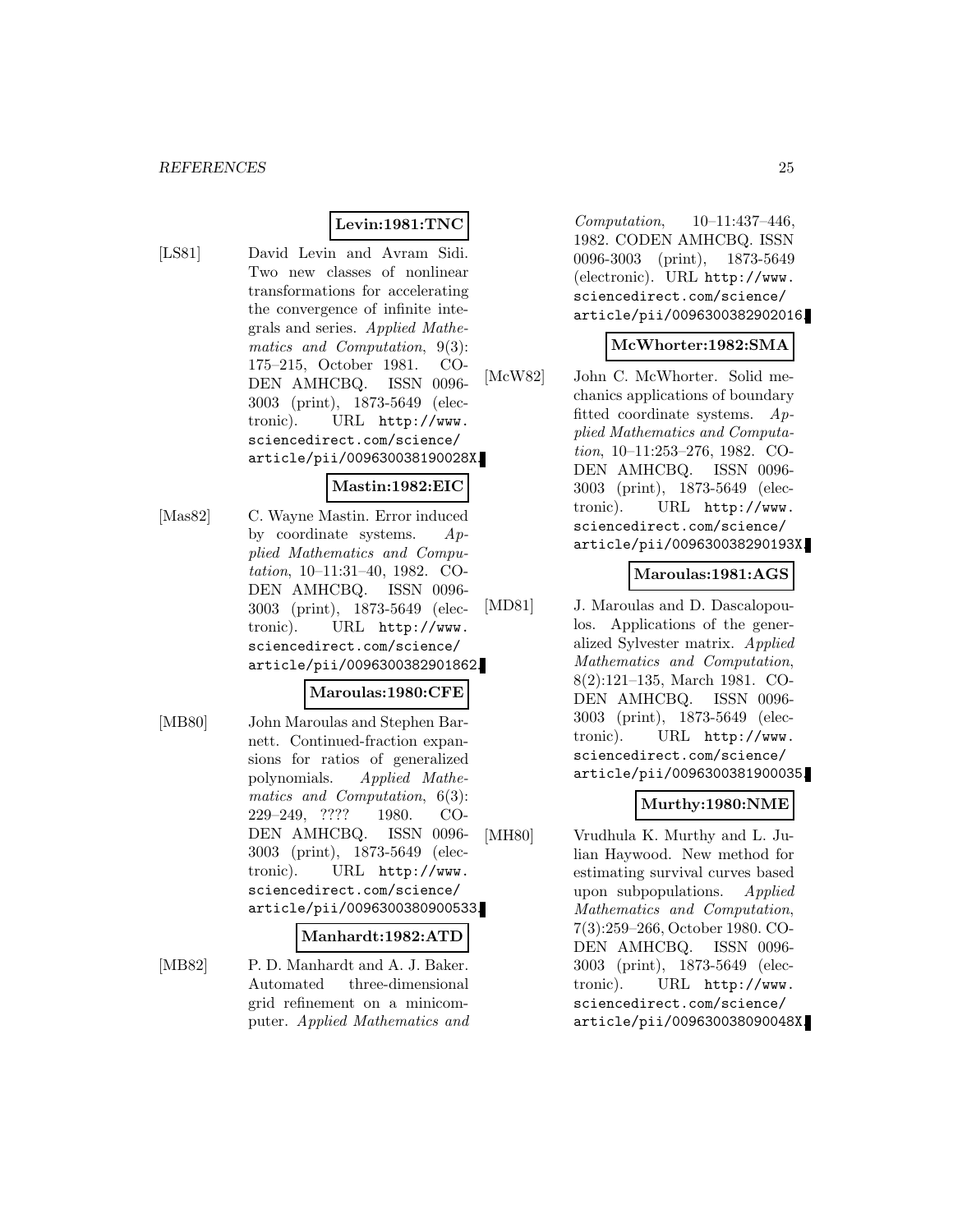## **Murthy:1981:CSC**

[MH81] Vrudhula K. Murthy and L. Julian Haywood. Comparative survival curve analysis in sickle cell disease. Applied Mathematics and Computation, 9(2): 143–152, September 1981. CO-DEN AMHCBQ. ISSN 0096- 3003 (print), 1873-5649 (electronic). URL http://www. sciencedirect.com/science/ article/pii/0096300381900126.

## **Moore:1981:EMQ**

[Moo81] Jane Moore. Existence of multiple quasifixed points of mixed monotone operators by iterative techniques. Applied Mathematics and Computation, 9(2): 135–141, September 1981. CO-DEN AMHCBQ. ISSN 0096- 3003 (print), 1873-5649 (electronic). URL http://www. sciencedirect.com/science/ article/pii/0096300381900114.

## **McCarthy:1983:EMM**

[MS83] D. R. McCarthy and R. C. Swanson. Embedded mesh multigrid treatment of two-dimensional transonic flows. Applied Mathematics and Computation, 13(3– 4):399–417, ???? 1983. CO-DEN AMHCBQ. ISSN 0096- 3003 (print), 1873-5649 (electronic). URL http://www. sciencedirect.com/science/ article/pii/009630038390022X.

#### **McCormick:1983:P**

[MT83] Steve McCormick and Ulrich Trottenberg. Preface. Applied

Mathematics and Computation, 13(3–4):213, ???? 1983. CO-DEN AMHCBQ. ISSN 0096- 3003 (print), 1873-5649 (electronic). URL http://www. sciencedirect.com/science/ article/pii/0096300383900127.

## **Muses:1980:HQF**

[Mus80] C. Musès. Hypernumbers and quantum field theory with a summary of physically applicable hypernumber arithmetics and their geometries. Applied Mathematics and Computation, 6(1):63–94, January 1980. CO-DEN AMHCBQ. ISSN 0096- 3003 (print), 1873-5649 (electronic). URL http://www. sciencedirect.com/science/ article/pii/0096300380900168.

## **Muses:1983:HTO**

[Mus83] C. Musès. Hypernumbers and time operators. Applied Mathematics and Computation, 12 (2–3):139–167, May 1983. CO-DEN AMHCBQ. ISSN 0096- 3003 (print), 1873-5649 (electronic). URL http://www. sciencedirect.com/science/ article/pii/0096300383900048. See errata [Ano84b].

#### **Muses:1984:SCD**

[Mus84] C. Musès. Some current dilemmas in applied physical mathematics with some solutions. Applied Mathematics and Compu*tation*,  $14(2):207-217$ , February 1984. CODEN AMHCBQ. ISSN 0096-3003 (print), 1873-5649 (electronic). URL http://www.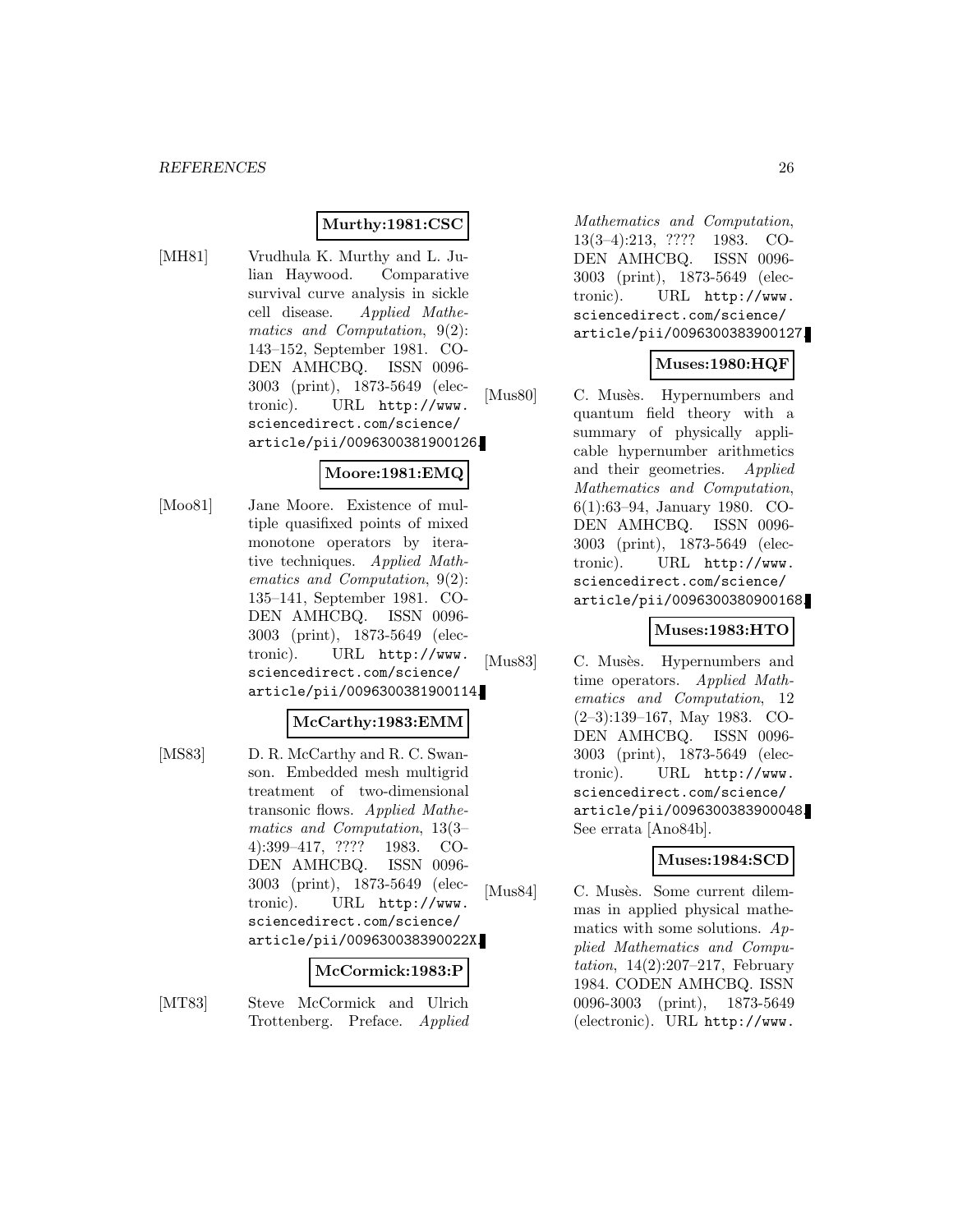#### sciencedirect.com/science/ article/pii/0096300384900389.

## **Nakamura:1982:MGG**

[Nak82] S. Nakamura. Marching grid generation using parabolic partial differential equations.  $Ap$ plied Mathematics and Computation, 10–11:775–786, 1982. CO-DEN AMHCBQ. ISSN 0096- 3003 (print), 1873-5649 (electronic). URL http://www. sciencedirect.com/science/ article/pii/0096300382902211.

## **Nathanson:1983:TOD**

[NHG83] M. H. Nathanson, R. S. Hillman, and C. Georgakis. Towards an optimal drug-delivery regimen for methotrexate chemotherapy. Applied Mathematics and Computation, 12(2–3):99–117, May 1983. CODEN AMHCBQ. ISSN 0096-3003 (print), 1873-5649 (electronic). URL http://www. sciencedirect.com/science/ article/pii/0096300383900024.

## **Nieto:1984:EPS**

[Nie84] Juan J. Nieto. Existence of periodic solutions for first order differential equations. Applied Mathematics and Computation, 15(3):221–232, October 1984. CODEN AMHCBQ. ISSN 0096-3003 (print), 1873-5649 (electronic). URL http://www. sciencedirect.com/science/ article/pii/0096300384900031.

## **Nelson:1981:IIA**

[NSE81] Paul Nelson, Seok Sagong, and Ira T. Elder. Invariant imbed-

ding applied to homogeneous two-point boundary-value problems with a singularity of the first kind. Applied Mathematics and Computation, 9(2):93– 110, September 1981. CO-DEN AMHCBQ. ISSN 0096- 3003 (print), 1873-5649 (electronic). URL http://www. sciencedirect.com/science/ article/pii/0096300381900096.

## **Ou:1980:NEH**

Szu-Cheng S. Ou and Kuo-Nan Liou. Numerical experiments on the Helmholtz equation derived from the solar radiation transfer equation in threedimensional space. Applied Mathematics and Computation, 7(2):155–175, September 1980. CODEN AMHCBQ. ISSN 0096- 3003 (print), 1873-5649 (electronic). URL http://www. sciencedirect.com/science/ article/pii/009630038090003X.

## **Orlovski:1983:MMA**

[ORSS83] S. Orlovski, S. Rinaldi, and R. Soncini-Sessa. A minmax approach to storage control problems. Applied Mathematics and Computation, 12 (2–3):237–254, May 1983. CO-DEN AMHCBQ. ISSN 0096- 3003 (print), 1873-5649 (electronic). URL http://www. sciencedirect.com/science/ article/pii/0096300383900103.

#### **Oguztoreli:1980:NRE**

[OS80] M. N. Oğuztöreli and R. B. Stein. Neuromuscular resetting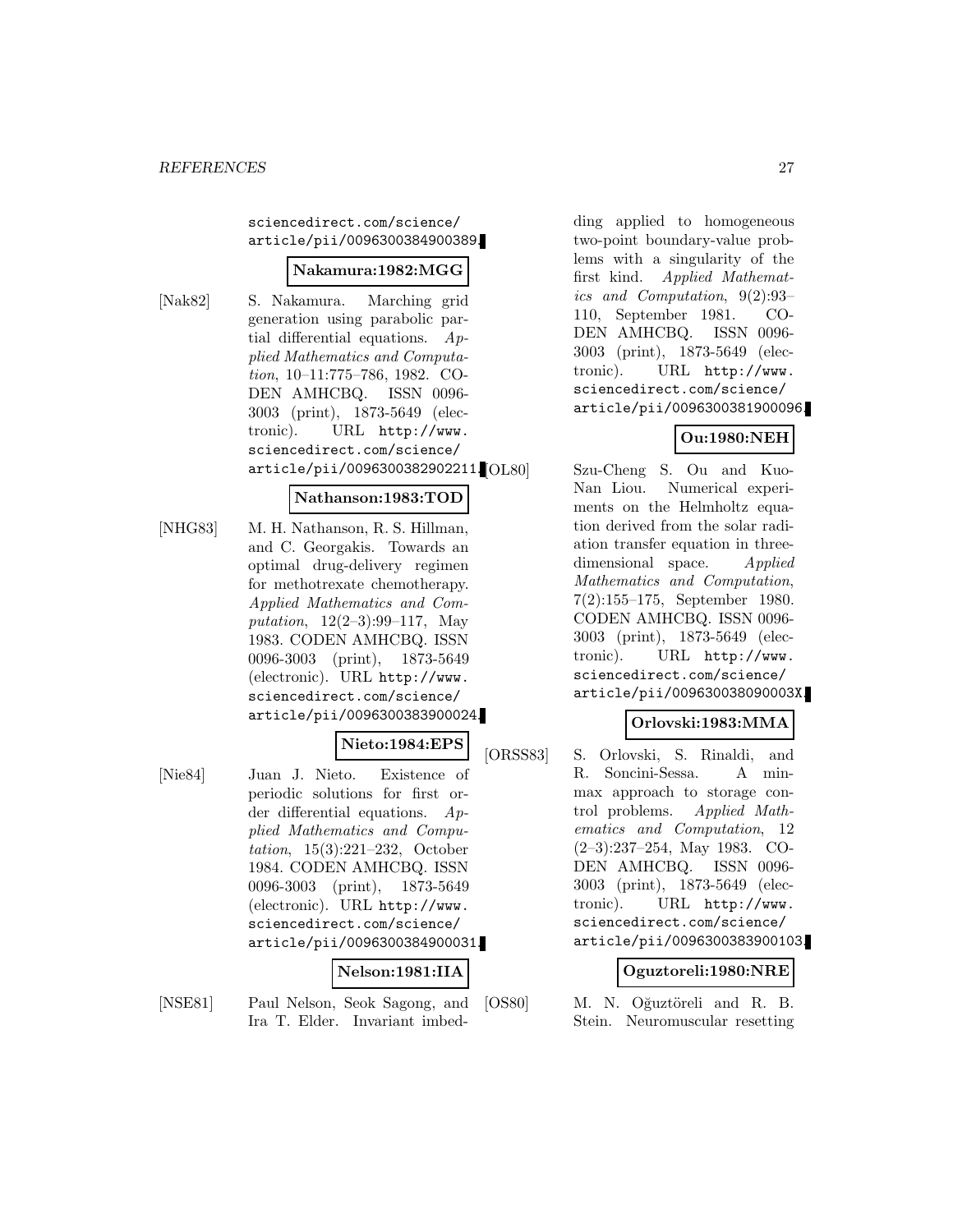and entrainment. Applied Mathematics and Computation, 7(2): 93–124, September 1980. CO-DEN AMHCBQ. ISSN 0096- 3003 (print), 1873-5649 (electronic). URL http://www. sciencedirect.com/science/ article/pii/0096300380900016.

#### **Oguztoreli:1983:KSC**

[OTA83] M. N. Oğuztöreli, C. P. Tsokos, and J. Akabutu. A kinetic study of chemotherapy. Applied Mathematics and Computation, 12 (2–3):255–300, May 1983. CO-DEN AMHCBQ. ISSN 0096- 3003 (print), 1873-5649 (electronic). URL http://www. sciencedirect.com/science/ article/pii/0096300383900115. $_{\rm [PV81]}$ 

## **Papa:1984:ACI**

[Pap84] L. Papa. Application of the Courant–Isaacson–Rees method to solve the shallow-water hydrodynamic equations. Applied Mathematics and Computation, 15(1):85–92, July 1984. CO-DEN AMHCBQ. ISSN 0096- 3003 (print), 1873-5649 (electronic). URL http://www. sciencedirect.com/science/ article/pii/0096300384900559.

## **Pennline:1984:CEU**

[Pen84] James A. Pennline. Constructive existence and uniqueness for twopoint boundary-value problems with a linear gradient term.  $Ap$ plied Mathematics and Computation, 15(3):233–260, October 1984. CODEN AMHCBQ. ISSN 0096-3003 (print), 1873-5649

(electronic). URL http://www. sciencedirect.com/science/ article/pii/0096300384900043.

## **Puu:1984:MSF**

[Puu84] Tönu Puu. A model of spatial flows and growth of capital and labor stocks. Applied Mathematics and Computation, 14(1):3–9, January 1984. CO-DEN AMHCBQ. ISSN 0096- 3003 (print), 1873-5649 (electronic). URL http://www. sciencedirect.com/science/ article/pii/0096300384900419.

#### **Pachpatte:1981:MME**

B. G. Pachpatte and A. S. Vatsala. Monotone method for equations describing transport phenomena in a Banach space. Applied Mathematics and Computation, 9(3):165–174, October 1981. CODEN AMHCBQ. ISSN 0096-3003 (print), 1873-5649 (electronic). URL http://www. sciencedirect.com/science/ article/pii/0096300381900278.

## **Rogers:1981:CPM**

[RC81] Thomas D. Rogers and Bruce L. Clarke. A continuous planar map with many periodic points.  $Ap$ plied Mathematics and Computation, 8(1):17–33, January 1981. CODEN AMHCBQ. ISSN 0096- 3003 (print), 1873-5649 (electronic). URL http://www. sciencedirect.com/science/ article/pii/0096300381900321.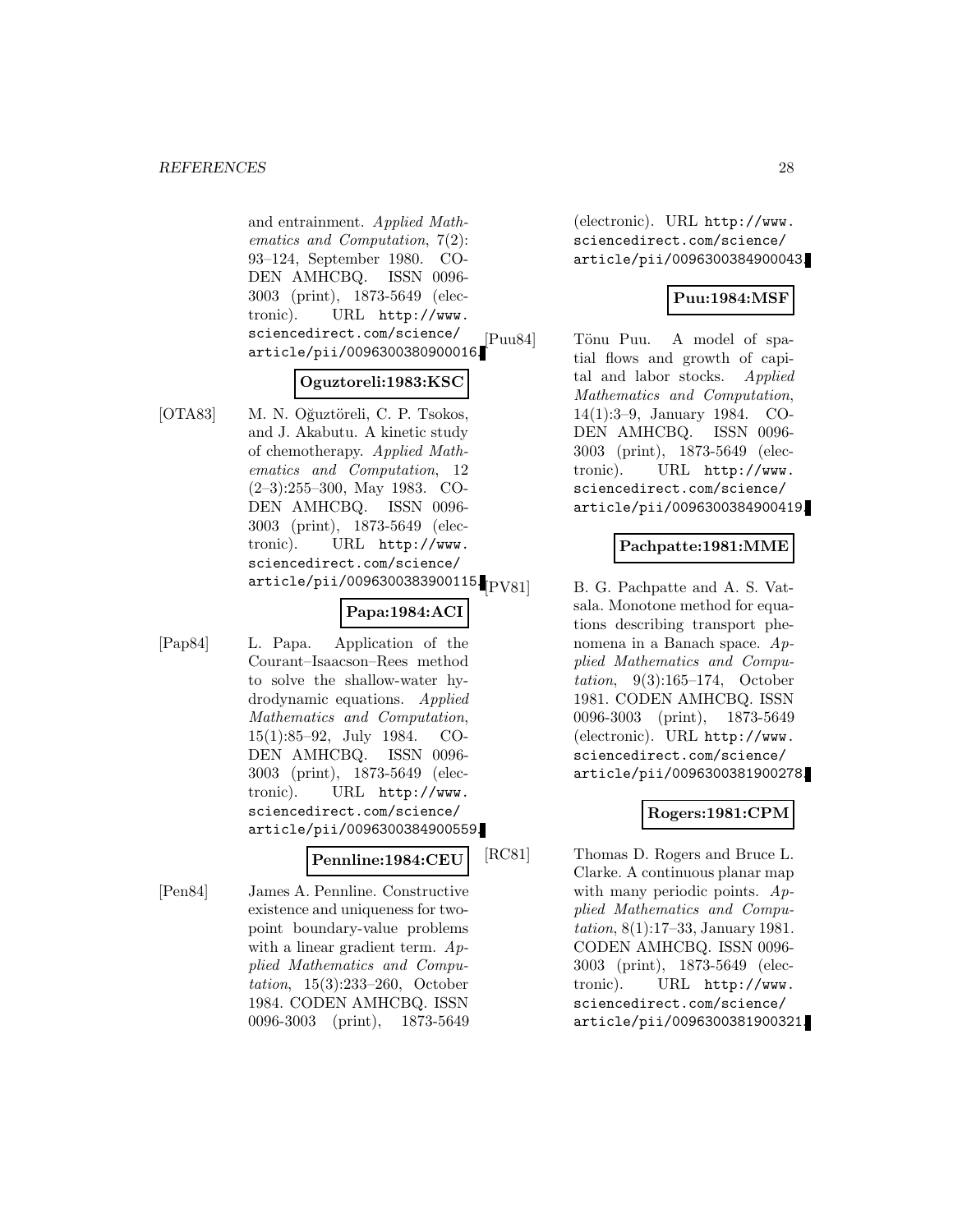## **Rao:1980:RHH**

[RJY80] K. R. Rao, A. Jalali, and P. Yip. Rationalized Hadamard– Haar transform. Applied Mathematics and Computation, 6(3): 263–281, ???? 1980. CO-DEN AMHCBQ. ISSN 0096- 3003 (print), 1873-5649 (electronic). URL http://www. sciencedirect.com/science/ article/pii/0096300380900557.

## **Rubbert:1982:PCS**

[RL82] P. E. Rubbert and K. D. Lee. Patched coordinate systems. Applied Mathematics and Computation, 10–11:235–252, 1982. CO-DEN AMHCBQ. ISSN 0096- 3003 (print), 1873-5649 (electronic). URL http://www. sciencedirect.com/science/ article/pii/0096300382901928.

## **Roache:1982:SMS**

[Roa82] Patrick J. Roache. Semidirect/marching solutions and elliptic grid generation. Applied Mathematics and Computation, 10–11:729–737, 1982. CO-DEN AMHCBQ. ISSN 0096- 3003 (print), 1873-5649 (electronic). URL http://www. sciencedirect.com/science/ article/pii/0096300382902181.<br>
Sau83

#### **Roberts:1982:ATG**

[Rob82] A. Roberts. Automatic topology generation and generalised B spline mapping. Applied Mathematics and Computation, 10–11:465–486, 1982. CO-DEN AMHCBQ. ISSN 0096-

3003 (print), 1873-5649 (electronic). URL http://www. sciencedirect.com/science/ article/pii/009630038290203X.

## **Rajagopal:1984:NSP**

[RUS<sup>+</sup>84] A. K. Rajagopal, V. R. R. Uppuluri, David S. Scott, S. Sitharama Iyengar, and Mohan Yellayi. New structural properties of strings generated by leading digits of 2  $^N$ . Applied Mathematics and Computation, 14(3):221–244, April 1984. CODEN AMHCBQ. ISSN 0096- 3003 (print), 1873-5649 (electronic). URL http://www. sciencedirect.com/science/ article/pii/0096300384900237.

#### **Sasagawa:1983:ACN**

[Sas83] T. Sasagawa. Analytical construction of a negative semidefinite solution of algebraic Riccati equations and its application. Applied Mathematics and Computation,  $13(1-2)$ :37-54, August 1983. CODEN AMHCBQ. ISSN 0096-3003 (print), 1873-5649 (electronic). URL http://www. sciencedirect.com/science/ article/pii/0096300383900292.

## **Saupe:1983:GBP**

Dietmar Saupe. Global bifurcation of periodic solutions to some autonomous differential delay equations. Applied Mathematics and Computation, 13(1– 2):185–211, August 1983. CO-DEN AMHCBQ. ISSN 0096- 3003 (print), 1873-5649 (electronic). URL http://www.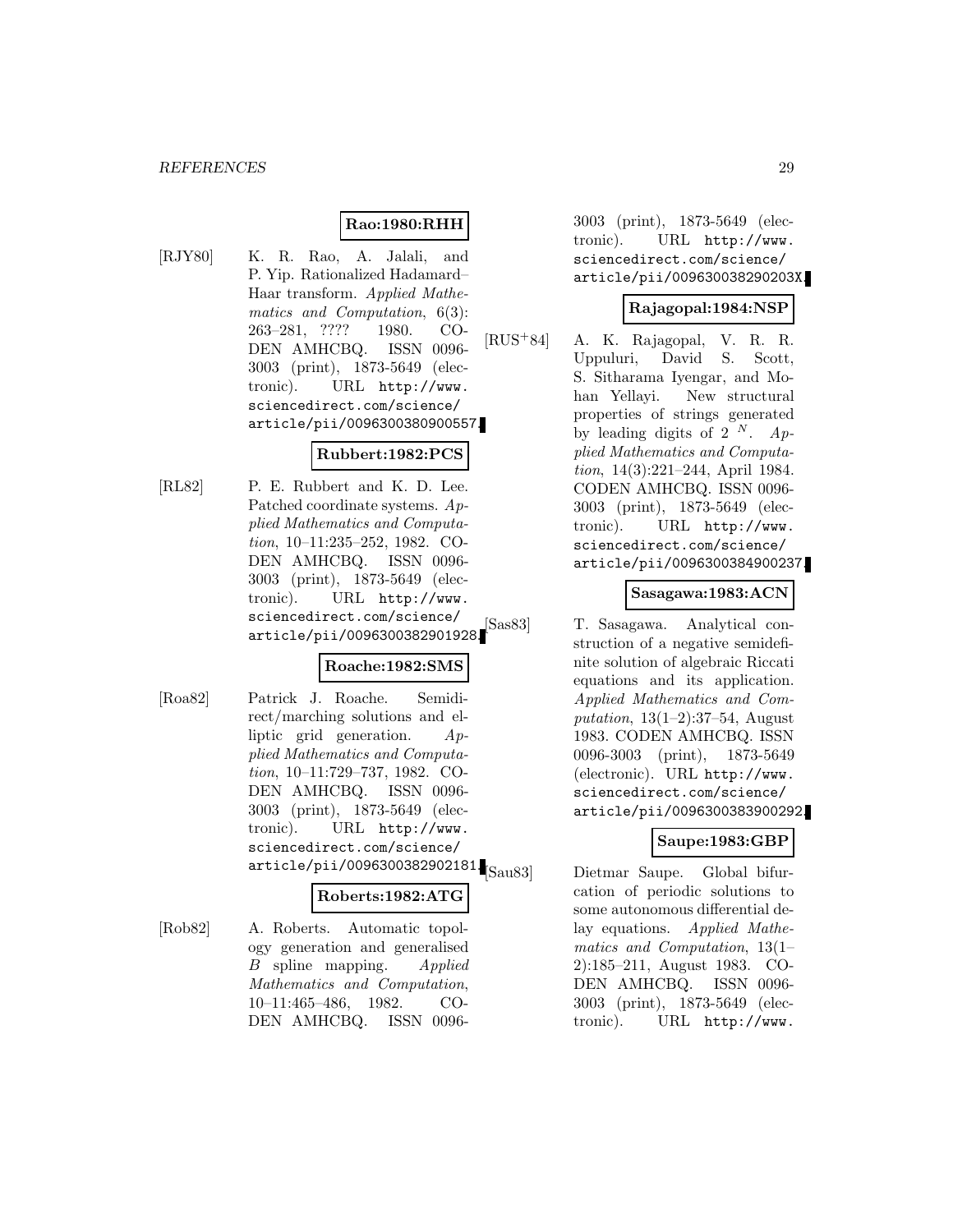sciencedirect.com/science/ article/pii/0096300383900371.

#### **Saltzman:1982:AGV**

[SB82] Jeffrey Saltzman and Jeremiah Brackbill. Applications and generalizations of variational methods for generating adaptive meshes. Applied Mathematics and Computation, 10–11:865– 884, 1982. CODEN AMHCBQ. ISSN 0096-3003 (print), 1873- 5649 (electronic). URL http:// www.sciencedirect.com/science/ article/pii/0096300382902272.

## **Shieh:1982:TDG**

[Shi82] C. F. Shieh. Three-dimensional grid generation using Poisson equations. Applied Mathematics and Computation, 10–11:687– 694, 1982. CODEN AMHCBQ. ISSN 0096-3003 (print), 1873- 5649 (electronic). URL http:// www.sciencedirect.com/science/ article/pii/0096300382902156.

#### **Samimi:1983:GUC**

[SL83] Mansour Samimi and V. Lakshmikantham. General uniqueness criteria for ordinary differential equations. Applied Mathematics and Computation, 12 (1):77–88, February 1983. CO-DEN AMHCBQ. ISSN 0096- 3003 (print), 1873-5649 (electronic). URL http://www. sciencedirect.com/science/ article/pii/0096300383900437.

#### **Smith:1982:AGG**

[Smi82] Robert E. Smith. Algebraic grid generation. Ap-

plied Mathematics and Computation, 10–11:137–170, 1982. CO-DEN AMHCBQ. ISSN 0096- 3003 (print), 1873-5649 (electronic). URL http://www. sciencedirect.com/science/ article/pii/0096300382901904.

## **Smith:1984:CPC**

[Smi84a] Tony E. Smith. A choice probability characterization of generalized extreme value models. Applied Mathematics and Computation, 14(1):35–62, January 1984. CODEN AMHCBQ. ISSN 0096- 3003 (print), 1873-5649 (electronic). URL http://www. sciencedirect.com/science/ article/pii/0096300384900456.

## **Smith:1984:SCC**

[Smi84b] Tony E. Smith. A solution condition for complementarity problems: with an application to spatial price equilibrium. Applied Mathematics and Computation, 15(1):61–69, July 1984. CO-DEN AMHCBQ. ISSN 0096- 3003 (print), 1873-5649 (electronic). URL http://www. sciencedirect.com/science/ article/pii/0096300384900535.

## **Sorenson:1982:GGE**

[Sor82] Reese L. Sorenson. Grid generation by elliptic partial differential equations for a tri-element Augmentor-Wing airfoil. Applied Mathematics and Computation, 10–11:653–665, 1982. CO-DEN AMHCBQ. ISSN 0096- 3003 (print), 1873-5649 (electronic). URL http://www.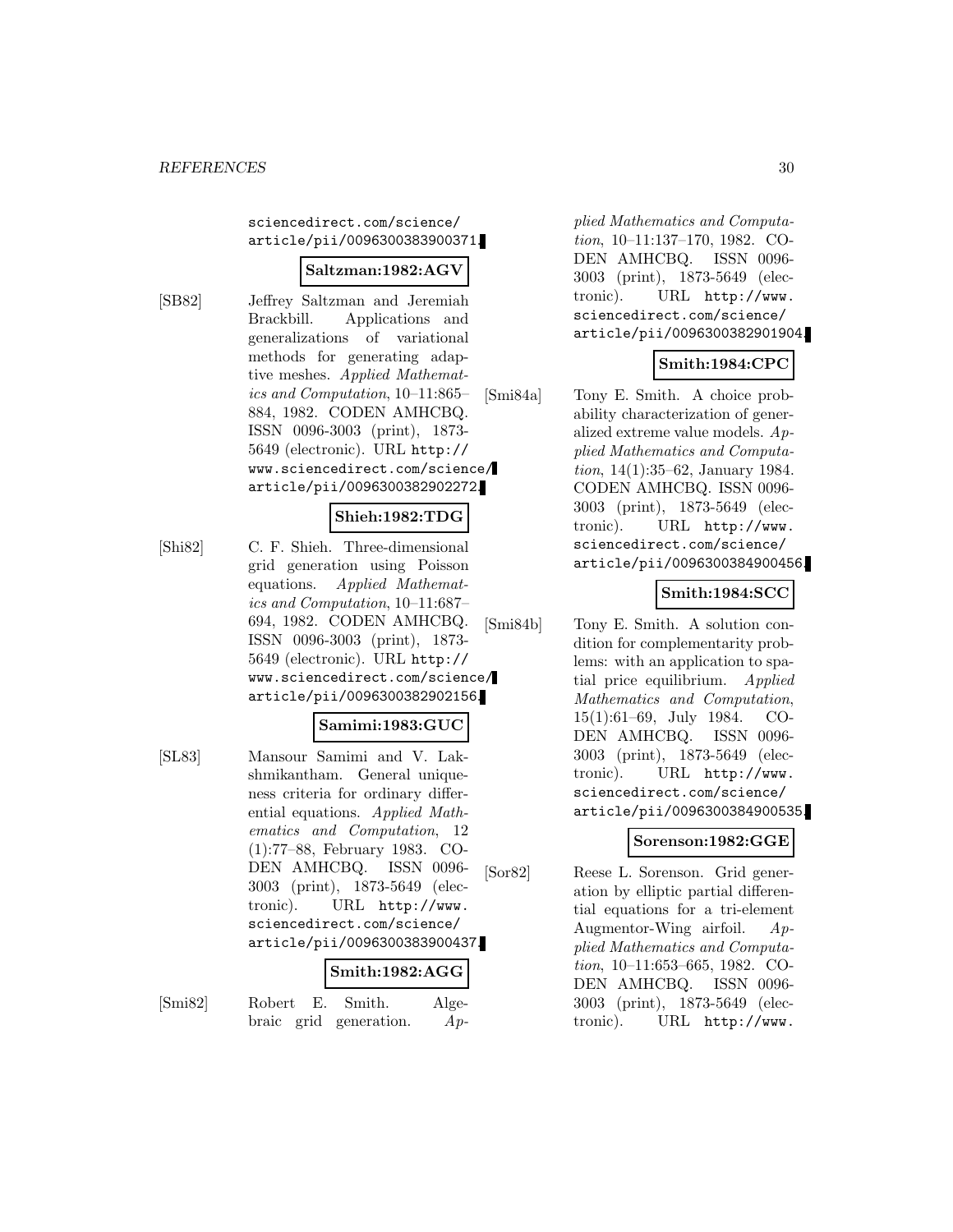#### sciencedirect.com/science/ article/pii/0096300382902132.

## **Shubin:1982:TDG**

[SSB82] G. R. Shubin, A. B. Stephens, and J. B. Bell. Three dimensional grid generation using biharmonics. Applied Mathematics and Computation, 10–11:761–774, 1982. CO-DEN AMHCBQ. ISSN 0096- 3003 (print), 1873-5649 (electronic). URL http://www. sciencedirect.com/science/ article/pii/009630038290220X.

#### **Steger:1982:ABC**

[Ste82] Joseph L. Steger. On application of body conforming curvilinear grids for finite difference solution of external flow.  $Ap$ plied Mathematics and Computation, 10–11:295–316, 1982. CO-DEN AMHCBQ. ISSN 0096- 3003 (print), 1873-5649 (electronic). URL http://www. sciencedirect.com/science/ article/pii/0096300382901953.

#### **Stewart:1984:BEC**

[Ste84] Ian Stewart. Beyond elementary catastrophe theory. Applied Mathematics and Computation, 14(1):25–31, January 1984. CO-DEN AMHCBQ. ISSN 0096- 3003 (print), 1873-5649 (electronic). URL http://www. sciencedirect.com/science/ article/pii/0096300384900432.

#### **Stuben:1983:AMA**

[Stü83] Klaus Stüben. Algebraic multigrid (AMG): experiences and

comparisons. Applied Mathematics and Computation, 13(3– 4):419–451, ???? 1983. CO-DEN AMHCBQ. ISSN 0096- 3003 (print), 1873-5649 (electronic). URL http://www. sciencedirect.com/science/ article/pii/0096300383900231.

## **Sugisaka:1983:DLL**

[Sug83] Masanori Sugisaka. The design of on-line linear leastsquares estimators given covariance specifications via an imbedding method. Applied Mathematics and Computation, 13(1– 2):55–85, August 1983. CO-DEN AMHCBQ. ISSN 0096- 3003 (print), 1873-5649 (electronic). URL http://www. sciencedirect.com/science/ article/pii/0096300383900309.

## **Sumita:1984:MLT**

[Sum84] Ushio Sumita. The matrix Laguerre transform. Applied Mathematics and Computation, 15(1):1–28, July 1984. CO-DEN AMHCBQ. ISSN 0096- 3003 (print), 1873-5649 (electronic). URL http://www. sciencedirect.com/science/ article/pii/009630038490050X.

## **Shendge:1983:CRF**

[SV83] G. R. Shendge and A. S. Vatsala. Comparison results for first and second order boundary value problems at resonance. Applied Mathematics and Computation, 12(4):367–380, July 1983. CO-DEN AMHCBQ. ISSN 0096- 3003 (print), 1873-5649 (elec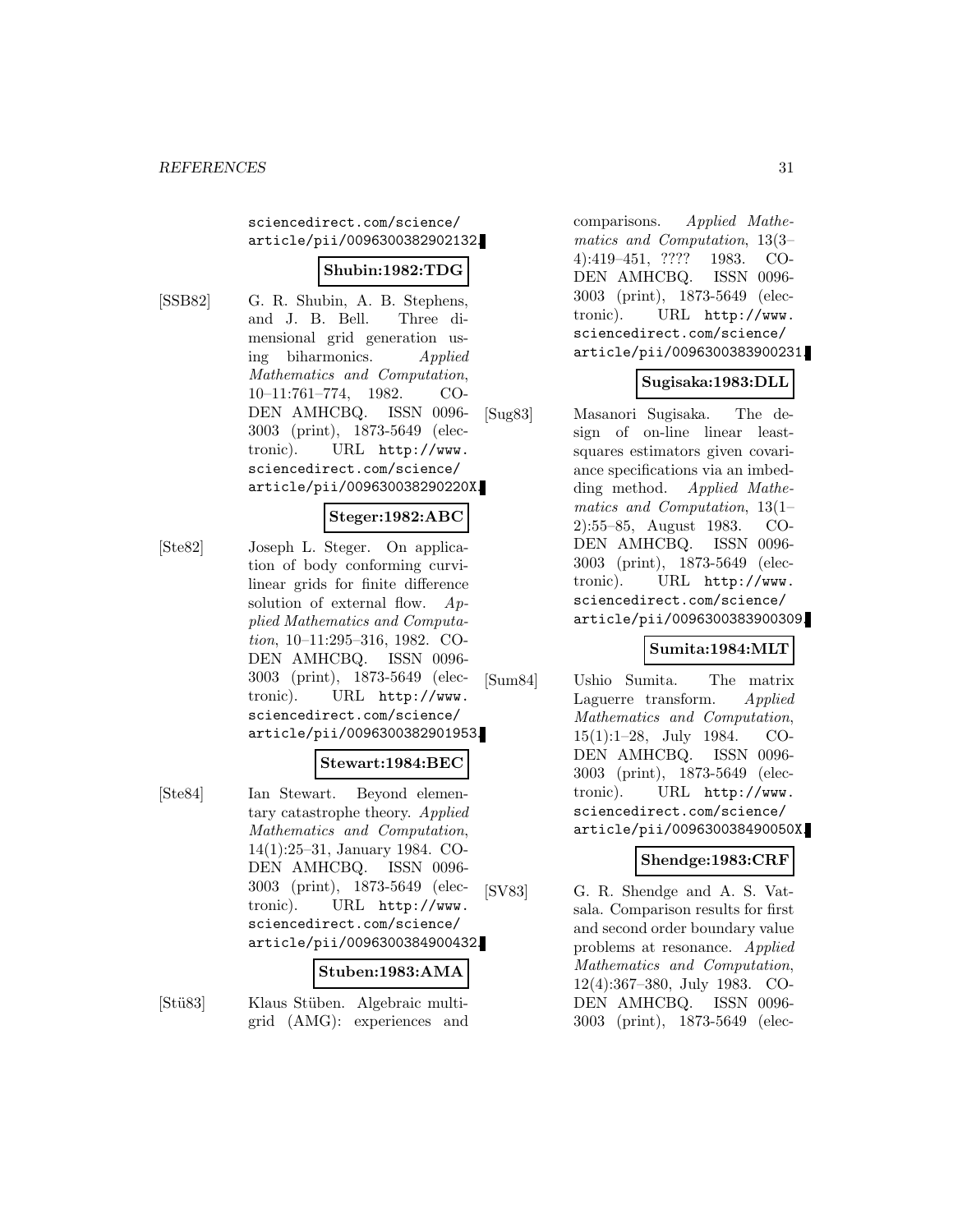tronic). URL http://www. sciencedirect.com/science/  $\texttt{article/pii/0096300383900474.}$  [Tho  $\text{82a}$ ]

## **Shendge:1984:CRP**

- 
- [SV84] G. R. Shendge and A. S. Vatsala. Comparison results for parabolic differential equations at resonance. Applied Mathematics and Computation, 15(3): 209–219, October 1984. CO-DEN AMHCBQ. ISSN 0096- 3003 (print), 1873-5649 (electronic). URL http://www. sciencedirect.com/science/ article/pii/009630038490002X.

## **Tesfatsion:1980:MSR**

[Tes80] Leigh Tesfatsion.  $C^3$  modeling with symmetrical rationality. Applied Mathematics and Computation,  $6(1):51-61$ , January 1980. CODEN AMHCBQ. ISSN 0096-3003 (print), 1873-5649 (electronic). URL http://www. sciencedirect.com/science/ article/pii/0096300380900156.

## **Thames:1982:GTD**

[Tha82] Frank C. Thames. Generation of three-dimensional boundary-fitted curvilinear coordinate systems for wing/wingtip geometries using the elliptic solver method. Applied Mathematics and Computation, 10–11:695–716, 1982. CO-DEN AMHCBQ. ISSN 0096- 3003 (print), 1873-5649 (electronic). URL http://www. sciencedirect.com/science/ article/pii/0096300382902168.

## **Thomas:1982:NGC**

P. D. Thomas. Numerical generation of composite three dimensional grids by quasilinear elliptic systems. Applied Mathematics and Computation, 10–11:667–686, 1982. CO-DEN AMHCBQ. ISSN 0096- 3003 (print), 1873-5649 (electronic). URL http://www. sciencedirect.com/science/ article/pii/0096300382902144.

## **Thompson:1982:EGG**

[Tho82b] Joe F. Thompson. Elliptic grid generation. Applied Mathematics and Computation, 10–11:79–105, 1982. CODEN AMHCBQ. ISSN 0096-3003 (print), 1873-5649 (electronic). URL http://www. sciencedirect.com/science/ article/pii/0096300382901886.

## **Thompson:1982:F**

[Tho82c] Joe F. Thompson. Foreword. Applied Mathematics and Computation, 10–11:xix–xxv, 1982. CO-DEN AMHCBQ. ISSN 0096- 3003 (print), 1873-5649 (electronic). URL http://www. sciencedirect.com/science/ article/pii/0096300382901849.

## **Thompson:1982:GCC**

[Tho82d] Joe F. Thompson. General curvilinear coordinate systems. Applied Mathematics and Computation, 10–11:1–30, 1982. CO-DEN AMHCBQ. ISSN 0096- 3003 (print), 1873-5649 (electronic). URL http://www. sciencedirect.com/science/ article/pii/0096300382901850.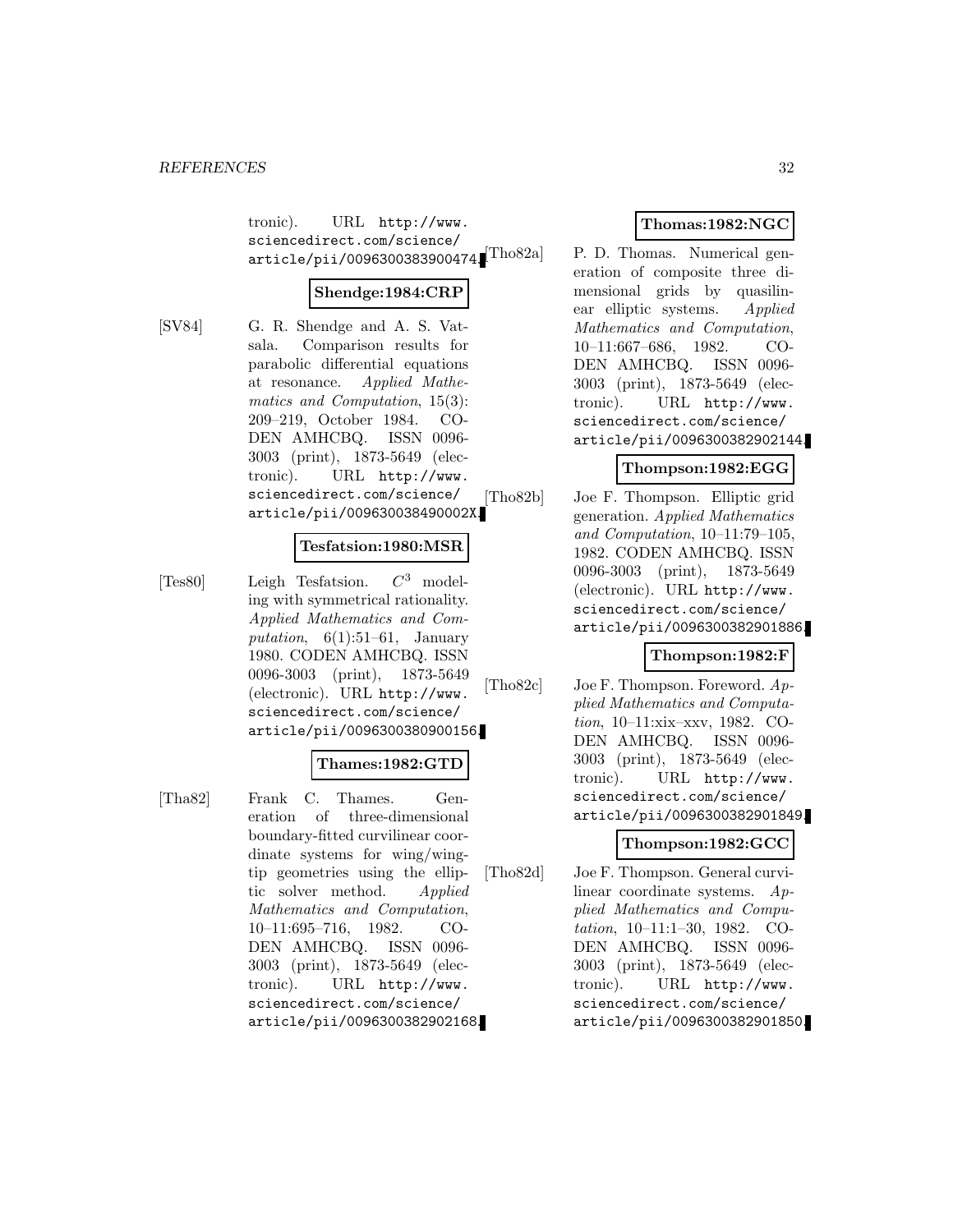## **Troesch:1980:LVS**

[Tro80] B. A. Troesch. The limiting vortex in the similarity solution for a swirling flow. Applied Mathematics and Computation, 6(2):133–144, March 1980. CO-DEN AMHCBQ. ISSN 0096- 3003 (print), 1873-5649 (electronic). URL http://www. sciencedirect.com/science/ article/pii/0096300380900387.

## **Theocaris:1984:NSS**

[TT84] P. S. Theocaris and G. Tsamasphyros. A numerical solution of singular integrodifferential equations with variable coefficients. Applied Mathematics and Computation, 15(1):47–59, July 1984. CODEN AMHCBQ. ISSN 0096- 3003 (print), 1873-5649 (electronic). URL http://www. sciencedirect.com/science/ article/pii/0096300384900523.

## **Tishler:1983:MMA**

[TZ83] A. Tishler and I. Zang. A minmax algorithm for non-linear regression models. Applied Mathematics and Computation, 13(1– 2):95–115, August 1983. CO-DEN AMHCBQ. ISSN 0096- 3003 (print), 1873-5649 (electronic). URL http://www. sciencedirect.com/science/ article/pii/0096300383900322.

## **Ueno:1980:IST**

[Uen80] Sueo Ueno. Inversion of solar transmitted radiance profiles for the atmospheric optical thickness. Applied Mathematics and Computation, 7(2):

177–186, September 1980. CO-DEN AMHCBQ. ISSN 0096- 3003 (print), 1873-5649 (electronic). URL http://www. sciencedirect.com/science/ article/pii/0096300380900041.

## **Ueno:1983:IVS**

[Uen83] Sueo Ueno. An initial-value solution of the least-squares estimation problem with degenerate covariance. Applied Mathematics and Computation, 13(1– 2):87–94, August 1983. CO-DEN AMHCBQ. ISSN 0096- 3003 (print), 1873-5649 (electronic). URL http://www. sciencedirect.com/science/ article/pii/0096300383900310.

#### **Ulwadia:1981:NRR**

[Ulw81] F. E. Ulwadia. A note on the reliability of redundant systems. Applied Mathematics and Computation,  $8(1):51-78$ , January 1981. CODEN AMHCBQ. ISSN 0096-3003 (print), 1873-5649 (electronic). URL http://www. sciencedirect.com/science/ article/pii/0096300381900345.

## **VanRosendale:1983:ADS**

[Van83] John Van Rosendale. Algorithms and data structures for adaptive multigrid elliptic solvers. Applied Mathematics and Computation, 13(3–4):453–470, ???? 1983. CODEN AMHCBQ. ISSN 0096- 3003 (print), 1873-5649 (electronic). URL http://www. sciencedirect.com/science/ article/pii/0096300383900243.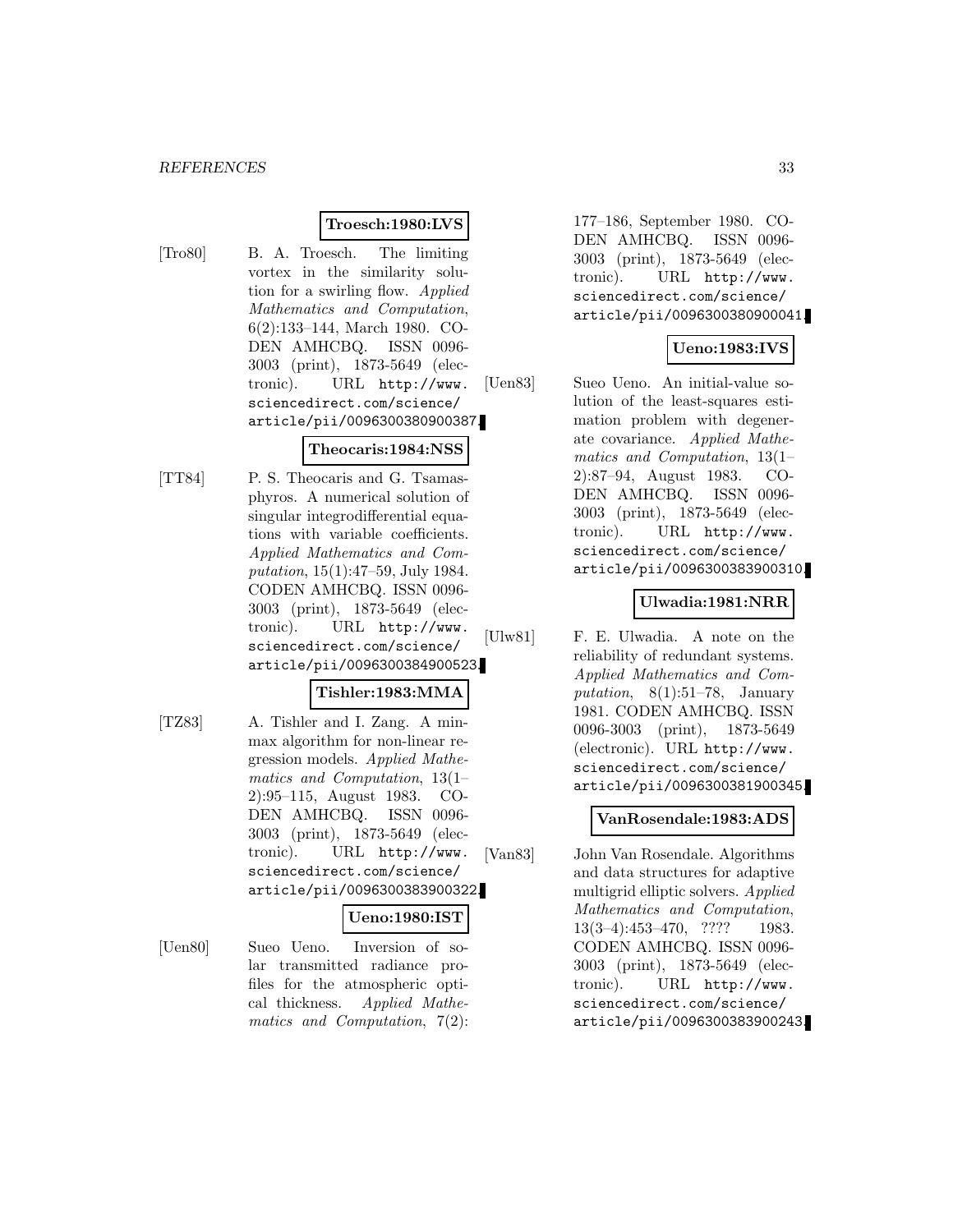## **Vargas:1980:NEC**

[Var80] Luis G. Vargas. A note on the eigenvalue consistency index. Applied Mathematics and Computation, 7(3):195–203, October 1980. CODEN AMHCBQ. ISSN 0096-3003 (print), 1873-5649 (electronic). URL http://www. sciencedirect.com/science/ article/pii/0096300380900430.

## **Vargas:1983:ASR**

[Var83] Luis G. Vargas. Analysis of sensitivity of reciprocal matrices. Applied Mathematics and Computation, 12(4):301–320, July 1983. CODEN AMHCBQ. ISSN 0096- 3003 (print), 1873-5649 (electronic). URL http://www. sciencedirect.com/science/ article/pii/0096300383900449.

#### **Vaughn:1980:SLS**

[Vau80] R. L. Vaughn. Solutions of linear Sobolev differential equations. Applied Mathematics and Computation, 6(3):211–216, ???? 1980. CODEN AMHCBQ. ISSN 0096-3003 (print), 1873-5649 (electronic). URL http://www. sciencedirect.com/science/ article/pii/009630038090051X.

#### **Visentin:1980:LPS**

[Vis80] F. Visentin. Limiting processes in the stability problem.  $Ap$ plied Mathematics and Computation, 7(1):81–91, July 1980. CO-DEN AMHCBQ. ISSN 0096- 3003 (print), 1873-5649 (electronic). URL http://www. sciencedirect.com/science/ article/pii/0096300380900351.

## **Vincent:1983:POD**

[VL83] T. L. Vincent and C. S. Lee. Parametric optimization with dynamic systems. Applied Mathematics and Computation, 12 (2–3):169–185, May 1983. CO-DEN AMHCBQ. ISSN 0096- 3003 (print), 1873-5649 (electronic). URL http://www. sciencedirect.com/science/ article/pii/009630038390005X.

## **Vatsala:1980:ECR**

[VV80] A. S. Vatsala and R. L. Vaughn. Existence and comparison results for differential equations of Sobolev type. Applied Mathematics and Computation, 6(2): 177–187, March 1980. CO-DEN AMHCBQ. ISSN 0096- 3003 (print), 1873-5649 (electronic). URL http://www. sciencedirect.com/science/ article/pii/0096300380900417.

## **Wang:1980:SAI**

[Wan80] A. P. Wang. On surface area integration and the related mapping. Applied Mathematics and Computation, 6(3):251–262, ???? 1980. CODEN AMHCBQ. ISSN 0096-3003 (print), 1873-5649 (electronic). URL http://www. sciencedirect.com/science/ article/pii/0096300380900545.

## **Wang:1981:HARa**

[Wan81a] Zhong-De Wang. Harmonic analysis with a real frequency function — I. Aperiodic case.  $Ap$ plied Mathematics and Computation, 9(1):53–73, July 1981. CO-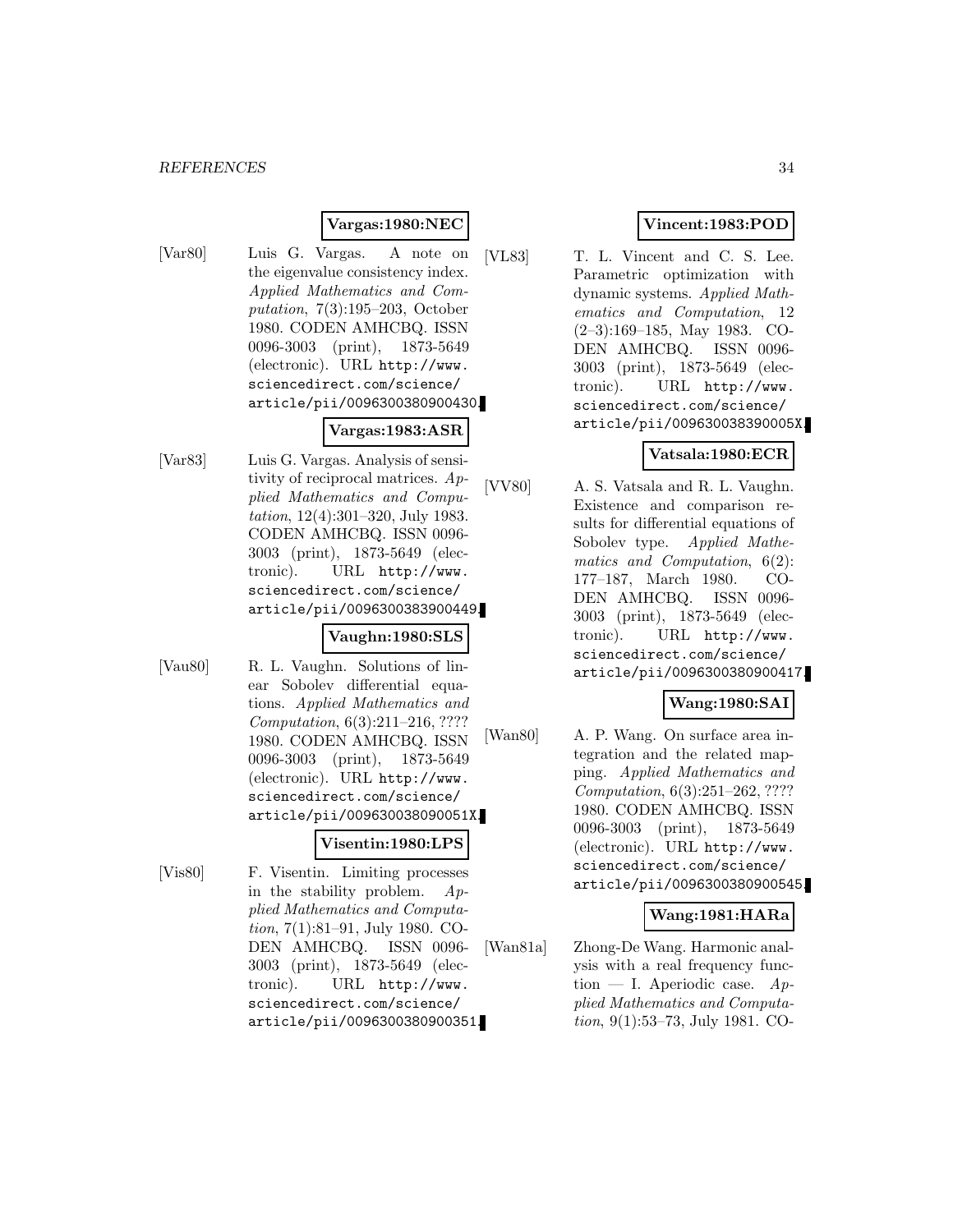DEN AMHCBQ. ISSN 0096- 3003 (print), 1873-5649 (electronic). URL http://www. sciencedirect.com/science/ article/pii/0096300381901259.

## **Wang:1981:HARb**

[Wan81b] Zhong-De Wang. Harmonic analysis with a real function of frequency — II. periodic and bounded cases. Applied Mathematics and Computation, 9(3): 153–163, October 1981. CO-DEN AMHCBQ. ISSN 0096- 3003 (print), 1873-5649 (electronic). URL http://www. sciencedirect.com/science/ article/pii/0096300381900266.

#### **Warsi:1982:BDM**

[War82] Z. U. A. Warsi. Basic differential models for coordinate generation. Applied Mathematics and Computation, 10–11:41–77, 1982. CODEN AMHCBQ. ISSN 0096-3003 (print), 1873-5649 (electronic). URL http://www. sciencedirect.com/science/ article/pii/0096300382901874.

#### **Watson:1981:EAC**

[Wat81] Layne T. Watson. Engineering applications of the Chow– Yorke algorithm. Applied Mathematics and Computation, 9(2): 111–133, September 1981. CO-DEN AMHCBQ. ISSN 0096- 3003 (print), 1873-5649 (electronic). URL http://www. sciencedirect.com/science/ article/pii/0096300381900102.

## **Weibull:1984:SFA**

[Wei84] Jörgen W. Weibull. A stockflow approach to general equilibrium with trade frictions. Applied Mathematics and Computation, 14(1):63–76, January 1984. CODEN AMHCBQ. ISSN 0096- 3003 (print), 1873-5649 (electronic). URL http://www. sciencedirect.com/science/ article/pii/0096300384900468.

## **Wilcox:1984:MGC**

[WH84] Ralph M. Wilcox and Leo P. Harten. MACSYMA-generated closed-form solutions to some matrix Riccati equations. Applied Mathematics and Compu*tation*,  $14(2):149-166$ , February 1984. CODEN AMHCBQ. ISSN 0096-3003 (print), 1873-5649 (electronic). URL http://www. sciencedirect.com/science/ article/pii/0096300384900353.

## **Wong:1980:EAP**

[WI80] K. C. Wong and S. Sitharama Iyengar. An efficient algorithm for product computations on computer. Applied Mathematics and Computation, 6 (1):1–5, January 1980. CO-DEN AMHCBQ. ISSN 0096- 3003 (print), 1873-5649 (electronic). URL http://www. sciencedirect.com/science/ article/pii/0096300380900119.

## **Watts:1983:SCV**

[WSL83] H. A. Watts, M. R. Scott, and M. E. Lord. Solving complexvalued differential systems. Ap